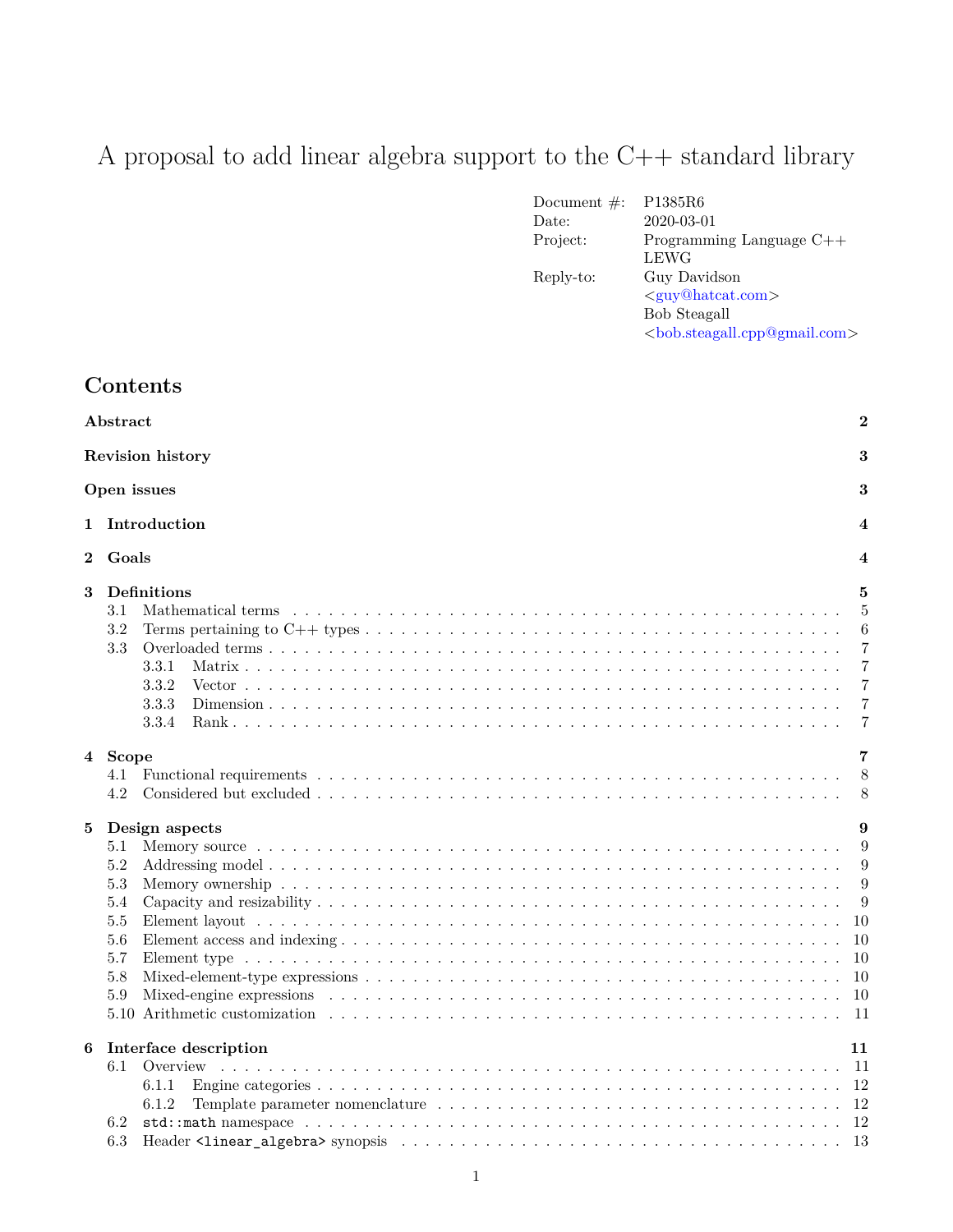|                       |         | 6.4.1                                                                                                                                                                                                                          |    |
|-----------------------|---------|--------------------------------------------------------------------------------------------------------------------------------------------------------------------------------------------------------------------------------|----|
|                       |         | 6.4.2                                                                                                                                                                                                                          |    |
|                       |         | 6.4.3                                                                                                                                                                                                                          |    |
|                       |         | 6.4.4                                                                                                                                                                                                                          |    |
|                       |         | 6.4.5                                                                                                                                                                                                                          |    |
|                       |         | 6.4.6                                                                                                                                                                                                                          |    |
|                       | 6.5     |                                                                                                                                                                                                                                |    |
|                       |         | 6.5.1                                                                                                                                                                                                                          |    |
|                       |         | 6.5.2                                                                                                                                                                                                                          |    |
|                       | $6.6\,$ |                                                                                                                                                                                                                                |    |
|                       |         | 6.6.1                                                                                                                                                                                                                          |    |
|                       |         | 6.6.2                                                                                                                                                                                                                          |    |
|                       | 6.7     |                                                                                                                                                                                                                                | 30 |
|                       |         | 6.7.1                                                                                                                                                                                                                          |    |
|                       |         | 6.7.2                                                                                                                                                                                                                          | 30 |
|                       |         | 6.7.3                                                                                                                                                                                                                          |    |
|                       |         | 6.7.4                                                                                                                                                                                                                          |    |
|                       | 6.8     |                                                                                                                                                                                                                                |    |
|                       |         | 6.8.1                                                                                                                                                                                                                          |    |
|                       |         | 6.8.2                                                                                                                                                                                                                          |    |
|                       |         | 6.8.3                                                                                                                                                                                                                          |    |
|                       |         | matrix_multiplication_engine_traits<0T, ET1, ET2>  33<br>6.8.4                                                                                                                                                                 |    |
|                       | 6.9     |                                                                                                                                                                                                                                |    |
|                       |         | 6.9.1                                                                                                                                                                                                                          |    |
|                       |         | 6.9.2                                                                                                                                                                                                                          |    |
|                       |         | 6.9.3                                                                                                                                                                                                                          |    |
|                       |         | 6.9.4                                                                                                                                                                                                                          |    |
|                       |         |                                                                                                                                                                                                                                |    |
| 7                     |         | Customization                                                                                                                                                                                                                  | 41 |
|                       | 7.1     |                                                                                                                                                                                                                                |    |
|                       | $7.2\,$ | Custom element promotion (a) is a series of the contract of the contract of the contract of the contract of the contract of the contract of the contract of the contract of the contract of the contract of the contract of th |    |
|                       | $7.3\,$ |                                                                                                                                                                                                                                |    |
|                       | 7.4     |                                                                                                                                                                                                                                |    |
|                       |         |                                                                                                                                                                                                                                |    |
| Meeting feedback<br>8 |         |                                                                                                                                                                                                                                | 46 |
|                       | 8.1     |                                                                                                                                                                                                                                |    |
|                       | 8.2     |                                                                                                                                                                                                                                |    |
|                       |         | 8.2.1                                                                                                                                                                                                                          |    |
|                       |         | 8.2.2                                                                                                                                                                                                                          |    |
|                       |         | 8.2.3                                                                                                                                                                                                                          |    |

# <span id="page-1-0"></span>**Abstract**

This document proposes a set of fundamental linear algebra types and functions for the standard C++ library. The facilities described herein are pure addtions, requiring no changes to existing implementations. (For the reference implementation of this draft, see https://github.com/BobSteagall/wg21/tree/la\_r6\_bob)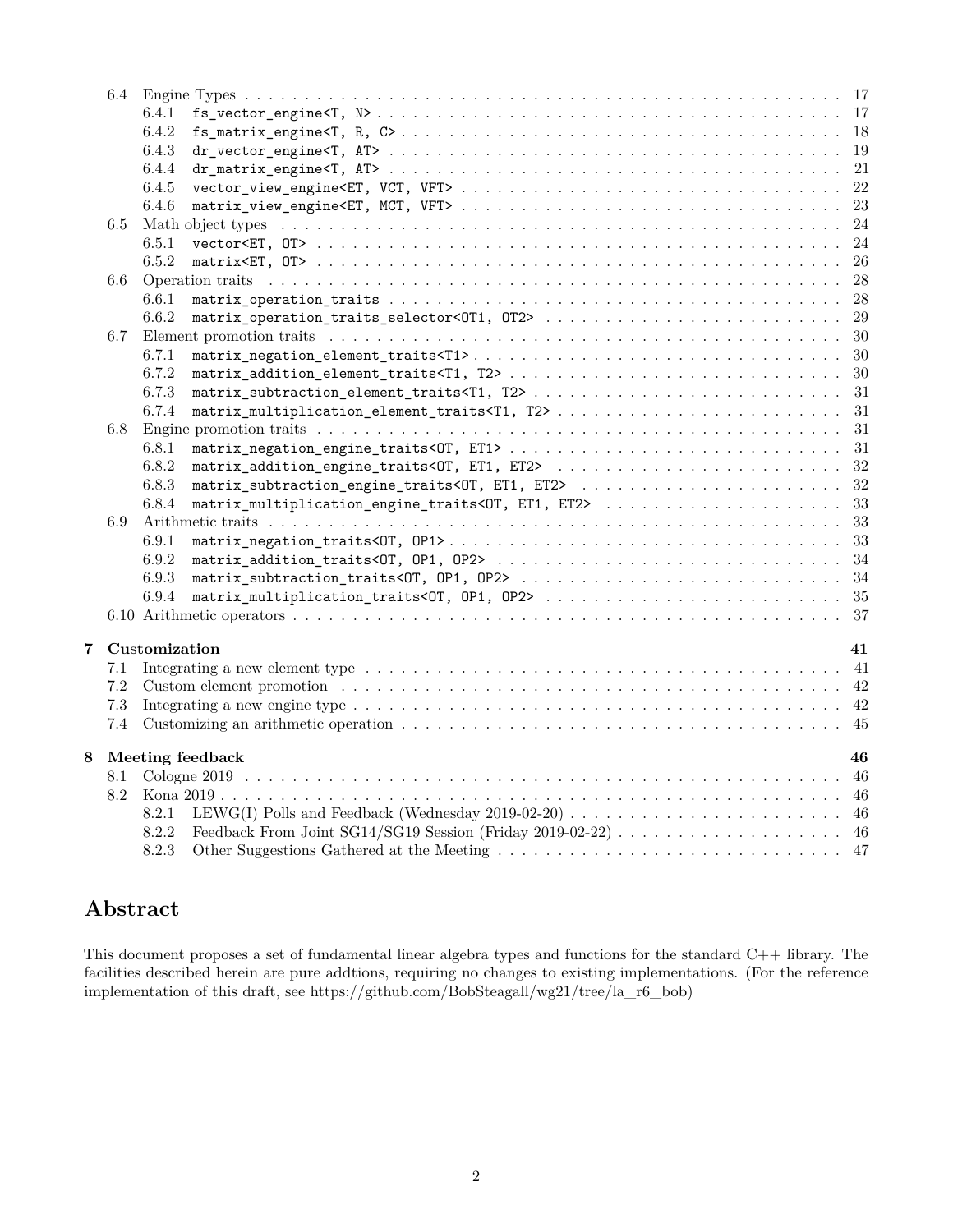# <span id="page-2-0"></span>**Revision history**

| <b>Version</b> | Description                                                                                                                                                                                                                                                                                                                                                                                                                                                                                                                                                                                                                                                                                                                                                                    |
|----------------|--------------------------------------------------------------------------------------------------------------------------------------------------------------------------------------------------------------------------------------------------------------------------------------------------------------------------------------------------------------------------------------------------------------------------------------------------------------------------------------------------------------------------------------------------------------------------------------------------------------------------------------------------------------------------------------------------------------------------------------------------------------------------------|
| R <sub>0</sub> | Initial version for pre-Kona mailing.                                                                                                                                                                                                                                                                                                                                                                                                                                                                                                                                                                                                                                                                                                                                          |
| D1             | Update for presentation at Kona includes operation traits.                                                                                                                                                                                                                                                                                                                                                                                                                                                                                                                                                                                                                                                                                                                     |
| R1             | Update for post-Kona mailing; includes feedback from $LEWG(I)$ and joint $SG14/SG19$ session.                                                                                                                                                                                                                                                                                                                                                                                                                                                                                                                                                                                                                                                                                  |
| R2             | Update for Cologne meeting; includes feedback from Kona and monthly SIG conference calls.<br>- Emphasized proposed std::math namespace<br>- Replaced row_vector and column_vector types with a single vector type to represent<br>both.<br>— Removed discussion regarding 0-based or 1-based indexing in favor of 0-based.<br>- Reduced number of customization points within namespace std to two.                                                                                                                                                                                                                                                                                                                                                                            |
| D3             | Last-minute update for Cologne meeting.<br>- Remove erroneous references to row_vector and column_vector in the R2 text.                                                                                                                                                                                                                                                                                                                                                                                                                                                                                                                                                                                                                                                       |
| R3             | Update for Belfast meeting.<br>- Remove more erroneous references to row_vector and column_vector.                                                                                                                                                                                                                                                                                                                                                                                                                                                                                                                                                                                                                                                                             |
| R4             | Update to R3 for post-Belfast mailing.<br>- Include feedback from reviews in Belfast.                                                                                                                                                                                                                                                                                                                                                                                                                                                                                                                                                                                                                                                                                          |
| R5             | Update for pre-Prague mailing, based on feedback from Belfast.<br>- Removed element type predicate traits from the public interface.<br>- Removed is_complex from the public interface.<br>— Added mutating row, column, transpose, and submatrix "views" (in addition to the<br>corresponding const "views").<br>- Changed type of NTTPs for sizes to size_t.<br>- Changed index_type to size_type for indexing.<br>- Changed names formerly *_view to *_engine.<br>- Removed matrix_ prefix from non-owning engine names.<br>- Removed nested boolean attributes from engines and math objects.<br>- Renamed const_*_tag and mutable_*_tag tag types to readable_*_tag and<br>writable_*_tag, respectively.                                                                  |
| R6             | Update for post-Prague mailing, incorporating remaining feedback from Belfast.<br>— Added initable_*_tag to specify engine types for which construction and assignment<br>from an initializer_list are acceptable.<br>- Removed iteration from the public interfaces of vector and all vector engines.<br>— Added free function templates begin(), end(), etc. to provide iteration over the elements<br>of a vector object.<br>- Added support for basic_mdspan for the engine types, vector, and matrix.<br>- Reduced the number of non-owning, view-style engine types to two: vector_view_engine<br>and matrix_view_engine (and consequently removed row_engine, column_engine, and<br>transpose_engine).<br>Added function templates inner_product() and outer_product(). |

# <span id="page-2-1"></span>**Open issues**

1. Add interface for forwarding arbitrary parameters from vector and matrix constructors to the underlying engine. This will be necessary in order to support passing a reference to an allocator instance to a dynamically-resizable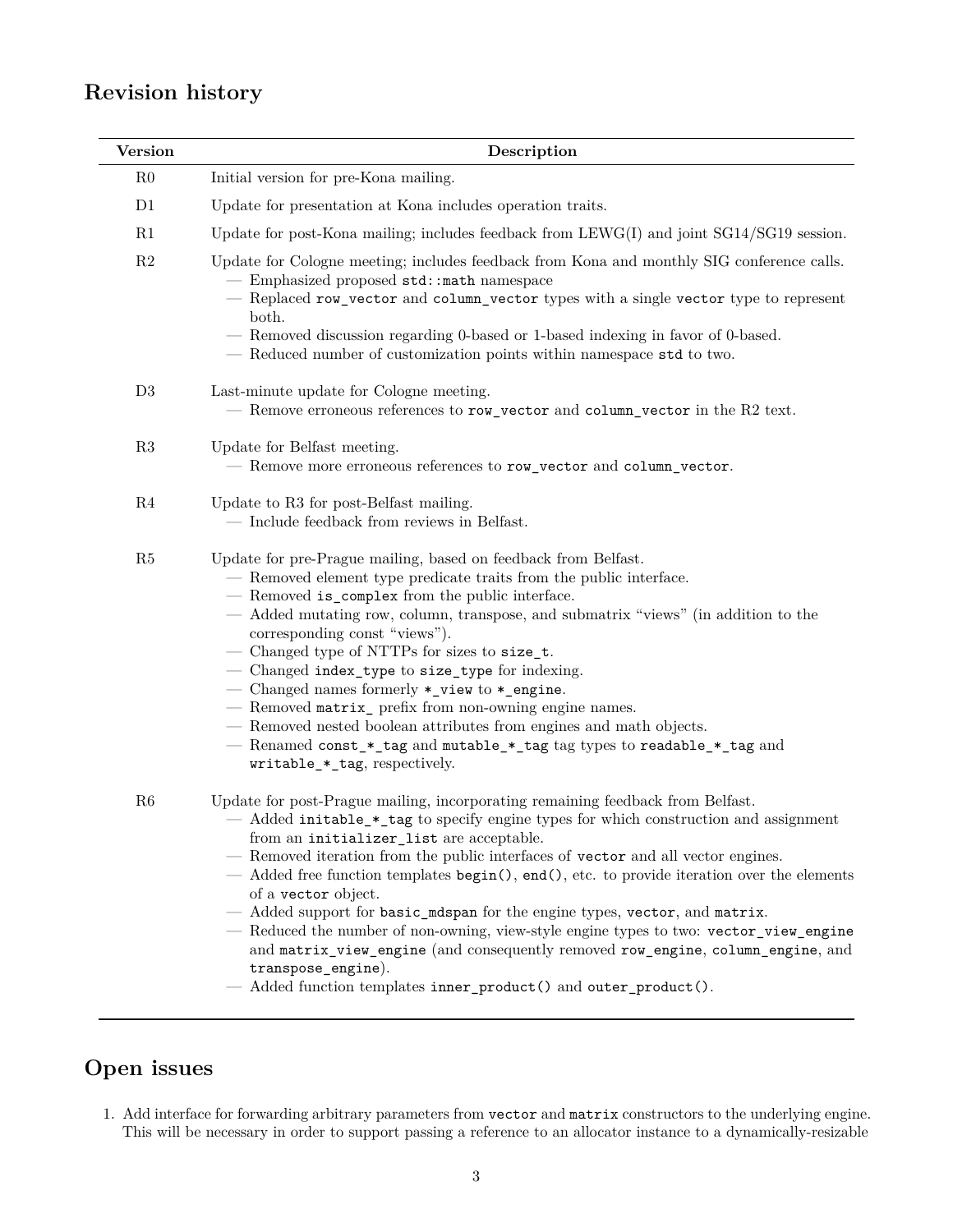engine.

- 2. Research incorporation of executors into the interface.
- 3. Develop tutorial materials and examples (including examples demonstrating how to build engines and traits based on expression engines).
- 4. Write wording.
- 5. Add an audience table.
- 6. Integrate BLAS interface from P1673 into reference implementation.

# <span id="page-3-0"></span>**1 Introduction**

Linear algebra is a mathematical discipline of ever-increasing importance, with direct application to a wide variety of problem domains, such as signal processing, computer graphics, medical imaging, scientific simulations, machine learning, analytics, financial modeling, and high-performance computing. And yet, despite the relevance of linear algebra to so many aspects of modern computing, the C++ standard library does not include a set of linear algebra facilities. This paper proposes to remedy this deficit for  $C++23$ .

This paper should be read after P1166, in which we describe a high-level set of expectations for what a linear algebra library should contain.

# <span id="page-3-1"></span>**2 Goals**

We expect that typical users of a standard linear algebra library are likely to value two features above all else: ease-of-use (including expressiveness), and high performance out of the box. This set of users will expect the ability to compose arithmetical expressions of linear algebra objects similar to what one might find in a textbook; indeed, this has been deemed a "must-have" feature by several participants in recent SG14 Linear Algebra SIG conference calls. And for a given arithmetical expression, they will expect run-time computational performance that is close to what they could obtain with an equivalent sequence of function calls to a more "traditional" linear algebra library, such as *LAPCK*, *Blaze*, *Eigen*, etc.

There also exists a set of linear algebra "super-users" who will value most highly a third feature – the ability to customize underlying infrastructure in order to maximize performance for specific problems and computing platforms. These users seek the highest possible run-time performance, and to achieve it, require the ability to customize any and every portion of the library's computational infrastructure.

With these high-level user requirements in mind, in this paper we propose an interface specification intended to achieve the following goals:

- 1. To provide a set of vocabulary types for representing the mathematical objects and operations that are relevant to linear algebra;
- 2. To provide a public interface for linear algebra operations that is intuitive, teachable, and mimics the expressiveness of mathematical notation to the greatest *reasonable* extent;
- 3. To exhibit out-of-the-box performance in the neighborhood of that of that exhibited by an equivalent sequence of function calls to a more traditional linear algebra library, such as *LAPACK*, *Blaze*, *Eigen*, etc.;
- 4. To provide a set of building blocks that manage the source, ownership, lifetime, layout, and access of the memory required to represent the linear algebra vocabulary types, with the requirement that some of these building blocks are also suitable for (eventually) representing other interesting mathematical entities, such as quaternions, octonions, and tensors;
- 5. To provide straightforward facilities and techniques for customization that enable users to optimize performance for their specific problem domain on their specific hardware; and,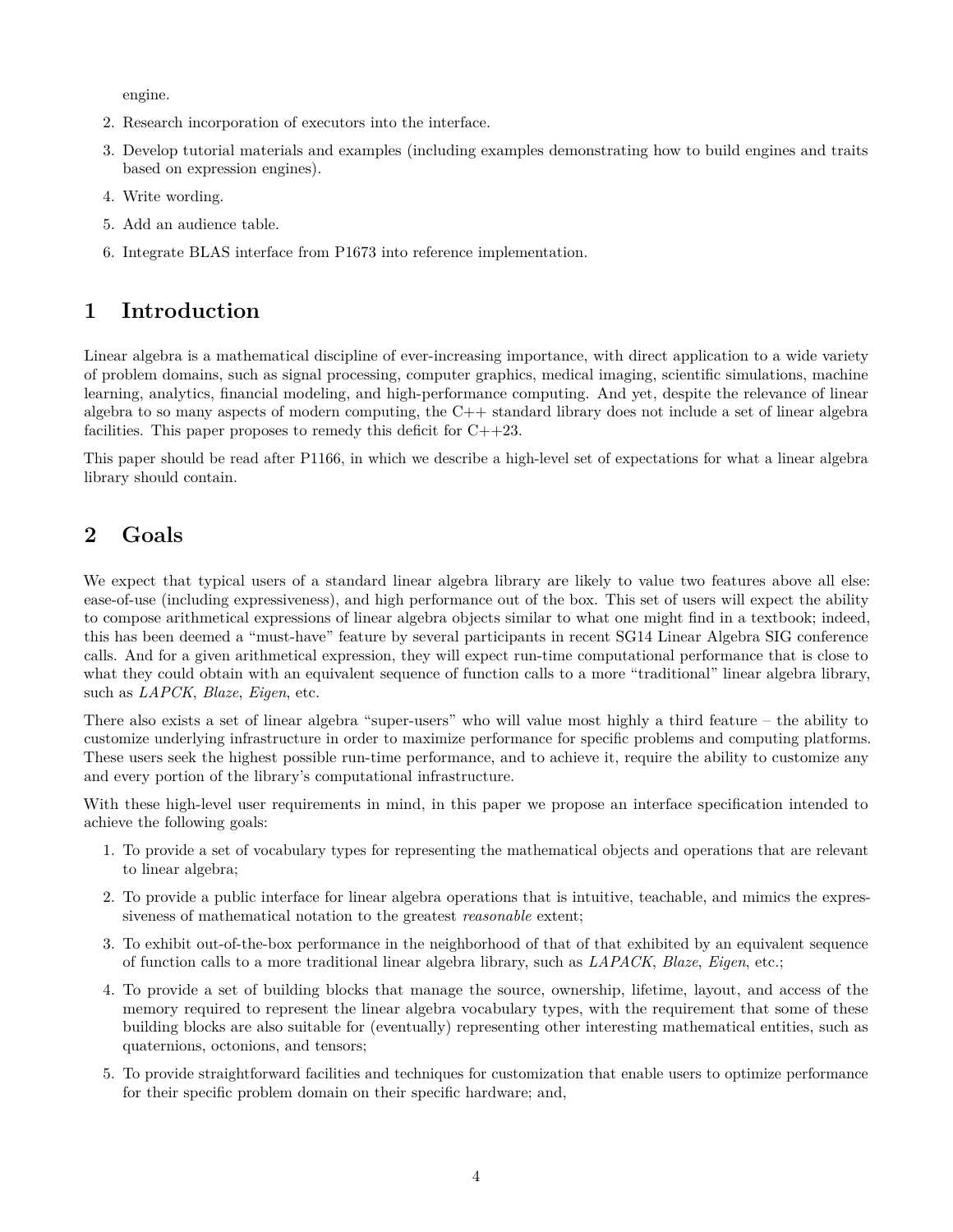6. To provide a *reasonable* level of granularity for customization so that developers only have to implement a minimum set of types and functions to integrate their performance enhancements with the rest of the linear algebra facilities described here.

# <span id="page-4-0"></span>**3 Definitions**

When discussing linear algebra and related topics for a proposal such as this, it is important to note that there are several overloaded terms (such as *matrix*, *vector*, *dimension*, and *rank*) which must be defined and disambiguated if such discussions are to be productive. These terms have specific meanings in mathematics, as well as different, but confusingly similar, meanings to C++ programmers.

In the following sections we provide definitions for relevant mathematical concepts, C++ type design concepts, and describe how this proposal employs those overloaded terms in various contexts.

# <span id="page-4-1"></span>**3.1 Mathematical terms**

In order to facilitate subsequent discussion, we first provide the following *informal* set of definitions for important mathematical concepts:

- 1. A **vector space** is a collection of **vectors**, where vectors are objects that may be added together and multiplied by scalars. Euclidean vectors are an example of a vector space, typically used to represent displacements, as well as physical quantities such as force or momentum. Linear algebra is concerned primarily with the study of vector spaces.
- 2. The **dimension** of a vector space is the minimum number of coordinates required to specify any point within the space.
- 3. A **matrix** is a rectangular array of numbers, symbols, or expressions, arranged in rows and columns. A matrix having *m* rows and *n* columns is said to have size *m* x *n*. Although matrices can be used solve systems of simultaneous linear equations, they are most commonly used to represent linear transformations, solve linear least squares problems, and to explore and/or manipulate the properties of vector spaces.
- 4. The **rank** of a matrix is the dimension of the vector space spanned by its columns, which is equal to the dimension of the vector space spanned by its rows. The rank is also equal to the maximum number of linearly-independent columns and rows.
- 5. An **element** of a matrix is an individual member (number, symbol, expression) of the rectangular array comprising the matrix, lying at the intersection of a single row and a single column. In traditional mathematical notation, row and column indexing is 1-based, where rows are indexed from 1 to *m* and columns are indexed from 1 to *n*. Given some matrix *A*, element *a11* refers to the element in the upper left-hand corner of the array and element *amn* refers to the element in the lower right-hand corner.
- 6. A **row vector** is a matrix containing a single row; in other words, a matrix of size *1* x *n*. In many applications of linear algebra, row vectors represent spatial vectors.
- 7. A **column vector** is a matrix containing a single column; in other words, a matrix of size *m* x *1*. In many applications of linear algebra, column vectors represent spatial vectors.
- 8. **Element transforms** are non-arithmetical operations that modify the relative positions of elements in a matrix, such as transpose, column exchange, and row exchange.
- 9. **Element arithmetic** refers to arithmetical operations that read or modify the values of individual elements independently of other elements, such assigning a value to a specific element or multiplying a row by some value.
- 10. **Matrix arithmetic** refers to the assignment, addition, subtraction, negation, multiplication, and determinant operations defined for matrices, row vectors, and column vectors as wholes.
- 11. A **rectangular matrix** is a matrix requiring a full *m* x *n* representation; that is, a matrix not possessing a special form, such as identity, triangular, band, etc.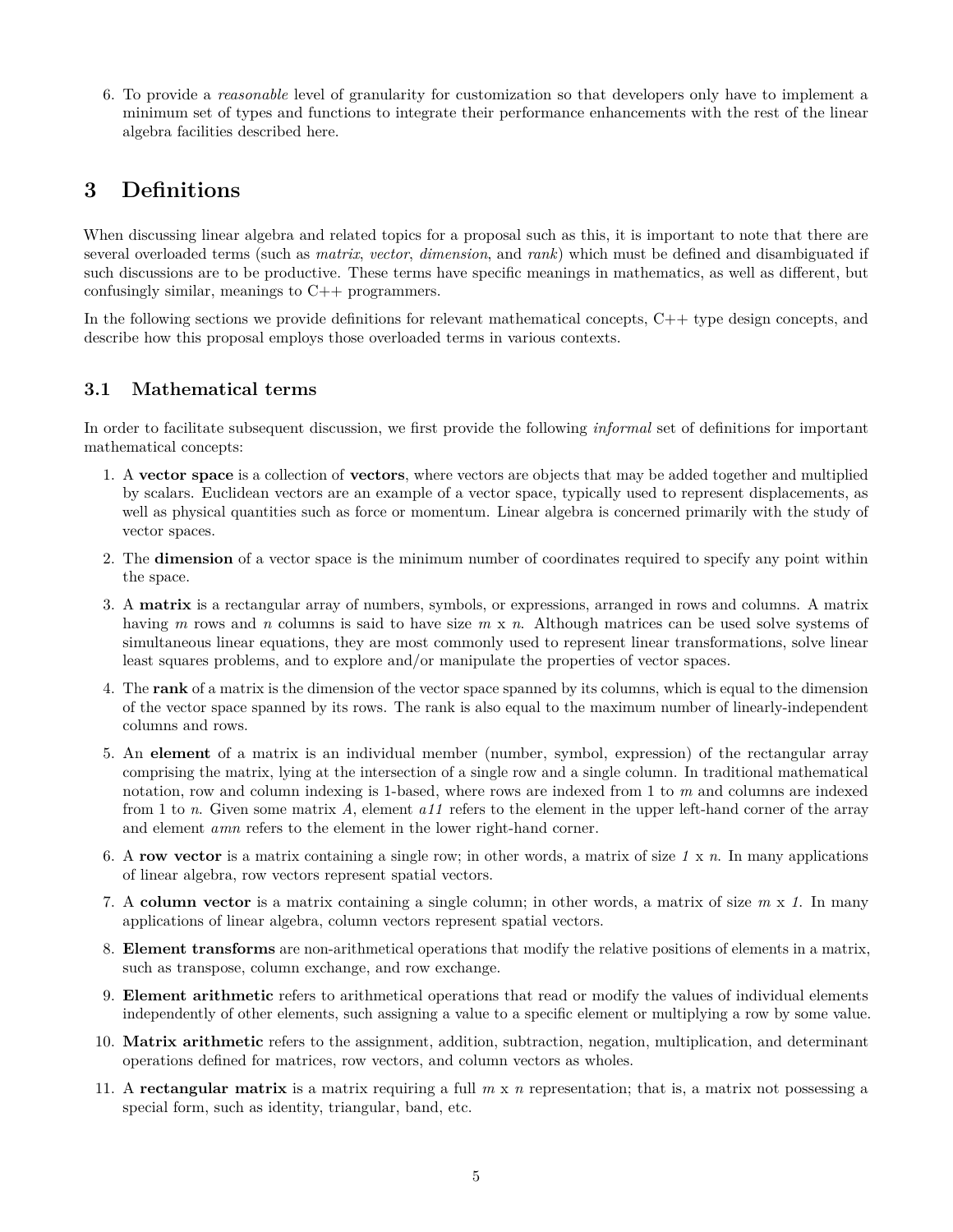- 12. The **identity matrix** is a square matrix where all elements on the diagonal are equal to one and all off-diagonal elements are equal to zero.
- 13. A **triangular matrix** is a matrix where all elements above or below the diagonal are zero; those with non-zero elements above the diagonal are called *upper triangular*, while those with non-zero elements below the diagonal are called *lower triangular*.
- 14. A **band matrix** is a sparse matrix whose non-zero entries are confined to a diagonal band, lying on the main diagonal and zero or more diagonals on either side.
- 15. **Decompositions** are complex sequences of arithmetic operations, element arithmetic, and element transforms performed upon a matrix that expose important mathematical properties of that matrix. Several types of decomposition are often performed in solving least-squares problems.
- 16. **Eigen-decompositions** are decompositions performed upon a symmetric matrix in order to compute the eigenvalues and eigenvectors of that matrix; this is often performed when solving problems involving linear dynamic systems.

## <span id="page-5-0"></span>**3.2 Terms pertaining to C++ types**

The following are terms used in this proposal that describe various aspects of how the mathematical concepts described above in Section 3.1 might be implemented:

- 1. An **array** is a data structure representing an indexable collection of objects (elements) such that each element is identified by at least one index. An array is said to be *one-dimensional* array if its elements are accessible with a single index; a *multi-dimensional* array is an array for which more than one index is required to access its elements.
- 2. The **dimension** of an array refers to the number of indices required to access an element of that array. The **rank** of an array is a synonym for its dimension.
- 3. This proposal uses the term **MathObj** to refer generically to one of the C++ types described herein representing matrices and vectors (i.e., matrix and vector). These are the public-facing types developers will use in their code.
- 4. An **engine** is an implementation type that manages the resources associated with a *MathObj* instance. This includes, at a minumum, the storage-related aspects of, and access to, the elements of a *MathObj*. It could also include execution-related aspects, such as an execution context. In this proposal, an engine object is a private member of a *MathObj*. Other than as a template parameter, engines are not part of a *MathObj*'s public interface.
- 5. The adjective **dense** refers to a *MathObj* representation where storage is allocated for every element.
- 6. The adjective **sparse** refers to a *MathObj* representation where storage is allocated only for non-zero elements;
- 7. **Storage** is used by this proposal as a synonym for memory.
- 8. **Traits** refers to a stateless class template that provides some set of services, normalizing those services over its set of template parameters.
- 9. **Row size** and **column size** refer to the number of rows and columns, respectively, that a *MathObj* represents, which must be less than or equal to its row and column capacities, defined below.
- 10. **Row capacity** and **column capacity** refer to the maximum number of rows and columns, respectively, that a *MathObj* can possibly represent.
- 11. **Fixed-size** (FS) refers to an engine type whose row and column sizes are fixed at instantiation time and constant thereafter.
- 12. **Fixed-capacity** (FC) refers to an engine type whose row and column capacities are fixed at instantiation time and constant thereafter.
- 13. **Dynamically re-sizable** (DR) refers to an engine type whose row and column sizes and capacities may be changed at run time.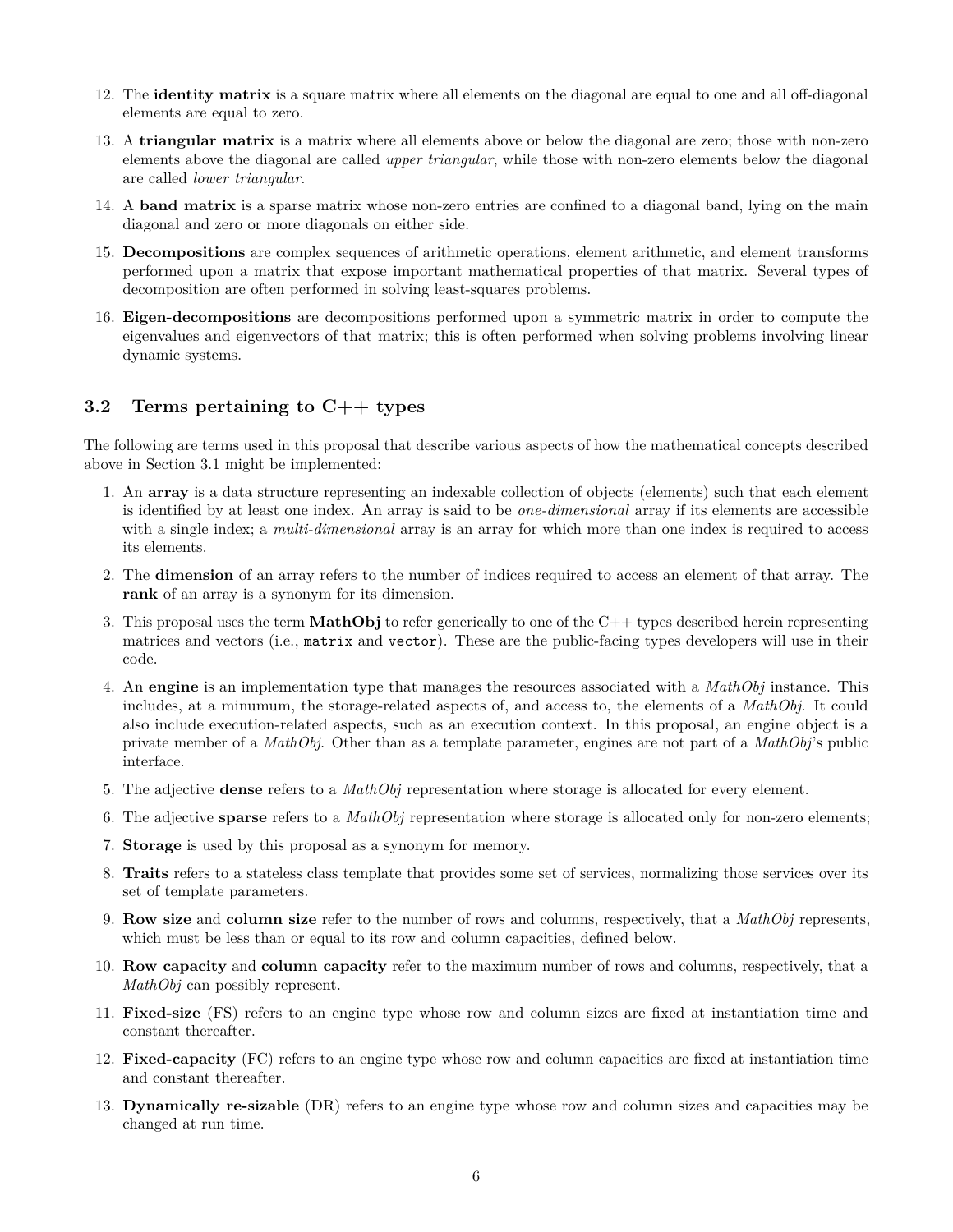## <span id="page-6-0"></span>**3.3 Overloaded terms**

This section describes how we use certain overloaded terms in this proposal and in future works.

#### <span id="page-6-1"></span>**3.3.1 Matrix**

The term *matrix* is frequently used by C++ programmers to mean a general-purpose array of arbitrary size. For example, one of the authors worked at a company where it was common practice to refer to 4-dimensional arrays as "4-dimensional matrices."

In this proposal, we use the word *array* only to mean a data structure whose elements are accessible using one or more indices, and which has no invariants pertaining to higher-level or mathematical meaning.

We use *matrix* to mean the mathematical object as defined above in Section 3.1, and **matrix** (in monospaced font) to mean the  $C++$  class template that implements the mathematical object. We sometimes use  $MathObj$  (in monospaced font) in some of the component interface code and text below to generically refer to a matrix or vector object.

#### <span id="page-6-2"></span>**3.3.2 Vector**

Likewise, many C++ programmers incorrectly use the term *vector* as a synonym for "dynamically re-sizable array." This bad habit is reinforced by the unfortunate naming of  $std$ ::vector.

This proposal uses the term *vector* to mean an element of a vector space, per Section 3.1 above. Further, we also mean *vector* generically to have both of the meanings set out in 3.1, and vector (in monospaced font) is the C++ class template implementing those mathematical objects. We sometimes use MathObj (in monospaced font) in some of the component code interface code and test below to generically refer to a vector or matrix object.

#### <span id="page-6-3"></span>**3.3.3 Dimension**

In linear algebra, a vector space *V* is said to be of *dimension n*, or be *n-dimensional*, if there exist *n* linearly independent vectors which span *V*. This is another way of saying that *n* is the minimum number of coordinates required to specify any point in *V*. However, in common programming parlance, *dimension* refers to the number of indices used to access an element in an array.

We use the term dimension both ways in this proposal, but try to do so consistently and in a way that is clear from the context. For example, a rotation matrix used by a game engine is two-dimensional data structure composed of three-dimensional row and column vectors. A vector describing an electric field is an example of a one-dimensional data structure that could be implemented as a three-dimensional column vector.

#### <span id="page-6-4"></span>**3.3.4 Rank**

The *rank* of a matrix is the dimension of the vector space spanned by its columns (or rows), which corresponds to the maximal number of linearly independent columns (or rows) of that matrix. Rank also has another meaning in tensor analysis, where it is commonly used as a synonym for a tensor's *order*.

However, rank also has a meaning in computer science where it is used as a synonym for dimension. In the C++ standard at [*meta.unary.prop.query*], rank is described as the number of dimensions of T if T names an array, otherwise it is zero.

We avoid using the term *rank* in this proposal in the context of linear algebra, except as a quantity that might result from performing certain decompositions wherein the mathematical rank of a matrix is computed.

# <span id="page-6-5"></span>**4 Scope**

We contend that the best approach for standardizing a set of linear algebra components for  $C++23$  will be one that is layered, iterative, and incremental. This paper is quite deliberately a "basic linear algebra-only" proposal; it describes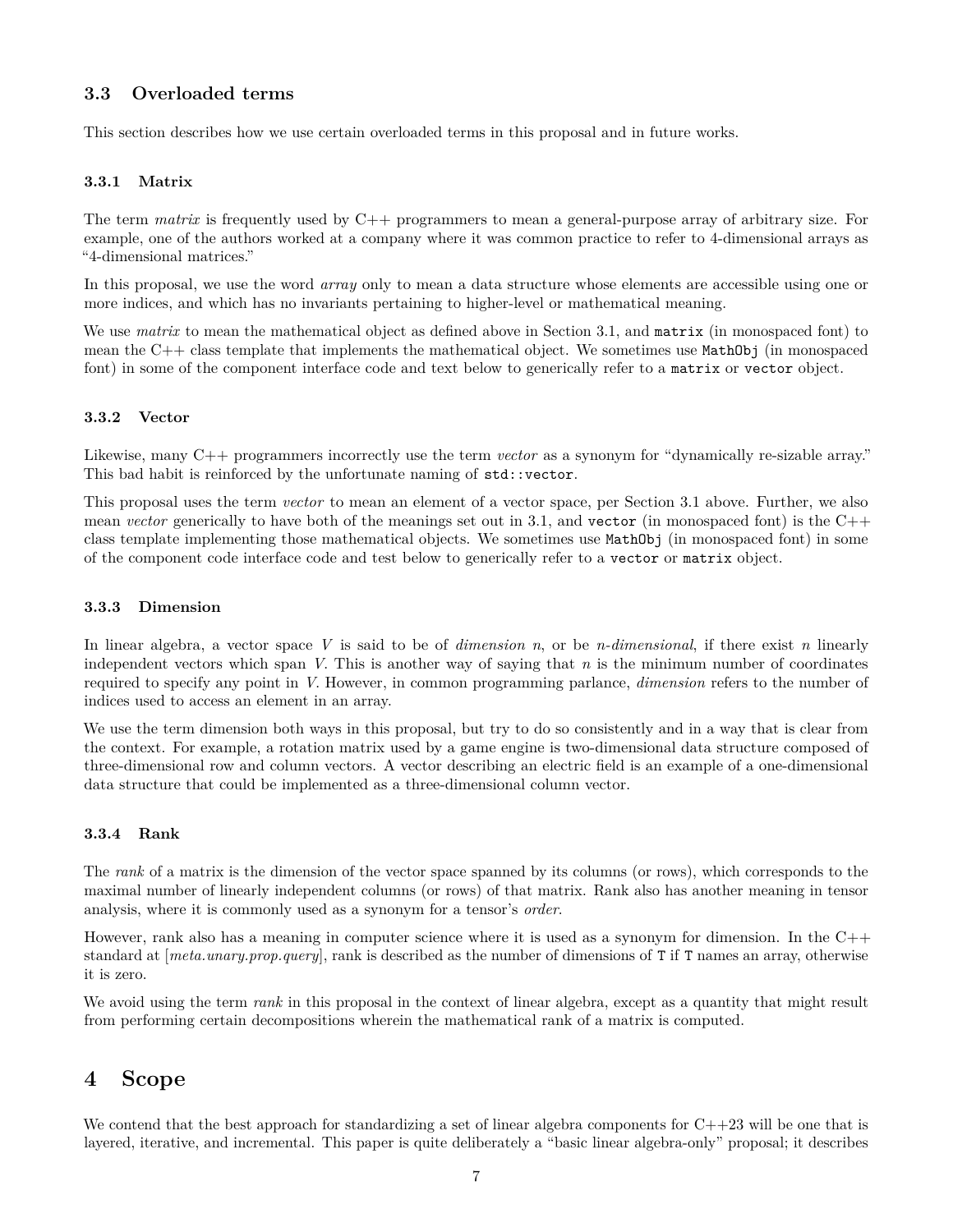what we believe is a foundational layer providing the minimum set of components and arithmetic operations necessary to provide a reasonable, basic level of functionality.

Higher-level functionality can be specified in terms of the interfaces described here, and we encourage succession papers to explore this possibility.

## <span id="page-7-0"></span>**4.1 Functional requirements**

The foundational layer, as described here, should include the minimal set of types and functions required to perform matrix arithmetic in finite dimensional spaces. This includes:

- Matrix and vector class templates;
- Arithmetic operations for addition, subtraction, negation, and multiplication of matrices and vectors;
- Arithmetic operations for scalar multiplication of matrices and vectors;
- Well-defined facilities for integrating new element types;
- Well-defined facilities for creating and integrating custom engines; and,
- Well-defined facilities for creating and integrating custom arithmetic operations.

# <span id="page-7-1"></span>**4.2 Considered but excluded**

### **Tensors**

There has been a great deal of interest expressed in specifying an interface for general-purpose tensor processing in which linear algebra facilities fall out as a special case. We exclude this idea from this proposal for two reasons. First, given the practical realities of standardization work, the enormous scope of such an effort would very likely delay introduction of linear algebra facilities until C++26 or later.

Second, and more importantly, implementing matrices as derived types or specializations of a general-purpose tensor type is bad type design. Consider the following: a tensor is (informally) an array of mathematical objects (numbers or functions) such that its elements transform according to certain rules under a coordinate system change. In a *p*-dimensional space, a tensor of rank *n* will have *pn* elements. In particular, a rank-2 tensor in a *p*-dimensional space may be represented by a *p* x *p* matrix having certain invariants related to coordinate transformation not possessed by all *p* x *p* matrices.

These defining characteristics of a tensor lead us to the crux of the issue: every rank-2 tensor can be represented by a square matrix, but not every square matrix represents a tensor. As one quickly realizes, only a small fraction of all possible matrices are representations of rank-2 tensors.

All of this is a long way of saying that the class invariants governing a matrix type are quite different from those governing a tensor type, and as such, the public interfaces of such types will also differ substantially.

From this we conclude that matrices are not Liskov-substitutable for rank-2 tensors, and therefore as matter of good type design, matrices and tensors should be implemented as distinct types, perhaps with appropriate inter-conversion operations.

This situation is analogous to the age-old object-oriented design question: when designing a group of classes that represent geometric shapes, is a square a kind of rectangle? In other words, should class square be publicly derived from class rectangle? Mathematically, yes, a square *is* a rectangle. But from the perspective of good interface design, class square is not substitutable for class rectangle and is usually best implemented as a distinct type having no IS-A relationship with rectangle.

### **Quaternions and octonions**

There has also been interest expressed in including other useful mathematical objects, such as quaternions and octonions, as part of a standard linear algebra library. Although element storage for these types might be implemented using the engines described in this proposal, quaternions and octonions represent mathematical concepts that are fundamentally different from those of matrices and vectors.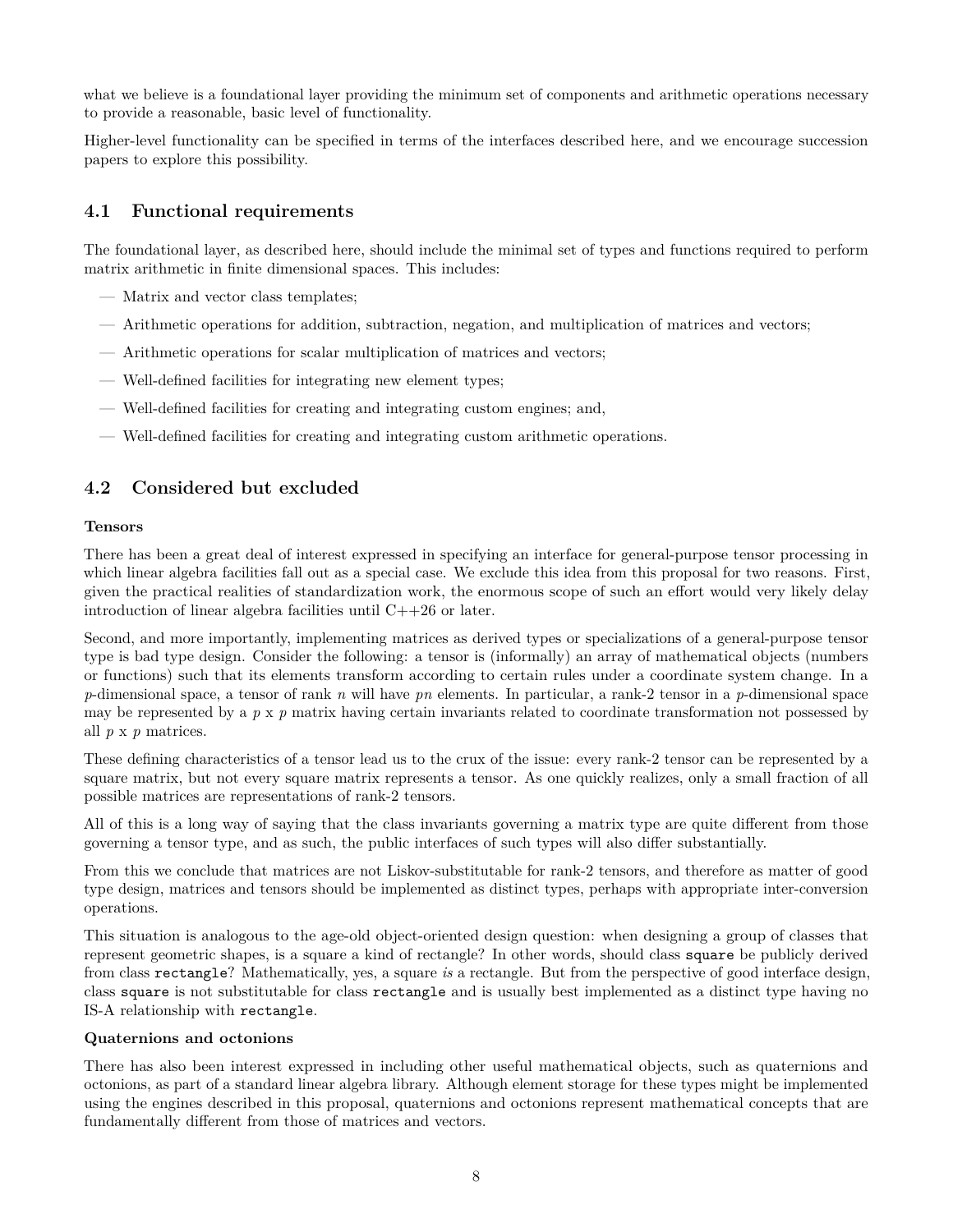As with tensors, the class invariants and public interfaces for quaternions and octonions would be substantially different from that of the linear algebra components. Liskov substitutability would not be possible, and therefore quaternions and octonions should be implemented as types distinct from the linear algebra types.

# <span id="page-8-0"></span>**5 Design aspects**

The following describe several important aspects of the problem domain affecting the design of the proposed interface. Importantly, these aspects are orthogonal, and are addressable through judicious combinations of template parameters and implementation type design.

## <span id="page-8-1"></span>**5.1 Memory source**

Perhaps the first question to be answered is that of the source of memory in which elements will reside. One can easily imagine multiple sources of memory:

- Elements reside in an external buffer allocated from the global heap.
- Elements reside in an external buffer allocated by a custom allocator and/or specialized heap.
- Elements reside in an external fixed-size buffer that exists independently of the *MathObj*, not allocated from a heap, and which has a lifetime greater than that of the *MathObj*.
- Elements reside in a fixed-size buffer that is a member of the *MathObj* itself.
- Elements reside collectively in a set of buffers distributed across multiple machines.

# <span id="page-8-2"></span>**5.2 Addressing model**

It is also possible that the memory used by a *MathObj* might be addressed using what the standard calls a *pointer-like type*, also known as a *fancy pointer*.

For example, consider an element buffer existing in a shared memory segment managed by a custom allocator. In this case, the allocator might employ a fancy pointer type that performs location-independent addressing based on a segment index and an offset into that segment.

One can also imagine a fancy pointer that is a handle to a memory resource existing somewhere on a network, and addressing operations require first mapping that resource into the local address space, perhaps by copying over the network or by some magic sequence of RPC invocations.

## <span id="page-8-3"></span>**5.3 Memory ownership**

The next important questions pertain to memory ownership. Should the memory in which elements reside be deallocated, and if so, what object is responsible for performing the deallocation?

A *MathObj* might own the memory in which it stores its elements, or it might employ some non-owning view type, like mdspan, to manipulate elements owned by some other object.

## <span id="page-8-4"></span>**5.4 Capacity and resizability**

As with std::string and std::vector, it is occasionally useful for a *MathObj* to have excess storage capacity in order to reduce the number of re-allocations required by anticipated future resizing operations. Some linear algebra libraries, like LAPACK, account for the fact that a *MathObj*'s capacity may be different than its size. This capability was of critical importance to the success of one author's prior work in functional MRI image analysis.

In other problem domains, like computer graphics, *MathObj*s are small and always of the same size. In this case, the size and capacity are equal, and there is no need for a *MathObj* to maintain or manage excess capacity.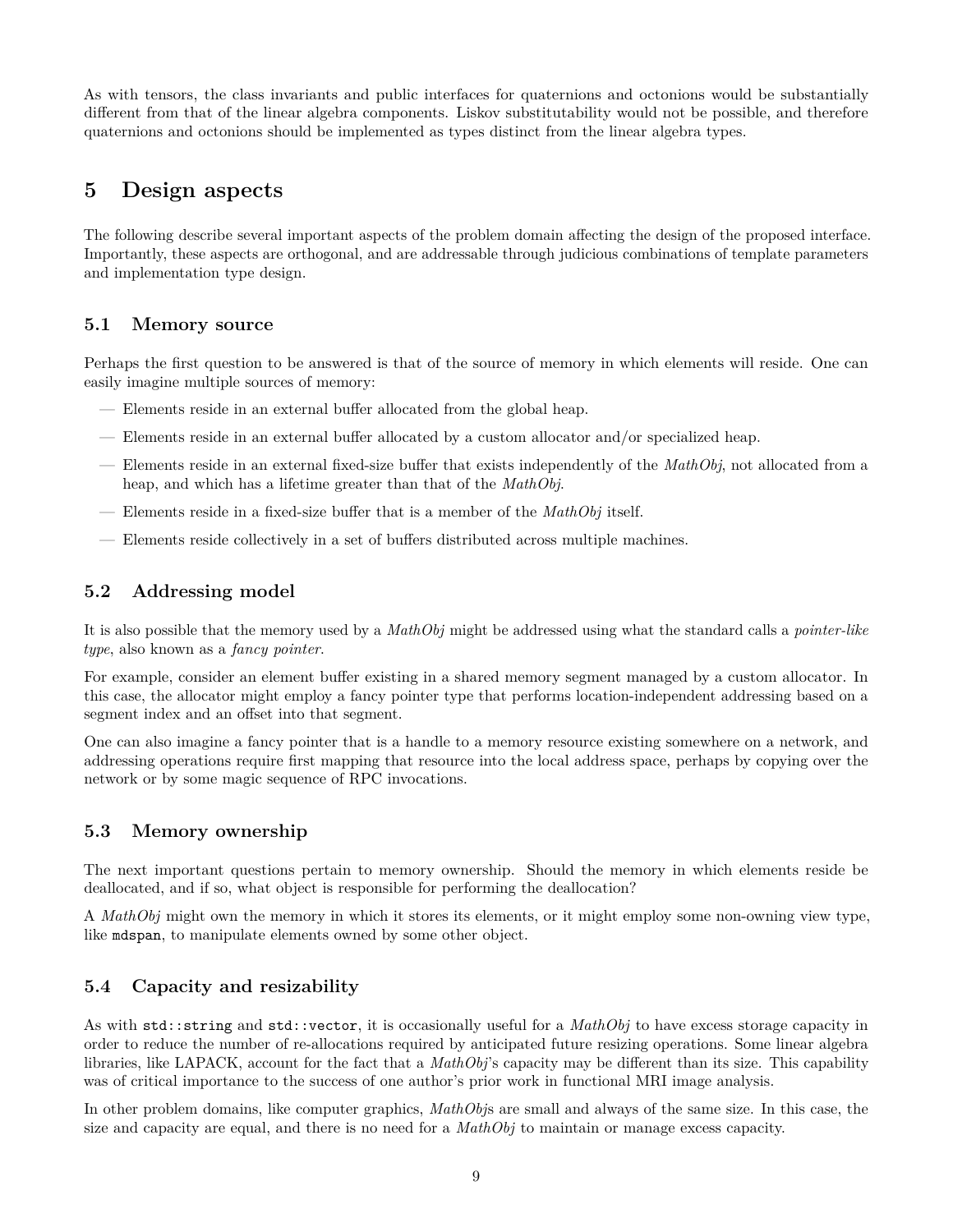## <span id="page-9-0"></span>**5.5 Element layout**

There are many ways to arrange the elements of a matrix in memory, the most common in C++ being row-major dense rectangular. In Fortran-based libraries, the two-dimensional arrays used to represent matrices are usually column-major. There are also special arrangements of elements for upper/lower triangular and banded diagonal matrices that are both row-major and column-major. These arrangements of elements have been well-known for many years, and libraries like LAPACK in the hands of a knowledgeable user can use them to implement code that is optimal in both time and space.

## <span id="page-9-1"></span>**5.6 Element access and indexing**

In keeping with the goal of supporting a natural syntax, and in analogy with the indexing operations provided by the random-access standard library containers, it seems reasonable to provide both const and non-const indexing for reading and writing individual elements.

## <span id="page-9-2"></span>**5.7 Element type**

C++ supports a relatively narrow range of arithmetic types, lacking direct support for arbitrary precision numbers and fixed-point numbers, among others. Libraries exist to implement these types, and they should not be precluded from use in a standard linear algebra library. It is possible that individual elements of a *MathObj* may allocate memory, and therefore an implementation cannot assume that element types have trivial constructors or destructors.

## <span id="page-9-3"></span>**5.8 Mixed-element-type expressions**

In general, when multiple built-in arithmetic types are present in an arithmetical expression, the resulting type will have a precision greater than or equal to that of the type with greatest precision in the expression. In other words, to the greatest reasonable extent, information is preserved.

We contend that a similar principal should apply to expressions involving *MathObjs* where more than one element type is present. Arithmetic operations involving *MathObj*s should, to the greatest reasonable extent, preserve element-wise information.

For example, just as the result of multiplying a float by a double is a double, the result multiplying a matrix-offloat by a matrix-of-double should be a matrix-of-double. We call the process of determining the resulting element type *element promotion*.

# <span id="page-9-4"></span>**5.9 Mixed-engine expressions**

In analogy with element type, *MathObj* expressions may include mixed storage management strategies, as implemented by their corresponding engine types. For example, consider the case of a fixed-size matrix multiplied by a dynamicallyresizable matrix. What is the engine type of the resulting matrix?

Expression involving mixed engine types should not limit the availability of basic arithmetic operations. This means that there should be a mechanism for determining the engine type of the resulting from such expressions. We call the process of determining the resulting engine type *engine promotion*.

We contend that in most cases, the resulting engine type should be at least as "general" as the most "general" of the two engine types. For example, one could make the argument that a dynamically-resizable engine is more general that a fixed-size engine, and therefore an the resulting engine type in an expression involving both these engine types should be a dynamically-resizable engine.

However, there are cases in which it may be possible to choose a more performant engine at compile time. For example, consider the case adding a fixed-size matrix and a dynamically-resizable matrix. Although size checking must be performed at run time, the resulting engine might be specified as fixed-size.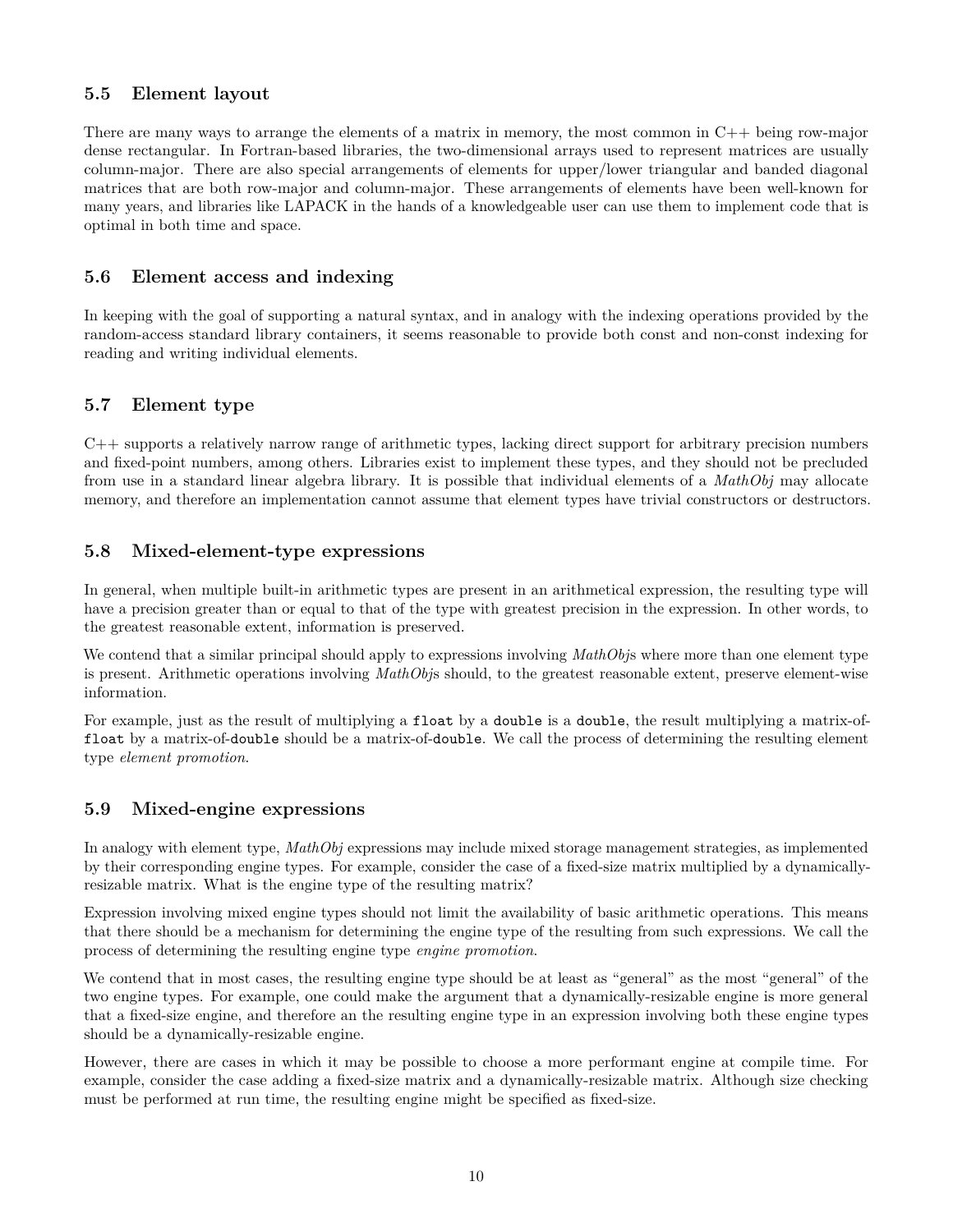# <span id="page-10-0"></span>**5.10 Arithmetic customization**

In pursuit of optimal performance, developers may want to customize specific arithmetic operations, such as matrixmatrix or matrix-vector multiplication. Customization might be based on things like element layout in memory, fixed-size -vs- dynamically resizable, special hardware capabilities, etc.

One such possible optimization is the use of multiple cores, perhaps distributed across a network, to carry out multiplication on very large pairs of matrices, particularly in situations where the operation is used to produce a third matrix rather than modify one of the operands; the matrix multiplication operation is particularly amenable to this approach.

Developers may also wish to make use of SIMD intrinsics to enable parallel evaluation of matrix multiplication. This is common in game development environments where programs are written for very specific platforms, where the make and model of processor is well defined. This would impact on element layout and storage. Such work has already been demonstrated in paper N4454.

It is possible that two operands may be associated with different arithmetic customizations. We call the process of determining which of those two customizations to employ when performing the actual arithmetic operations *operation traits promotion*.

# <span id="page-10-1"></span>**6 Interface description**

In this section, we describe the various types, operators, and functions comprising the proposed interface. The reader should note that the descriptions below are by no means ready for wording; rather, they are intended to foster further discussions and refinements, and to serve as a guide for hardy souls attempting to build implementations from this specification.

# <span id="page-10-2"></span>**6.1 Overview**

At the highest level, the public interface is divided into four broad categories:

- 1. **Engines**, which are implementation types that manage the resources associated with a *MothObj* instance, including memory ownership and lifetime, as well as element access; and,
- 2. **MathObjs**, which provide a unified interface intended to model a corresponding mathematical abstraction (i.e., vector, matrix);
- 3. **Operators**, which provide the desired mathematical syntax and carry out the promised arithmetic.
- 4. **Operation traits**, which act as a "container" for element promotion, engine promotion, and arithmetic traits (described below) and provide the "glue" that connects the engines, *MathObjs*, and the operators. This traits type is a template parameter to the *MathObj* types, and provides a way to inform an operator as to the set of available arithmetic traits to be used when deciding at compile time how to perform an arithmetic operation.

At a lower level are a number of supporting traits types employed by the operation traits to determine the return type of the operator and perform the corresponding arithmetic operation. There are several such traits types:

- **Element promotion traits** determine the resulting element type of an arithmetic operation involving two *elements*.
- **Engine promotion traits** determine the resulting engine type of an arithmetic operation involving *matrix* and/or *vector* objects. As part of that process, this traits type uses the element promotion traits to determine the element type of the resulting engine.
- **Arithmetic traits** determine the type and value of a *MathObj* resulting from an arithmetical operation. As part of that process, this traits type uses the engine promotion traits to determine the engine type of the resulting *MathObj*. Having determined the result type, the arithmetic traits also have a member function that carries out the actual computations.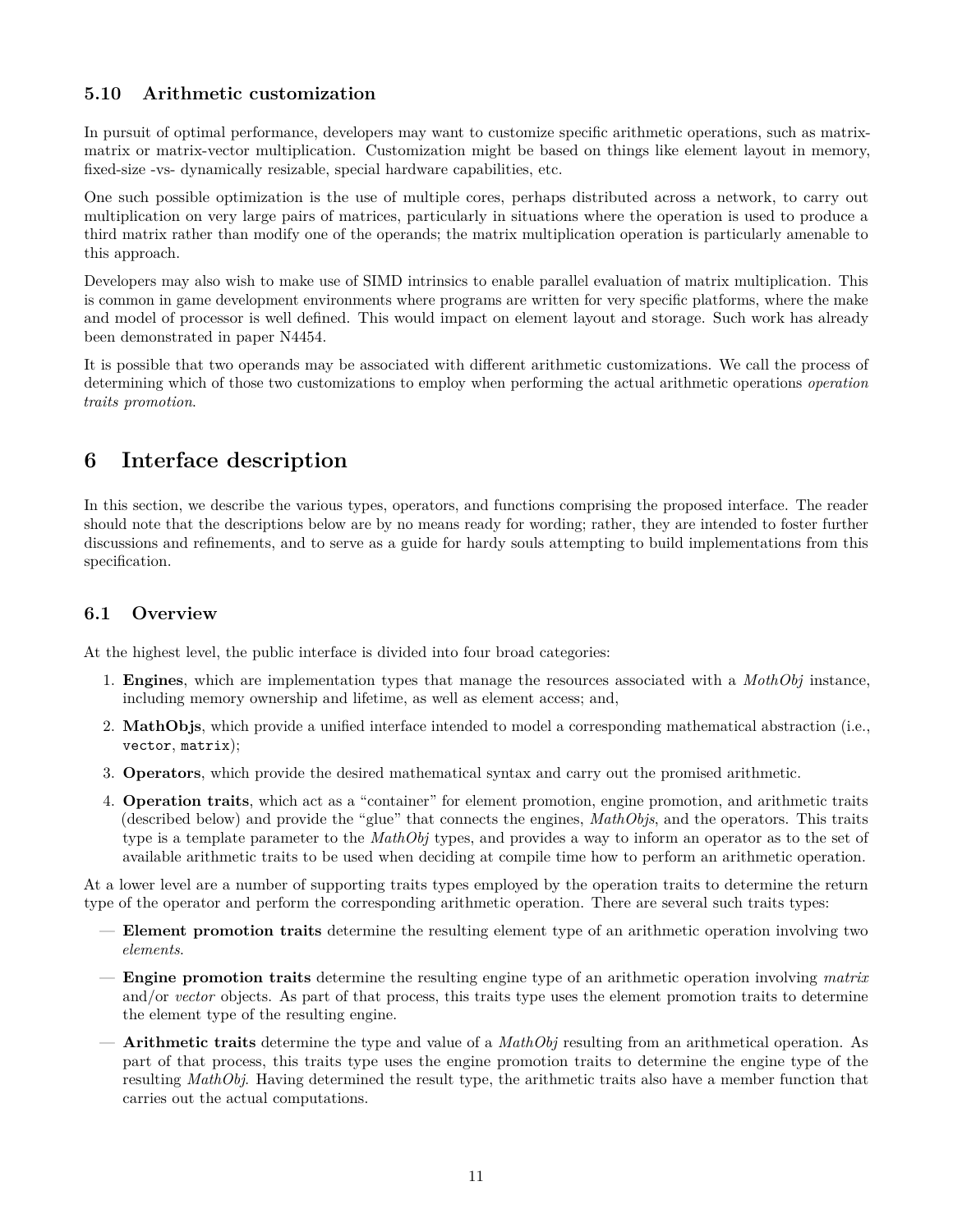Finally, **operation selector traits** provide the means by which an arithmetic operator selects the operation traits that will perform the arithmetic. In the case where each operand has the same operation traits, the decision simple. However, it is possible that the operands may be instantiatedwith different operation traits types, and so the operator uses the operation selector traits to decide which operation traits type to use for computing its result. The proposed traits class std::math::matrix\_operation\_traits is a library customization point.

### <span id="page-11-0"></span>**6.1.1 Engine categories**

In analogy with the classic iterator categories and their associated tag types, this proposal defines four categories of vector and matrix engines, with increasing levels of functionality : *readable*, *writable*, *initable*, and *resizable*:

- All vector/matrix engines must exhibit the *readable* vector/matrix engine interface, which provides for simple construction, assignment, swapping, reporting size and capacity, and const element indexing.
- Engines exhibiting the *writable* interface provide all the functionality of the *readable* interface, plus mutable element indexing.
- Engines exhibiting the *initable* interface provide all the functionality of the *writable* interface, plus construction and assignment from initializer lists.
- Engines exhibiting the *resizable* interface provide all the functionality of the *initable* interface, plus dynamic resizing and capacity reservation.

(NB: this paper will be subsequently updated for the next mailing to describe these characteristics formally in terms of requirements tables, but for now, only the above qualitative description is provided.)

#### <span id="page-11-1"></span>**6.1.2 Template parameter nomenclature**

In order to avoid excessive visual noise in the code displayed in subsequent sections of this paper, we use the following abbreviation-based naming conventions for template parameters:

- Parameter names T, T1, T2, U, U1, and U2 represent element types.
- Parameter names ET, ET1, and ET2 represent engine types.
- Parameter names OT, OT1, and OT2 represent operation traits types.
- Parameter names OP, OP1, and OP2 represent the operand types deduced by an arithmetic operator.
- Parameter names AT, AT1, and AT2 represent allocator types.
- Parameter names N, N1, and N2 represent the number of elements in a fixed-size vector or vector engine.
- Parameter names C, C1, and C2 represent the number of columns in a fixed-size matrix or matrix engine.
- Parameter names R, R1, and R2 represent the number of rows in a fixed-size matrix or matrix engine.
- Parameter name VCT represents a vector engine's category tag type.
- Parameter name MCT represents a matrix engine's category tag type.
- Parameter name VFT represents a view engine's functionality type (e.g., row, column, submatrix, etc.).

#### <span id="page-11-2"></span>**6.2 std::math namespace**

We propose adding the new namespace  $\text{std}$ : math to the standard library to contain the linear algebra facilities described in this paper. There are two reasons for this: first, in order to group a related set of mathematical facilities in a meaningful and orderly fashion; and second, to distinguish the mathematical vector type described in this proposal, std::math::vector, from the general-purpose container type std::vector.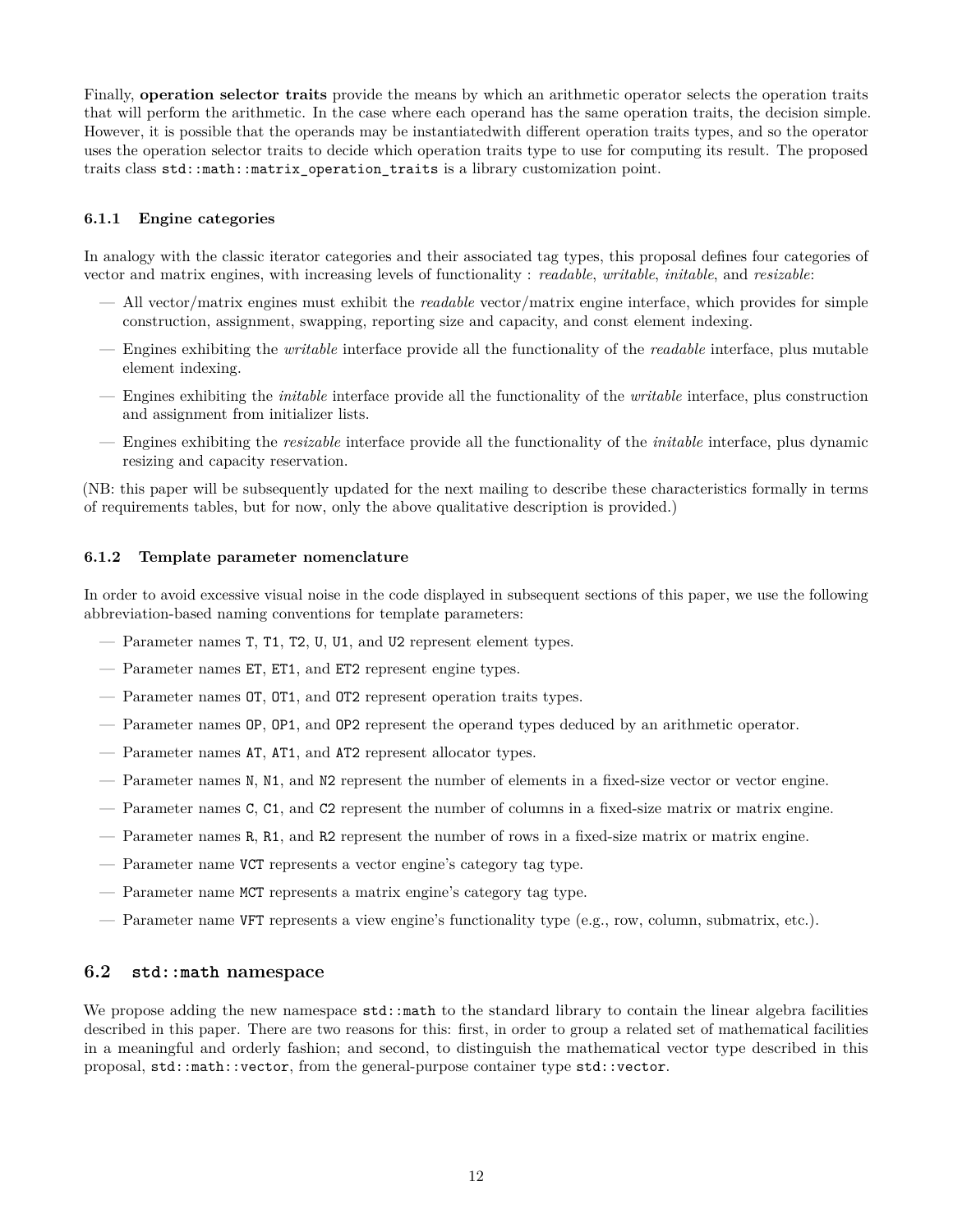### <span id="page-12-0"></span>**6.3 Header <linear\_algebra> synopsis**

```
#include <cstdint>
#include <complex>
#include <initializer_list>
#include <mdspan>
#include <tuple>
#include <type_traits>
namespace std::math {
//- Tags that describe engines and their capabilities.
//
struct scalar_engine_tag;
struct readable_vector_engine_tag;
struct writable_vector_engine_tag;
struct initable_vector_engine_tag;
struct resizable_vector_engine_tag;
struct readable_matrix_engine_tag;
struct writable_matrix_engine_tag;
struct initable_matrix_engine_tag;
struct resizable_matrix_engine_tag;
//- A trivial engine that represents a scalar operand.
//
template<class T> struct scalar_engine;
//- Owning engines with fixed-size internal storage.
//
template<class T, size_t N> class fs_vector_engine;
template<class T, size_t R, size_t C> class fs_matrix_engine;
//- Owning engines with dynamically-allocated external storage.
//
template<class T, class AT = allocator<T>> class dr_vector_engine;
template<class T, class AT = allocator<T>> class dr_matrix_engine;
//- Non-owning, view-style engines; tags to distinguish partial specializations
// of them; and related alias templates.
//
template<class ET, class VCT, class VFT> class vector_view_engine;
template<class ET, class MCT, class VFT> class matrix_view_engine;
struct subvector_view_tag;
struct column_view_tag;
struct row_view_tag;
struct submatrix_view_tag;
struct transpose_view_tag;
template<class ET, class VCT>
using subvector_engine = vector_view_engine<ET, VCT, subvector_view_tag>;
template<class ET, class VCT>
using column_engine = vector_view_engine<ET, VCT, column_view_tag>;
```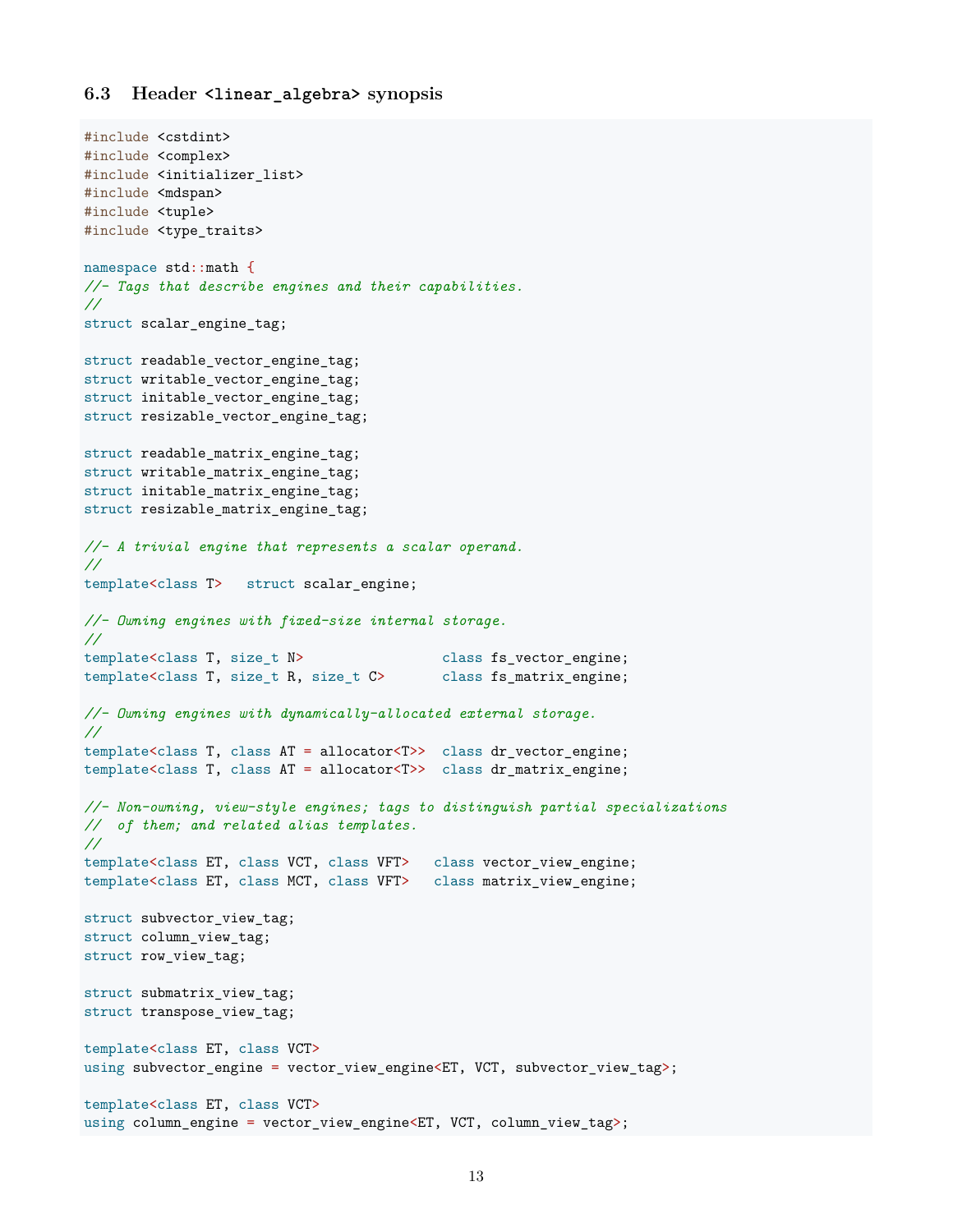template<class ET, class VCT> using row\_engine = vector\_view\_engine<ET, VCT, row\_view\_tag>; template<class ET, class MCT> using submatrix\_engine = matrix\_view\_engine<ET, MCT, submatrix\_view\_tag>; template<class ET, class MCT> using transpose\_engine = matrix\_view\_engine<ET, MCT, transpose\_view\_tag>; *//- The default element promotion, engine promotion, and arithmetic operation // traits for the four basic arithmetic operations. //* struct matrix\_operation\_traits; *//- The two primary math object types, vector and matrix. //* template<class ET, class OT=matrix operation traits> class vector; template<class ET, class OT=matrix\_operation\_traits> class matrix; *//- Iteration for vector. //* template<class ET, class OT> constexpr *implementation-defined* begin(vector<ET, OT>& v) noexcept; template<class ET, class OT> constexpr *implementation-defined* end(vector<ET, OT>& v) noexcept; template<class ET, class OT> constexpr *implementation-defined* begin(vector<ET, OT> const& v) noexcept; template<class ET, class OT> constexpr *implementation-defined* end(vector<ET, OT> const & v) noexcept; template<class ET, class OT> constexpr *implementation-defined* rbegin(vector<ET, OT> const& v) noexcept; template<class ET, class OT> constexpr *implementation-defined* rend(vector<ET, OT> const & v) noexcept; template<class ET, class OT> constexpr *implementation-defined* cbegin(vector<ET, OT> const& v) noexcept; template<class ET, class OT> constexpr *implementation-defined* cend(vector<ET, OT> const & v) noexcept; template<class ET, class OT> constexpr *implementation-defined* rbegin(vector<ET, OT>& v) noexcept; template<class ET, class OT> constexpr *implementation-defined* rend(vector<ET, OT>& v) noexcept; template<class ET, class OT> constexpr *implementation-defined* crbegin(vector<ET, OT> const& v) noexcept; template<class ET, class OT> constexpr *implementation-defined* crend(vector<ET, OT> const & v) noexcept; *//- Math object element promotion traits, per arithmetical operation. //* template<class T1> struct matrix\_negation\_element\_traits; template<class T1, class T2> struct matrix\_addition\_element\_traits;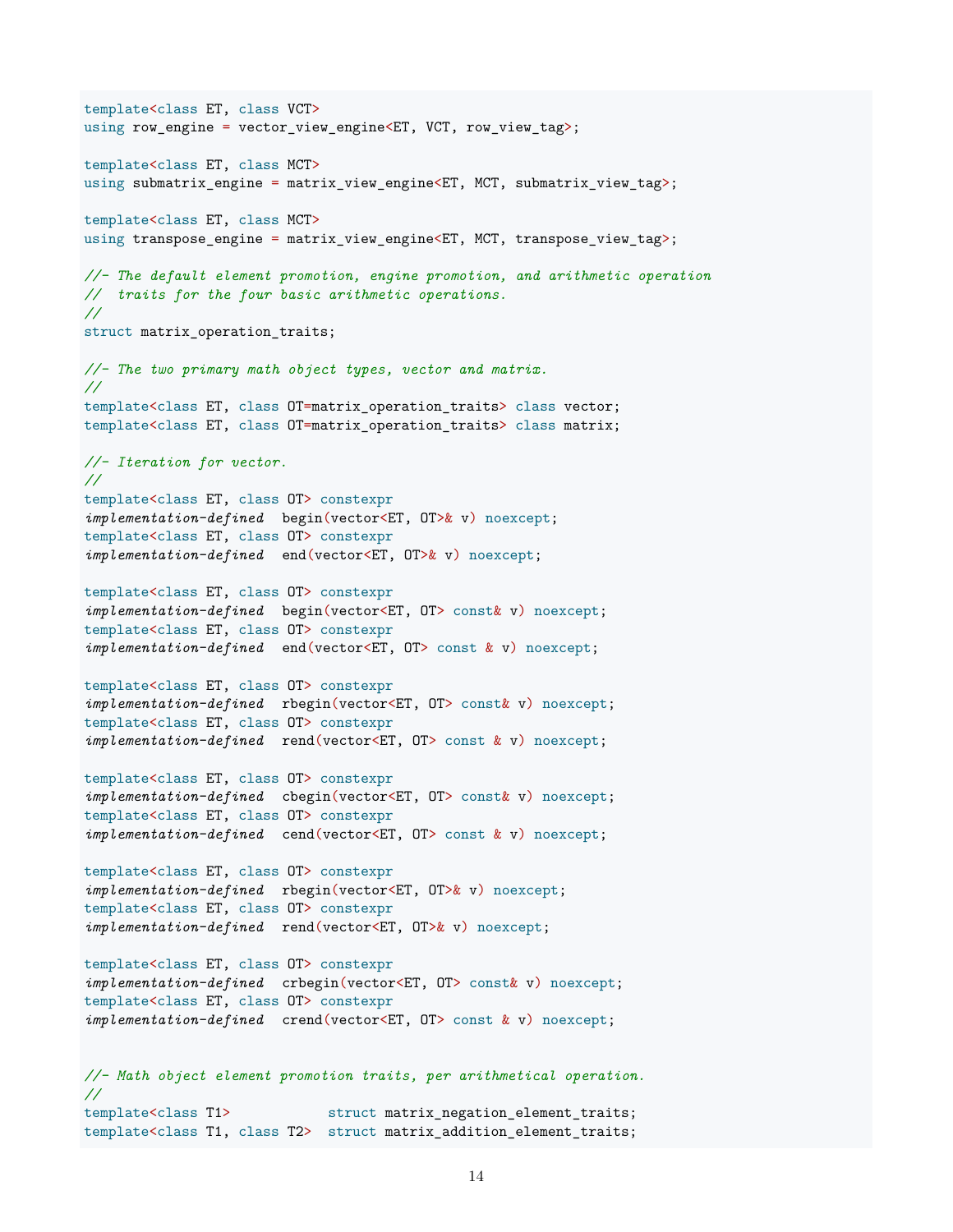```
template<class T1, class T2> struct matrix_subtraction_element_traits;
template<class T1, class T2> struct matrix_multiplication_element_traits;
//- Math object engine promotion traits, per arithmetical operation.
//
template<class OT, class ET1> struct matrix negation engine traits;
template<class OT, class ET1, class ET2> struct matrix_addition_engine_traits;
template<class OT, class ET1, class ET2> struct matrix_subtraction_engine_traits;
template<class OT, class ET1, class ET2> struct matrix_multiplication_engine_traits;
//- Math object arithmetic traits, per arithmetical operation.
//
template<class OT, class OP1> struct matrix_negation_traits;
template<class OT, class OP1, class OP2> struct matrix_addition_traits;
template<class OT, class OP1, class OP2> struct matrix_subtraction_traits;
template<class OT, class OP1, class OP2> struct matrix_multiplication_traits;
//- A traits type that chooses between two operation traits types in the binary
// arithmetic operators and free functions that act like binary operators.
// This traits class is a customization point.
//
template<class OT1, class OT2> struct matrix_operation_traits_selector;
//- Addition operators
//
template<class ET1, class OT1, class ET2, class OT2>
auto operator +(vector<ET1, OT1> const& v1, vector<ET2, OT2> const& v2);
template<class ET1, class OT1, class ET2, class OT2>
auto operator +(matrix<ET1, OT1> const& m1, matrix<ET2, OT2> const& m2);
//- Subtraction operators
//
template<class ET1, class OT1, class ET2, class OT2>
auto operator -(vector<ET1, OT1> const& v1, vector<ET2, OT2> const& v2);
template<class ET1, class OT1, class ET2, class OT2>
auto operator -(matrix<ET1, OT1> const& m1, matrix<ET2, OT2> const& m2);
//- Negation operators
//
template<class ET1, class OT1>
auto operator -(vector<ET1, OT1> const& v1);
template<class ET1, class OT1, class ET2, class OT2>
auto operator -(matrix<ET1, OT1> const& m1);
//- Vector*Scalar multiplication operators
//
template<class ET1, class OT1, class S2>
auto operator *(vector<ET1, OT1> const& v1, S2 const& s2);
template<class S1, class ET2, class OT2>
auto operator *(S1 const& s1, vector<ET2, OT2> const& v2);
//- Matrix*Scalar multiplication operators
```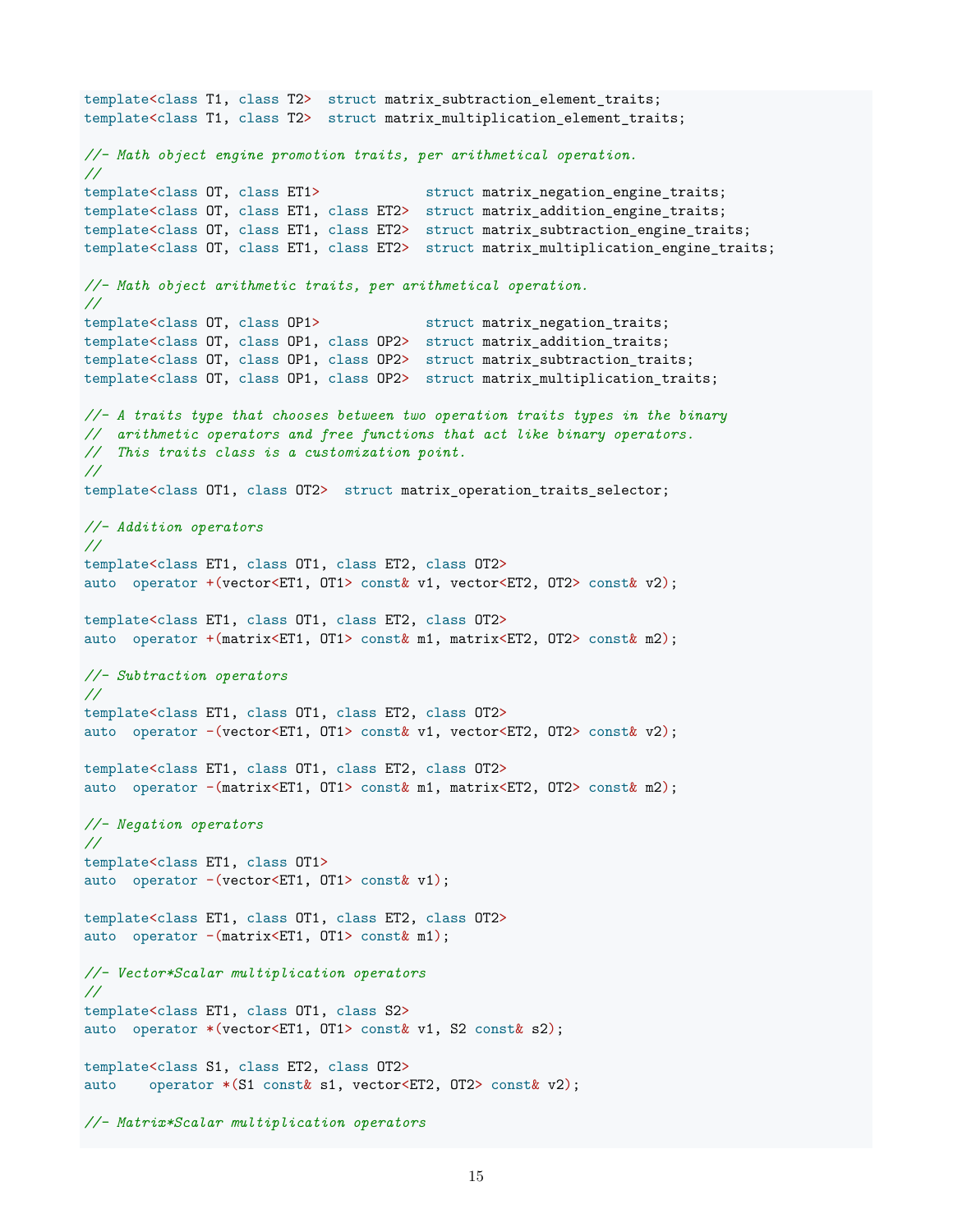```
//
template<class ET1, class OT1, class S2>
auto operator *(matrix<ET1, OT1> const& m1, S2 const& s2);
template<class S1, class ET2, class OT2>
auto operator *(S1 const& s1, matrix<ET2, OT2> const& m2);
//- Vector*Matrix multiplication operator
//
template<class ET1, class OT1, class ET2, class OT2>
auto operator *(vector<ET1, OT1> const& v1, matrix<ET2, OT2> const& m2);
//- Matrix*Vector multiplication operator
//
template<class ET1, class OT1, class ET2, class OT2>
auto operator *(matrix<ET1, OT1> const& m1, vector<ET2, OT2> const& v2);
//- Vector*Vector multiplication operator
//
template<class ET1, class OT1, class ET2, class OT2>
auto operator *(vector<ET1, OT1> const& v1, vector<ET2, OT2> const& v2);
//- Matrix*Matrix multiplication operator
//
template<class ET1, class OT1, class ET2, class OT2>
auto operator *(matrix<ET1, OT1> const& m1, matrix<ET2, OT2> const& m2);
//- Other functions.
//
template<class ET1, class OT1, class ET2, class OT2>
auto inner_product(vector<ET1, OT1> const& v1, vector<ET2, OT2> const& v2);
template<class ET1, class OT1, class ET2, class OT2>
auto outer_product(vector<ET1, OT1> const& v1, vector<ET2, OT2> const& v2);
//- Aliases for vector and matrix objects based on dynamic engines.
//
template<class T, class A = allocator<T>>
using dyn_vector = vector<dr_vector_engine<T, A>>;
template<class T, class A = allocator<T>>
using dyn_matrix = matrix<dr_matrix_engine<T, A>>;
//- Aliases for vector and matrix objects based on fixed-size engines.
//
template<class T, size_t N>
using fs_vector = vector<fs_vector_engine<T, N>>;
template<class T, size_t R, size_t C>
using fs_matrix = matrix<fs_matrix_engine<T, R, C>>;
} //- Namespace std::math
```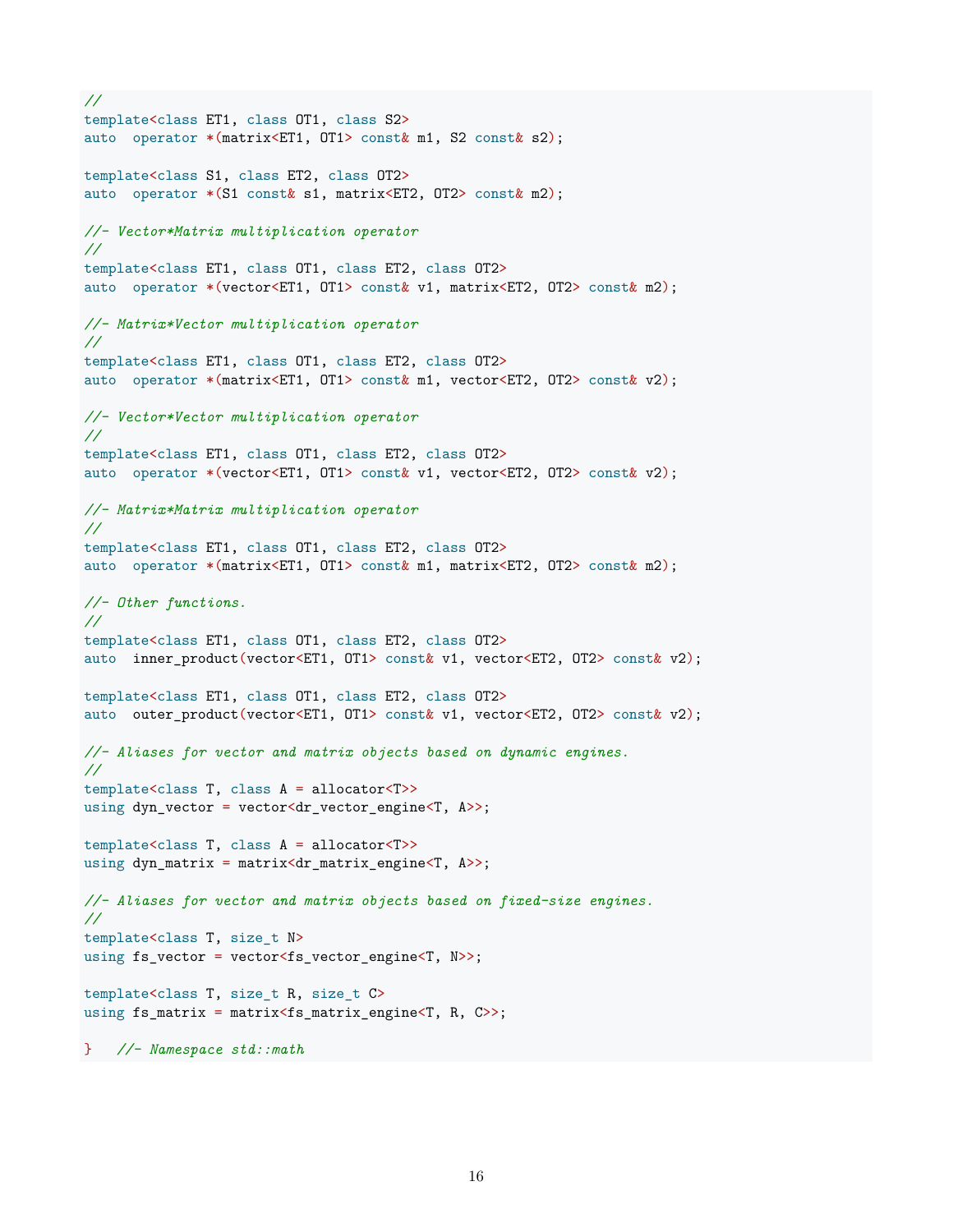# <span id="page-16-0"></span>**6.4 Engine Types**

The over-arching purpose of the engine types is to perform resource management on behalf of an associated *MathObj* instance that owns the engine. At a minimum, all of the engine types provide a basic interface for const element indexing, determining row and column sizes, and determining row and column capacities. They also export public type aliases which specify their element type, whether or not they are dense, whether or not they are rectangular, whether or not they are resizable, whether or not their memory layout is row-major, and a 2-tuple for describing sizes and capacities.

It is important to note that an engine's resource management duties are primarily related to storage. To that end, an engine may own the storage it manages and control its lifetime, or it may be non-owning and represent a view of storage owned by some other object.

One can also imagine engines that manage resources related to execution. This is an area of ongoing work and not yet addressed in this proposal.

### <span id="page-16-1"></span>**6.4.1 fs\_vector\_engine<T, N>**

Class template fs\_vector\_engine<T, N> implements a fixed-size, fixed-capacity engine for vectors of N elements, and which exhibits the *initable* vector engine interface.

```
template<class T, size_t N>
class fs vector engine
{
 public:
   using engine_category = initable_vector_engine_tag;
   using element type = T;
   using value_type = remove_cv_t<T>;
   using pointer = element_type*;
   using const_pointer = element_type const*;
   using reference = element_type\&;
   using const_reference = element_type const&;
   using difference_type = ptrdiff_t;
   using size_type = size_t;
   using span_type = mdspan<element_type, N>;
   using const_span_type = mdspan<element_type const, N>;
   //- Construct/copy/destroy
   //
   ~fs_vector_engine() noexcept = default;
   constexpr fs vector engine();
   constexpr fs_vector_engine(fs_vector_engine&&) noexcept = default;
   constexpr fs vector engine(fs vector engine constk) = default;
   template<class T2, size_t N2> (see note )
   constexpr fs_vector_engine(fs_vector_engine<T2, N2> const& src);
   template<class ET2> (see note )
   constexpr fs_vector_engine(ET2 const& src);
   template<class T2> (see note )
   constexpr fs_vector_engine(initializer_list<T2> rhs);
   constexpr fs_vector_engine& operator =(fs_vector_engine&&) noexcept = default;
   constexpr fs_vector_engine& operator =(fs_vector_engine const&) = default;
   template<class T2, size_t N2> (see note )
   constexpr fs_vector_engine& operator =(fs_vector_engine<T2, N2> const& rhs);
   template<class ET2> (see note )
```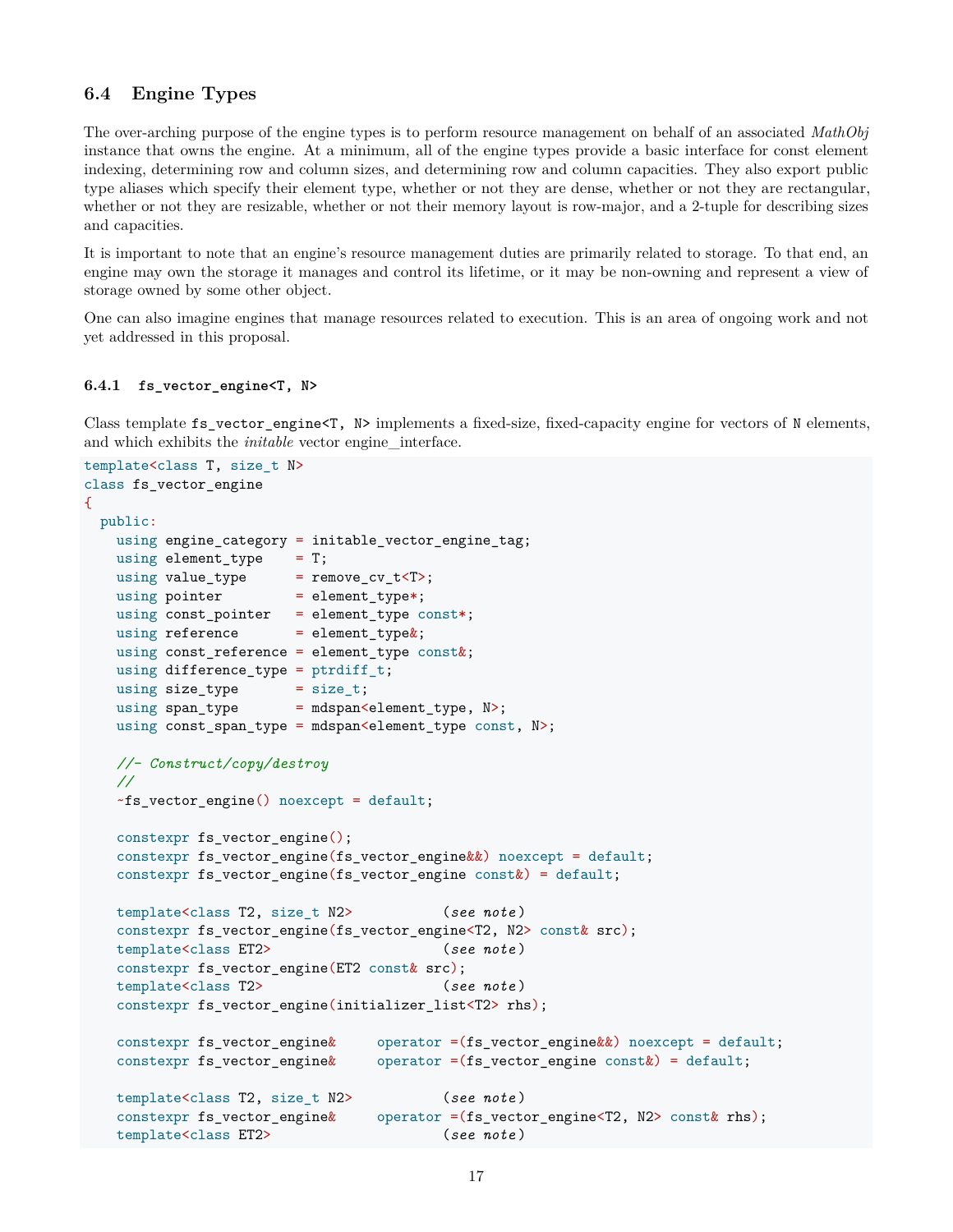```
constexpr fs_vector_engine& operator =(ET2 const& rhs);
template<class T2> (see note )
constexpr fs_vector_engine& operator =(initializer_list<T2> rhs);
//- Capacity
//
static constexpr size_type capacity() noexcept;
static constexpr size_type size() noexcept;
//- Element access
//
constexpr reference operator ()(size_type i);
constexpr const_reference operator ()(size_type i) const;
//- Data access
//
constexpr span_type span() noexcept;
constexpr const_span_type span() const noexcept;
//- Modifiers
//
constexpr void swap(fs_vector_engine& rhs) noexcept;
constexpr void swap_elements(size_type i, size_type j) noexcept;
```
### <span id="page-17-0"></span>**6.4.2 fs\_matrix\_engine<T, R, C>**

};

Class template fs\_matrix\_engine<T, R, C> implements a fixed-size, fixed-capacity engine for matrices having R rows and C columns, and which exhibits the *initable* matrix engine interface.

```
template<class T, size_t R, size_t C>
class fs_matrix_engine
{
 public:
   //- Types
   //
   using engine_category = initable_matrix_engine_tag;
   using element_type = T;
    using value_type = remove_cv_t<T>;
    using pointer = element_type*;
   using const_pointer = element_type const*;
   using reference = element_type&;
   using const_reference = element_type const&;
   using difference_type = ptrdiff_t;
   using size_type = size_t;<br>using size_type = tuple \le size_type, size_type;
    using size_tuple = tuple<size_type, size_type>;
    using span_type = mdspan<element_type, R, C>;
   using const_span_type = mdspan<element_type const, R, C>;
   //- Construct/copy/destroy
   //
   ~fs_matrix_engine() noexcept = default;
   constexpr fs matrix engine();
   constexpr fs_matrix_engine(fs_matrix_engine&&) noexcept = default;
   constexpr fs_matrix_engine(fs_matrix_engine const&) = default;
```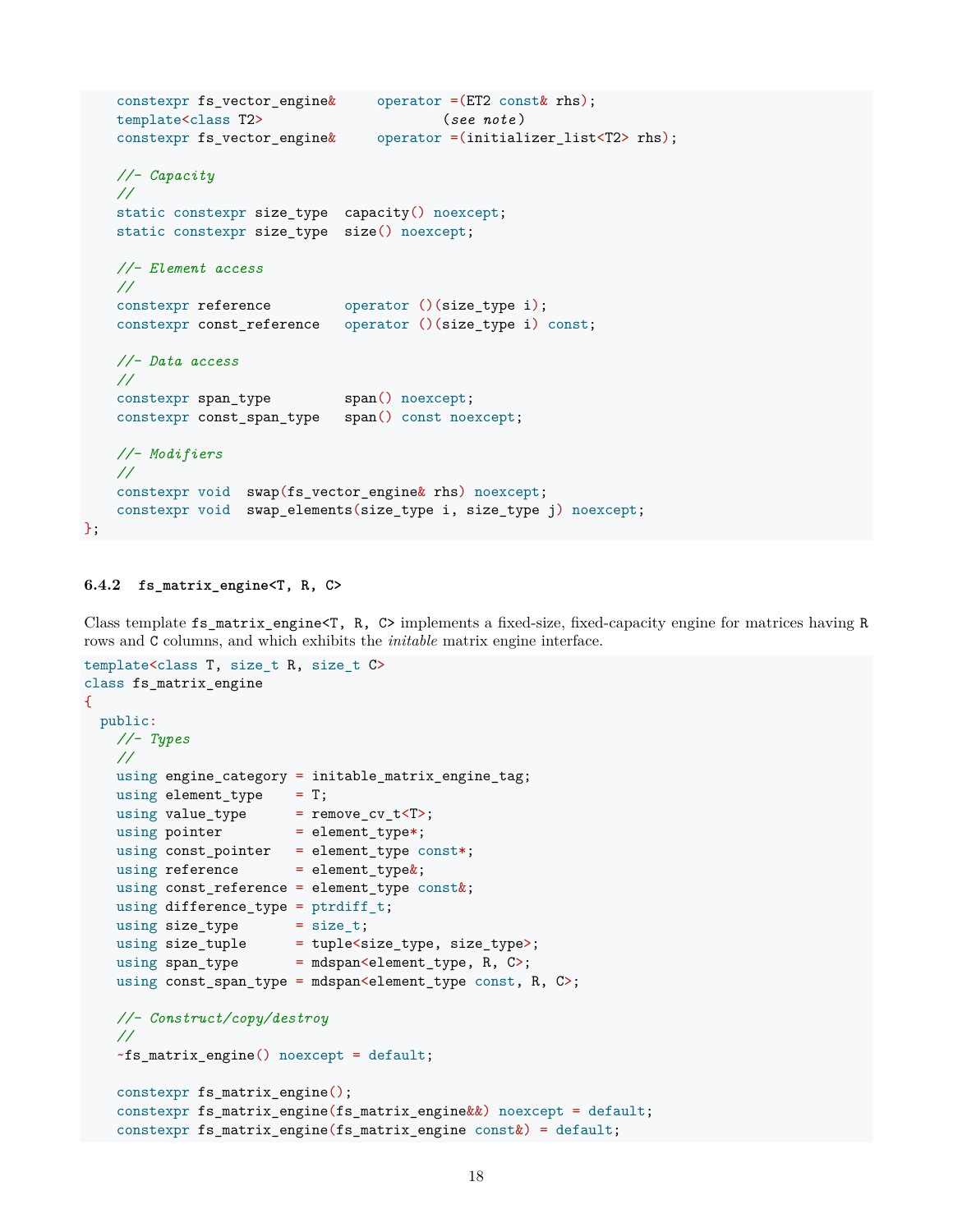```
template<class T2, size_t R2, size_t C2> (see note )
constexpr fs_matrix_engine(fs_matrix_engine<T2, R2, C2> const& rhs);
template<class ET2> (see note )
constexpr fs matrix engine(ET2 const& rhs);
template<class T2> (see note )
constexpr fs_matrix_engine(initializer_list<initializer_list<T2>> rhs);
constexpr fs_matrix_engine& operator =(fs_matrix_engine&&) noexcept = default;
constexpr fs_matrix_engine& operator =(fs_matrix_engine const&) = default;
template<class T2, size_t R2, size_t C2> (see note )
constexpr fs_matrix_engine& operator =(fs_matrix_engine<T2, R2, C2> const& rhs);
template<class ET2> (see note )
constexpr fs_matrix_engine& operator =(ET2 const& rhs);
template<class T2> (see note )
constexpr fs_matrix_engine& operator =(initializer_list<initializer_list<T2>> rhs);
//- Capacity
//
constexpr size_type columns() const noexcept;
constexpr size_type rows() const noexcept;
constexpr size_tuple size() const noexcept;
constexpr size_type column_capacity() const noexcept;
constexpr size_type row_capacity() const noexcept;
constexpr size_tuple capacity() const noexcept;
//- Element access
//
constexpr reference operator ()(size_type i, size_type j);
constexpr const_reference operator ()(size_type i, size_type j) const;
//- Data access
//
constexpr span_type span() noexcept;
constexpr const_span_type span() const noexcept;
//- Modifiers
//
constexpr void swap(fs_matrix_engine& rhs) noexcept;
constexpr void swap_columns(size_type j1, size_type j2) noexcept;
constexpr void swap_rows(size_type i1, size_type i2) noexcept;
```
### <span id="page-18-0"></span>**6.4.3 dr\_vector\_engine<T, AT>**

};

Class template dr\_vector\_engine<T, AT> implements an engine for vectors whose sizes and capacities can be changed at runtime, and which exhibits the *resizable* vector engine interface.

```
template<class T, class AT>
class dr_vector_engine
{
 public:
   //- Types
   //
   using engine_category = resizable_vector_engine_tag;
```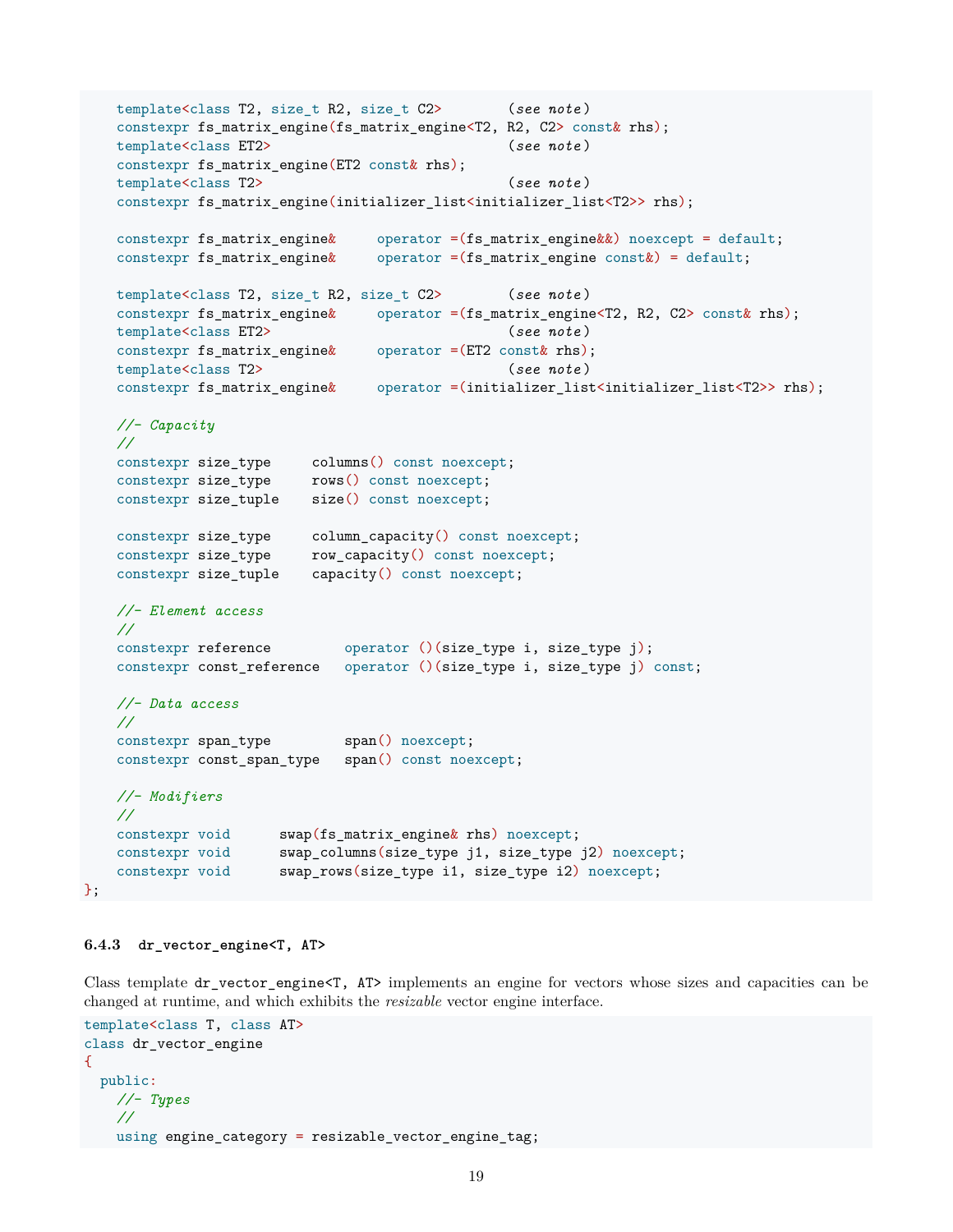```
using element_type = T;
using value_type = remove_cv_t<T>;
using allocator_type = AT;
using pointer = typename allocator_traits<AT>::pointer;
using const_pointer = typename allocator_traits<AT>::const_pointer;
using reference = element type\&;
using const_reference = element_type const&;
using difference_type = ptrdiff_t;
using size_type = size_t;
using span_type = mdspan<element_type, dynamic_extent>;
using const_span_type = mdspan<element_type const, dynamic_extent>;
//- Construct/copy/destroy
//
~dr_vector_engine() noexcept;
dr vector engine();
dr_vector_engine(dr_vector_engine&& rhs) noexcept;
dr_vector_engine(dr_vector_engine const& rhs);
dr_vector_engine(size_type elems);
dr_vector_engine(size_type elems, size_type elem_cap);
template<class ET2> (see note )
dr_vector_engine(ET2 const& rhs);
template<class T2> (see note )
dr_vector_engine(initializer_list<T2> rhs);
dr<sub>v</sub>ector_engine& operator =(dr<sub>vector_engine&& rhs) noexcept;</sub>
dr_vector_engine& operator =(dr_vector_engine const& rhs);
template<class ET2> (see note )
dr\_vector\_engine\& operator =(ET2 const r rhs);
template<class T2> (see note )
dr_vector_engine& operator =(initializer_list<T2> rhs);
//- Capacity
//
size_type capacity() const noexcept;
size_type size() const noexcept;
void reserve(size type cap);
void resize(size_type elems);
void resize(size_type elems, size_type cap);
//- Element access
//
reference operator ()(size_type i);
const_reference operator ()(size_type i) const;
//- Data access
//
span type span() noexcept;
const_span_type span() const noexcept;
//- Modifiers
//
void swap(dr_vector_engine& rhs) noexcept;
```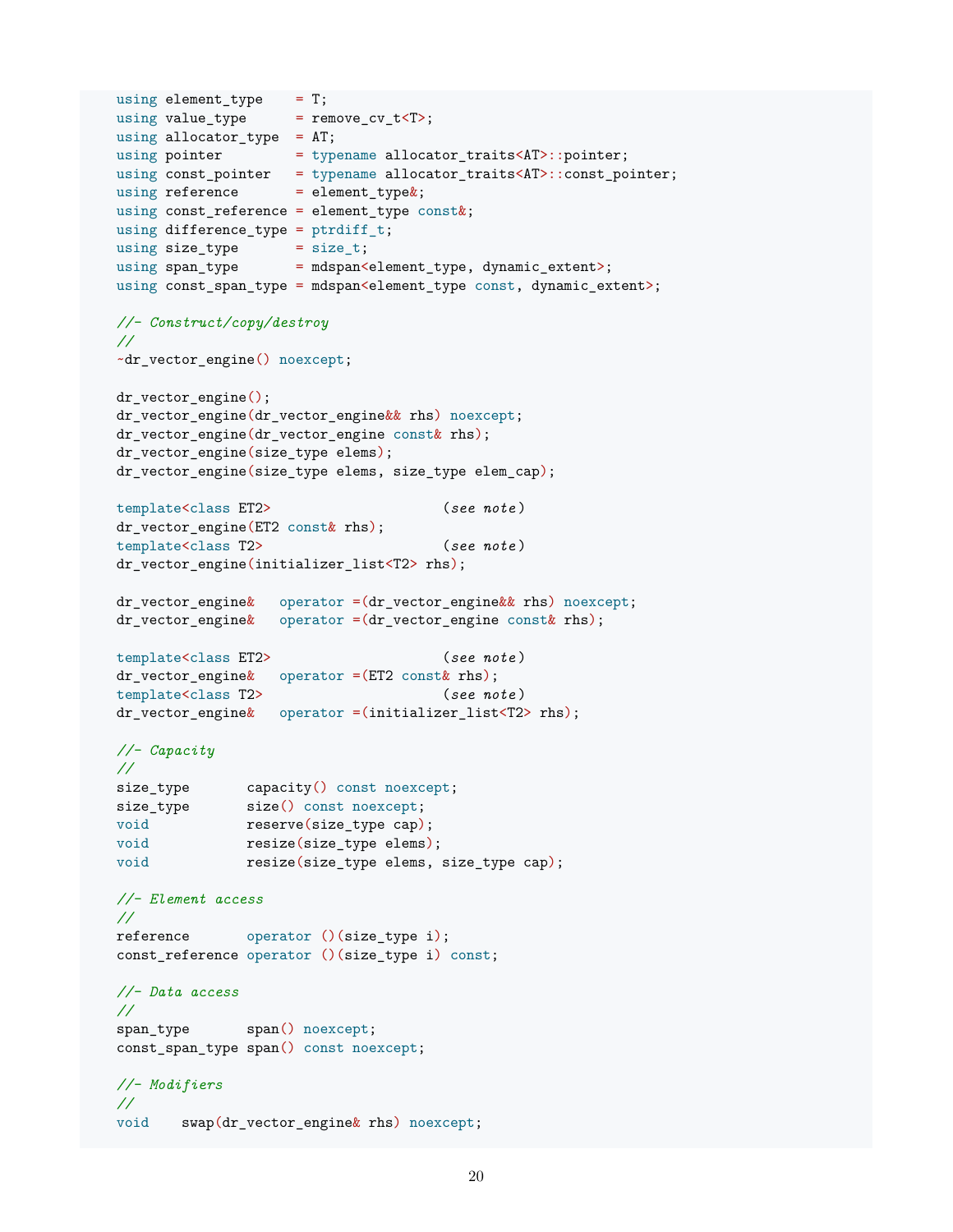#### <span id="page-20-0"></span>**6.4.4 dr\_matrix\_engine<T, AT>**

};

Class template dr\_matrix\_engine<T, AT> implements an engine for matrices whose sizes and capacities can be changed at runtime, and which exhibits the *resizable* matrix engine interface.

```
template<class T, class AT>
class dr_matrix_engine
\mathcal{L}public:
   //- Types
   //
   using engine_category = resizable_matrix_engine_tag;
   using element_type = T;
   using value_type = remove_cv_t<T>;
   using allocator_type = AT;
   using pointer = typename allocator_traits<AT>::pointer;
   using const_pointer = typename allocator_traits<AT>::const_pointer;
   using reference = element_type\&;
   using const_reference = element_type const&;
   using difference_type = ptrdiff_t;
   using size_type = size_t;
   using size_tuple = tuple<size_type, size_type>;
   using span_type = basic_mdspan<T, implementation-define >;
   using const_span_type = basic_mdspan<T const, implementation-define >;
   //- Construct/copy/destroy
   //
   ~dr_matrix_engine() noexcept;
   dr_matrix_engine();
   dr_matrix_engine(dr_matrix_engine&& rhs) noexcept;
   dr_matrix_engine(dr_matrix_engine const& rhs);
   dr_matrix_engine(size_type rows, size_type cols);
   dr_matrix_engine(size_type rows, size_type cols, size_type rowcap, size_type colcap);
   template<class ET2> (see note )
   dr_matrix_engine(ET2 const& rhs);
   template<class T2> (see note )
   dr_matrix_engine(initializer_list<initializer_list<T2>> rhs);
   dr_matrix_engine& operator =(dr_matrix_engine&&) noexcept;
   dr_matrix_engine& operator =(dr_matrix_engine const&);
   template<class ET2> (see note )
   dr_matrix_engine& operator =(ET2 const& rhs);
   template<class T2> (see note )
   dr_matrix_engine& operator =(initializer_list<initializer_list<T2>> rhs);
   //- Capacity
   //
   size_type columns() const noexcept;
   size_type rows() const noexcept;
   size_tuple size() const noexcept;
```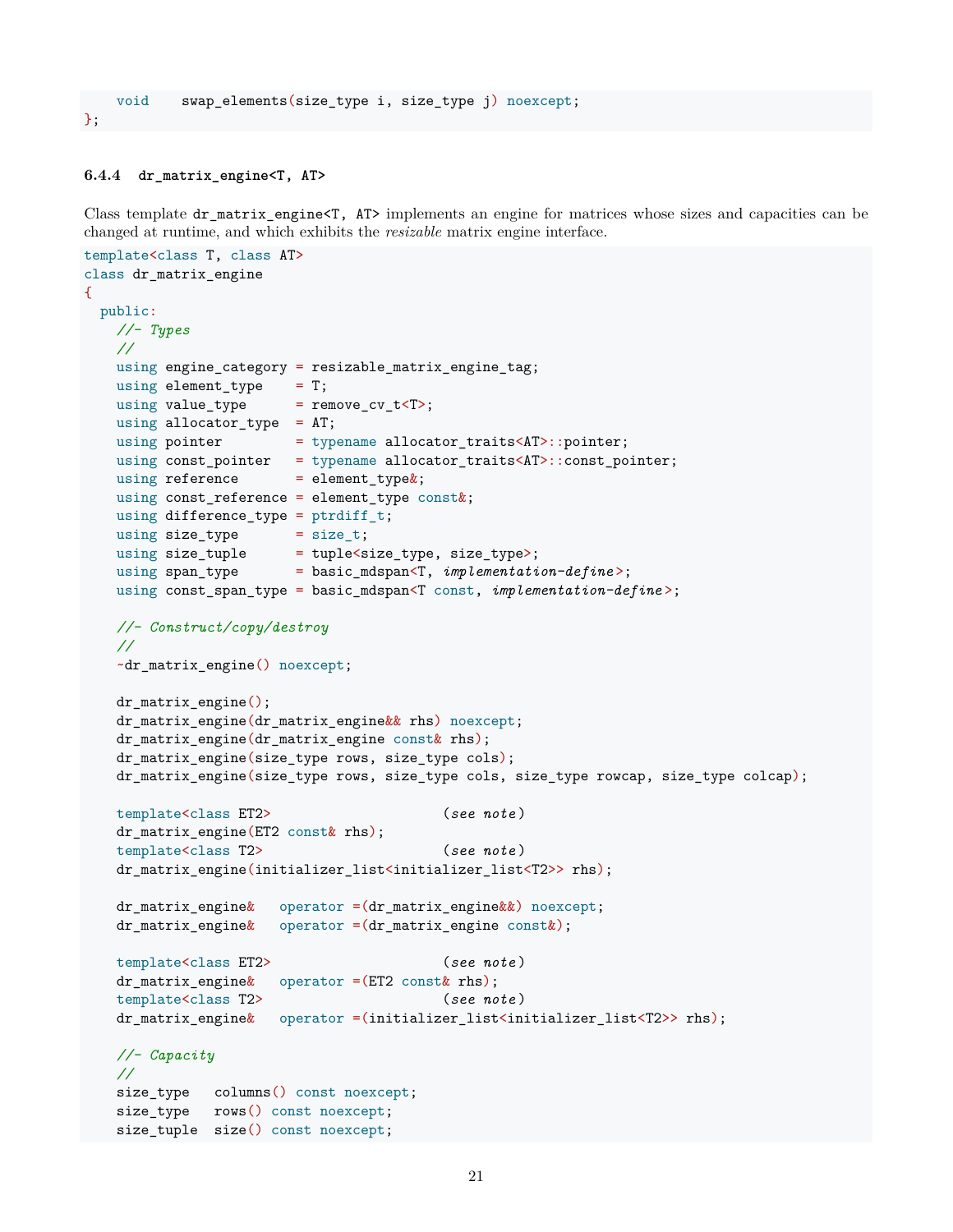```
size_type column_capacity() const noexcept;
size_type row_capacity() const noexcept;
size_tuple capacity() const noexcept;
void reserve(size_type rowcap, size_type colcap);
void resize(size_type rows, size_type cols);
void resize(size_type rows, size_type cols, size_type rowcap, size_type colcap);
//- Element access
//
reference operator ()(size_type i, size_type j);
const_reference operator ()(size_type i, size_type j) const;
//- Data access
//
span type span() noexcept;
const_span_type span() const noexcept;
//- Modifiers
//
void swap(dr_matrix_engine& other) noexcept;
void swap_columns(size_type c1, size_type c2) noexcept;
void swap_rows(size_type r1, size_type r2) noexcept;
```

```
6.4.5 vector_view_engine<ET, VCT, VFT>
```
};

Class template vector\_view\_engine<ET, VCT, VFT> implements a non-owning engine that provides at least the *readable* vector engine interface, and possibly the *writable* vector engine interface, depending on the underlying engine type ET and the tag type VCT. Its purpose is to provide a view of a matrix column (when template parameter VFT is column\_view\_tag), or of a matrix row (when template parameter VFT is row\_view\_tag), or an arbitrary contiguous range of elements from some vector object (when template parameter VFT is subvector\_view\_tag).

```
template<class ET, class VCT, class VFT>
class vector_view_engine<ET, VCT, VFT>
{
 public:
   //- Types
   //
   using engine_category = VCT;
   using element type = typename ET::element type;
   using value_type = typename ET::value\_type;using pointer = implementation-defined;
   using const_pointer = typename ET::const_pointer;
   using reference = implementation-defined;
   using const_reference = typename ET::const_reference;
   using difference_type = typename ET::difference_type;
   using size_type = typename ET: size\_type;using span_type = implementation-defined ; (see note )
   using const_span_type = implementation-defined;//- Construct/copy/destroy
   //
   ~vector_view_engine() noexcept = default;
   constexpr vector_view_engine() noexcept;
```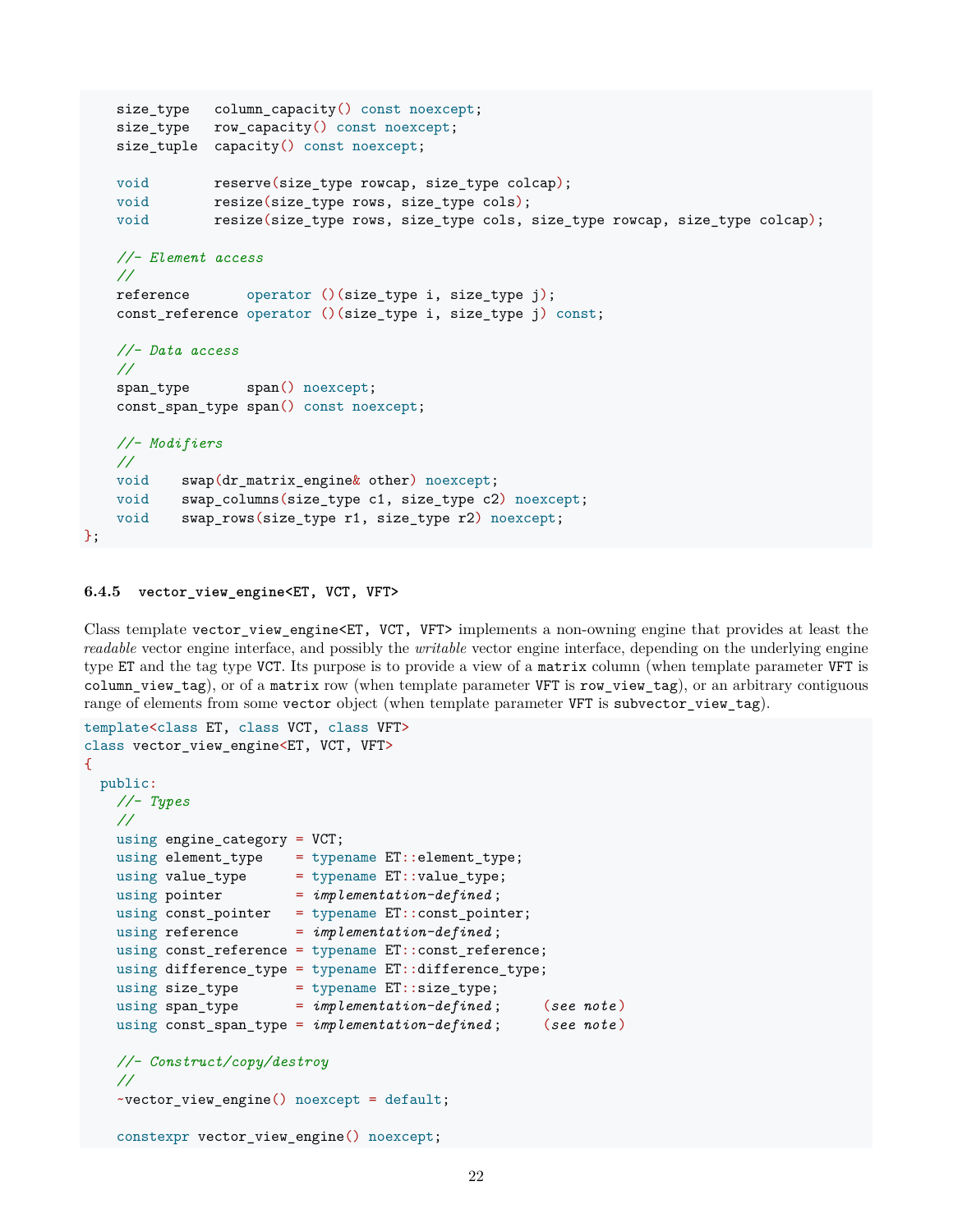```
constexpr vector_view_engine(vector_view_engine&&) noexcept = default;
constexpr vector_view_engine(vector_view_engine const&) noexcept = default;
constexpr vector view engine \& operator =(vector view engine \&) noexcept = default;
constexpr vector_view_engine& operator =(vector_view_engine const&) noexcept = default;
template<class ET2> (see note )
constexpr vector_view_engine& operator =(ET2 const& rhs);
template<class U> (see note )
constexpr vector_view_engine& operator =(initializer_list<U> list);
//- Capacity
//
constexpr size_type capacity() const noexcept;
constexpr size_type size() const noexcept;
//- Element access
//
constexpr reference operator ()(size_type i) const;
//- Data access
//
constexpr span_type span() const noexcept; (see note )
//- Modifiers
//
constexpr void swap(vector_view_engine& rhs) noexcept;
```
#### <span id="page-22-0"></span>**6.4.6 matrix\_view\_engine<ET, MCT, VFT>**

};

Class template matrix\_view\_engine<ET, MCT, VFT> implements a non-owning engine that provides at least the *readable* matrix engine interface, and possibly the *writable* matrix engine interface, depending on the underlying engine type ET and the tag type MCT. Its purpose is to provide a transpose view of a matrix object (when template parameter VFT is transpose\_view\_tag), or an arbitrary contiguous range of rows and columns of a matrix object (when template parameter MFT is submatrix\_view\_tag).

```
template<class ET, class MCT>
class matrix_view_engine<ET, MCT, submatrix_view_tag>
{
 public:
   //- Types
   //
   using engine_category = MCT;
   using element_type = typename ET::element_type;
   using value_type = typename ET::value\_type;using pointer = implementation-defined;
   using const\_pointer = typename ET::const\_pointer;using reference = implementation-defined;
   using const_reference = typename ET::const_reference;
   using difference_type = typename ET::difference_type;
   using size_type = typename ET:size\_type;using size_tuple = typename ET::size_tuple;
   using span_type = implementation-defined; (see note)
   using const_span_type = implementation-defined ; (see note )
```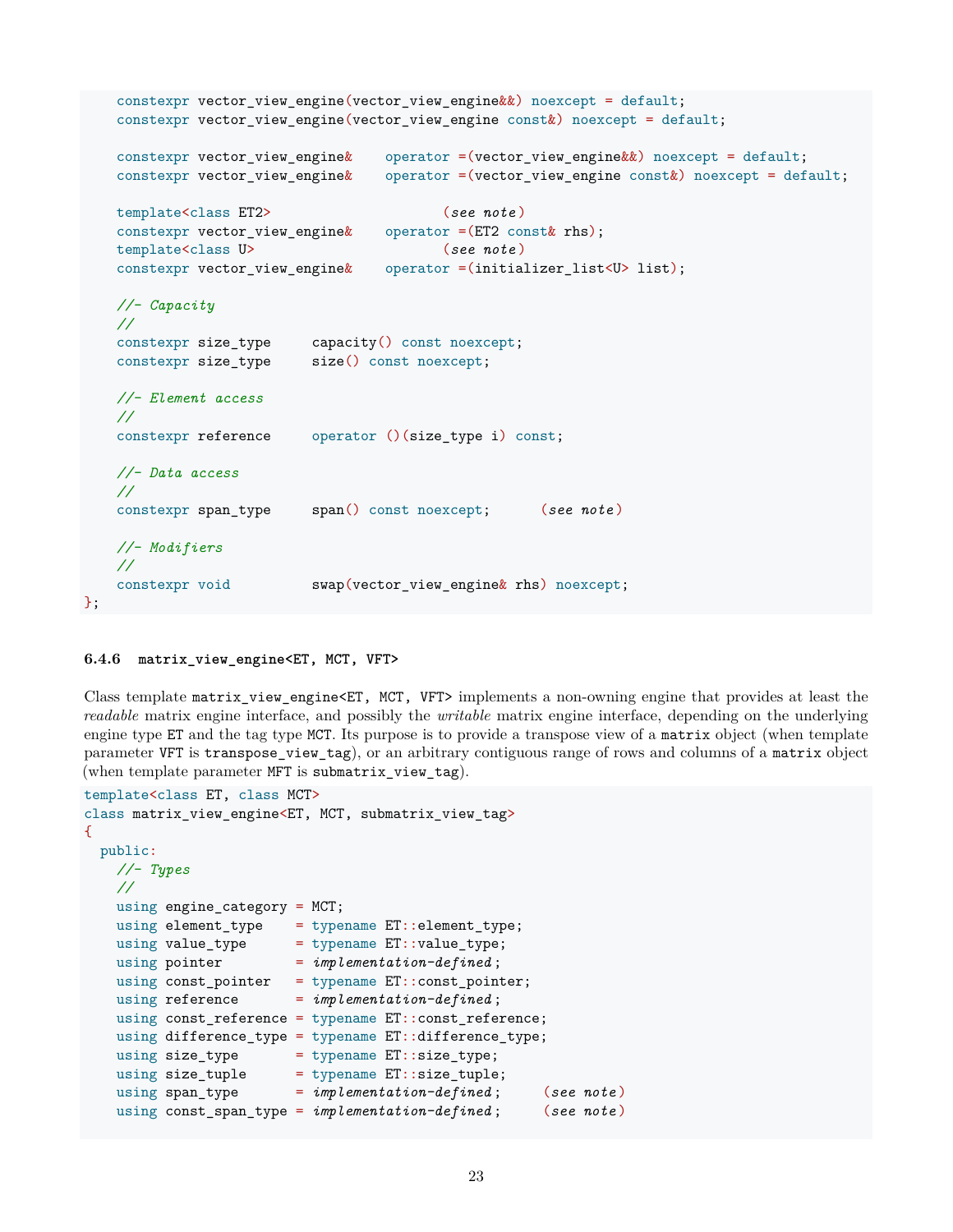```
//- Construct/copy/destroy
//
~matrix_view_engine() noexcept = default;
constexpr matrix_view_engine();
constexpr matrix_view_engine(matrix_view_engine&&) noexcept = default;
constexpr matrix_view_engine(matrix_view_engine const&) noexcept = default;
constexpr matrix_view_engine& operator =(matrix_view_engine&&) noexcept = default;
constexpr matrix_view_engine& operator =(matrix_view_engine const&) noexcept = default;
template<class ET2 (see note )
constexpr matrix_view_engine& operator =(ET2 const& rhs);
template<class U> (see note )
constexpr matrix_view_engine& operator =(initializer_list<initializer_list<U>> list);
//- Capacity
//
                      columns() const noexcept;
constexpr size_type rows() const noexcept;
constexpr size_tuple size() const noexcept;
constexpr size_type column_capacity() const noexcept;
constexpr size_type row_capacity() const noexcept;
constexpr size_tuple capacity() const noexcept;
//- Element access
//
constexpr reference operator ()(size_type i, size_type j) const;
//- Data access
//
constexpr span_type span() const noexcept; (see note )
//- Modifiers
//
constexpr void swap(matrix_view_engine& rhs) noexcept;
```
If the matrix engine category tag MCT is readable\_vector\_engine\_tag, then nested type aliases pointer and reference are equivalent to const\_pointer and const\_reference, respectively.

If the matrix engine category tag MCT is writable\_vector\_engine\_tag, then nested type aliases pointer and reference are equivalent to typename ET::pointer and typename ET::reference, respectively.

### <span id="page-23-0"></span>**6.5 Math object types**

### <span id="page-23-1"></span>**6.5.1 vector<ET, OT>**

};

Class template vector<ET,  $OT$ > represents a vector, with element type and resource management implemented by the engine type ET, and arithmetic operations specified by the operation traits type OT. It exhibits an interface corresponding to that of the underlying engine's category.

```
template<class ET, class OT>
class vector
{
 public:
```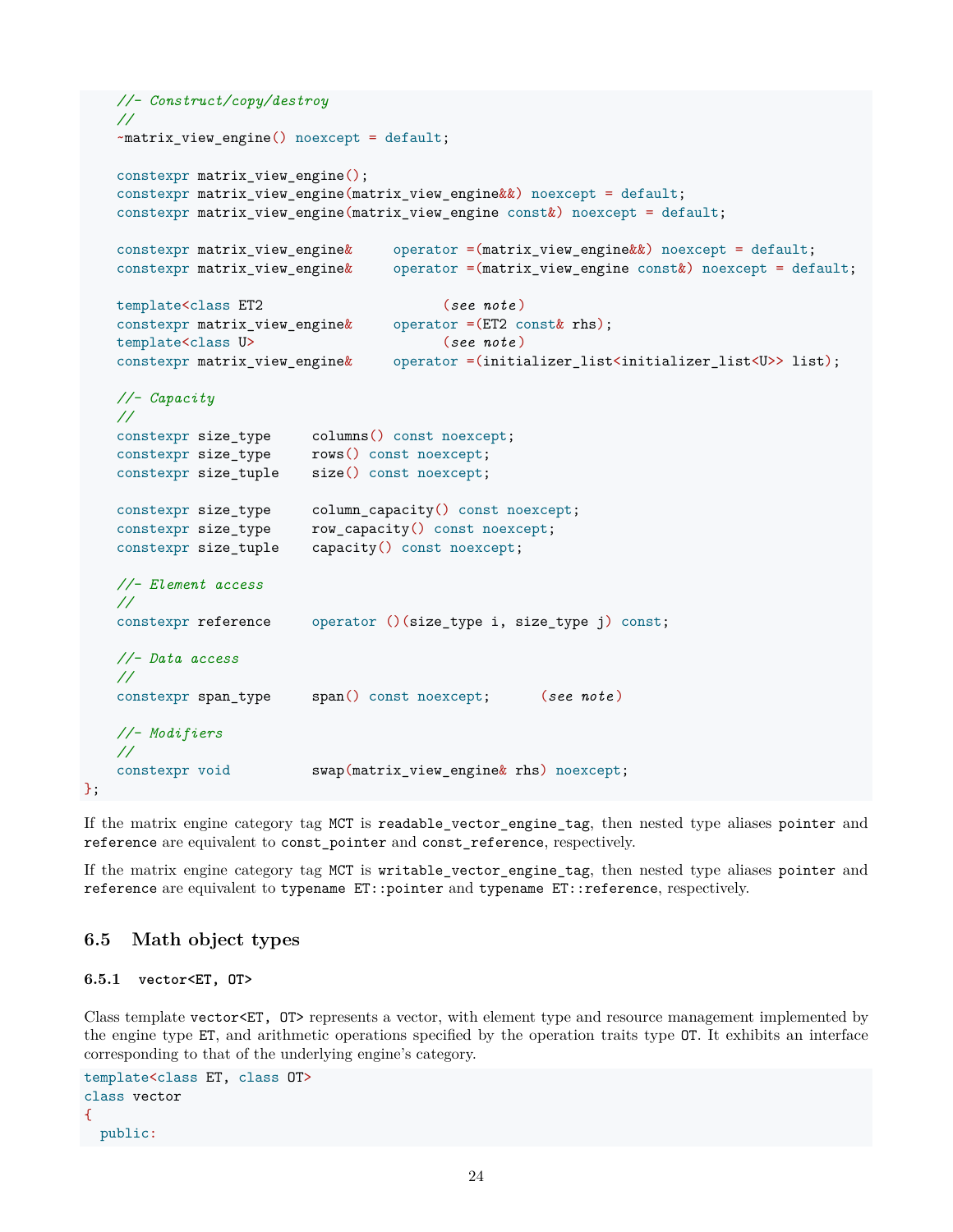```
//- Types
//
using engine_type = ET;using element_type = typename engine_type::element type;
using value_type = typename engine_type::value_type;
using difference_type = typename engine_type::difference_type;
using size_type = typename engine_type::size_type;
using pointer = typename engine_type::pointer;
using const_pointer = typename engine_type::const_pointer;
using reference = typename engine_type::reference;
using const_reference = typename engine_type::const_reference;
using subvector_type = vector<subvector_engine<engine_type, see note >, OT>;
using const_subvector_type = vector<subvector_engine<engine_type, see note >, OT>;
using transpose_type = vector\&;
using const_transpose_type = vector const&;
using hermitian_type = conditional_t<see note, vector, transpose_type>;
using const_hermitian_type = conditional_t<see note, vector, const_transpose_type>;
using span_type = implementation-defined ; (see note )
using const_span_type = implementation-defined ; (see note )
//- Construct/copy/destroy
//
\text{-vector}() = \text{default};constexpr vector();
constexpr vector(vector&&) noexcept = default;
constexpr vector(vector const&) = default;
template<class ET2, class OT2>
constexpr vector(vector<ET2, OT2> const& src);
template<class U> (see note )
constexpr vector(initializer_list<U> list);
constexpr vector(size_type elems); (see note )
constexpr vector(size_type elems, size_type elemcap); (see note )
constexpr vector\& operator =(vector\&) noexcept = default;
constexpr vector\& operator =(vector const\&) = default;
template<class ET2, class OT2>
constexpr vector& operator =(vector<ET2, OT2> const& rhs);
template<class U> (see note )
constexpr vector& operator =(initializer_list<U> list);
//- Capacity
//
static constexpr bool is_resizable() noexcept;
constexpr size_type capacity() const noexcept;
constexpr size_type size() const noexcept;
constexpr void reserve(size_type elemcap); (see note )
constexpr void resize(size_type elems); (see note )
constexpr void resize(size_type elems, size_type elemcap); (see note )
//- Element access
//
constexpr reference operator [](size_type i);
constexpr reference operator ()(size_type i);
```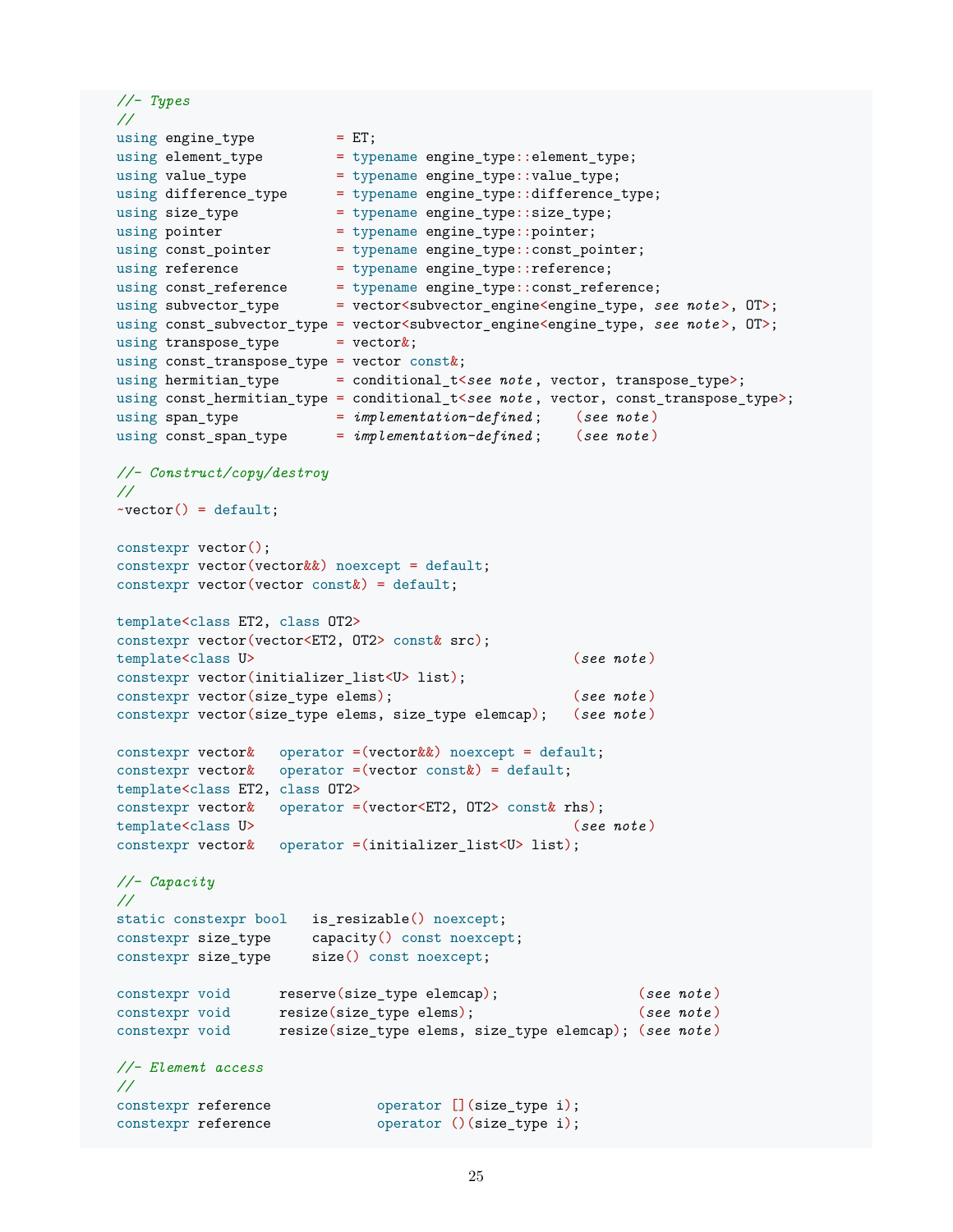```
constexpr const_reference operator [](size_type i) const;
constexpr const_reference operator ()(size_type i) const;
constexpr subvector_type subvector(size_type i, size_type n) noexcept;
constexpr const_subvector_type subvector(size_type i, size_type n) const noexcept;
constexpr transpose_type t();
constexpr const_transpose_type t() const;
constexpr hermitian_type h();
constexpr const_hermitian_type h() const;
//- Data access
//
constexpr engine_type& engine() noexcept;
constexpr engine_type const& engine() const noexcept;
constexpr span_type span() noexcept; (see note )
constexpr const_span_type span() const noexcept; (see note )
//- Modifiers
//
constexpr void swap(vector& rhs) noexcept;
constexpr void swap_elements(size_type i, size_type j) noexcept; (see note )
```
### <span id="page-25-0"></span>**6.5.2 matrix<ET, OT>**

};

Class template matrix<ET, OT>represents a matrix, with element type and resource management implemented by the engine type ET, and arithmetic operations specified by the operation traits type OT. It exhibits an interface corresponding to that of the underlying engine's category.

```
template<class ET, class OT>
class matrix
{
 public:
   //- Types
   //
   using engine type = ET;using element_type = typename engine_type::element_type;
   using value_type = typename engine_type::value_type;
   using reference = typename engine_type::reference;
   using const_reference = typename engine_type::const_reference;
   using difference_type = typename engine_type::difference_type;
   using size_type = typename engine_type::size_type;
   using size_tuple = typename engine_type::size_tuple;
   using column type = vector<column engine<engine type, see note>, OT>;
   using const_column_type =
          vector<column_engine<engine_type, readable_vector_engine_tag>, OT>;
   using row_type = vector<row_engine<engine_type, see note>, OT>;
   using const_{row\_type} =
          vector<row_engine<engine_type, readable_vector_engine_tag>, OT>;
   using submatrix_type = matrix<submatrix_engine<engine_type, see note>, OT>;
   using const_submatrix_type =
          matrix<submatrix_engine<engine_type, readable_matrix_engine_tag>, OT>;
```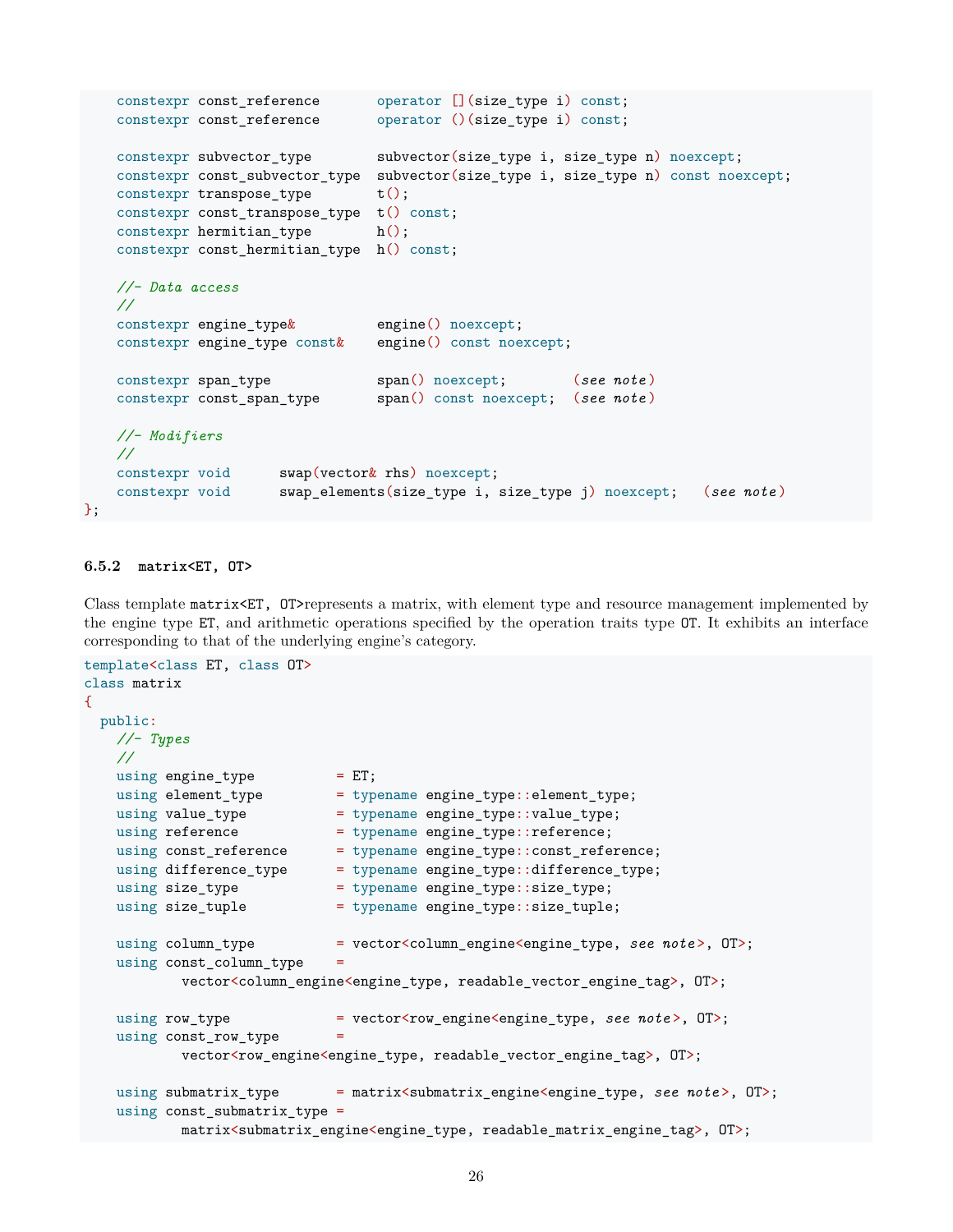```
using transpose_type = matrix<transpose_engine<engine_type, see note>, OT>;
using const_transpose_type =
       matrix<transpose_engine<engine_type, readable_matrix_engine_tag>, OT>;
using hermitian_type = conditional_t<see note, matrix, transpose_type>;
using const_hermitian_type = conditional_t<see note, matrix, const_transpose_type>;
using span_type = implementation-defined ; (see note )
using const_span_type = implementation-defined ; (see note )
//- Construct/copy/destroy
//
~matrix() noexcept = default;
constexpr matrix() = default;constexpr matrix(maxtrix&) noexcept = default;
constexpr matrix(maxrix \text{ const} k) = default;template<class ET2, class OT2>
constexpr matrix(matrix<ET2, OT2> const& src);
template<class U> (see note )
constexpr matrix(initializer_list<initializer_list<U>> rhs);
constexpr matrix(size_tuple size); (see note )
constexpr matrix(size_type rows, size_type cols); (see note )
constexpr matrix(size_tuple size, size_tuple cap); (see note )
constexpr matrix(size_type rows, size_type cols,
              size_type rowcap, size_type colcap); (see note )
constexpr matrix& operator =(matrix&&) noexcept = default;
constexpr matrix& operator =(matrix const&) = default;
template<class ET2, class OT2>
constexpr matrix& operator =(matrix<ET2, OT2> const& rhs);
template<class U> (see note )
constexpr matrix& operator =(initializer_list<initializer_list<U>> rhs);
//- Capacity
//
static constexpr bool is_resizable() noexcept;
constexpr size_type columns() const noexcept;
constexpr size_type rows() const noexcept;
constexpr size_tuple size() const noexcept;
constexpr size_type column_capacity() const noexcept;
constexpr size_type row_capacity() const noexcept;
constexpr size_tuple capacity() const noexcept;
constexpr void reserve(size_tuple cap); (see note )
constexpr void reserve(size_type rowcap, size_type colcap); (see note )
constexpr void resize(size_tuple size); (see note )
constexpr void resize(size_type rows, size_type cols); (see note )
constexpr void resize(size_tuple size, size_tuple cap); (see note )
constexpr void resize(size_type rows, size_type cols,
                        size_type rowcap, size_type colcap); (see note )
```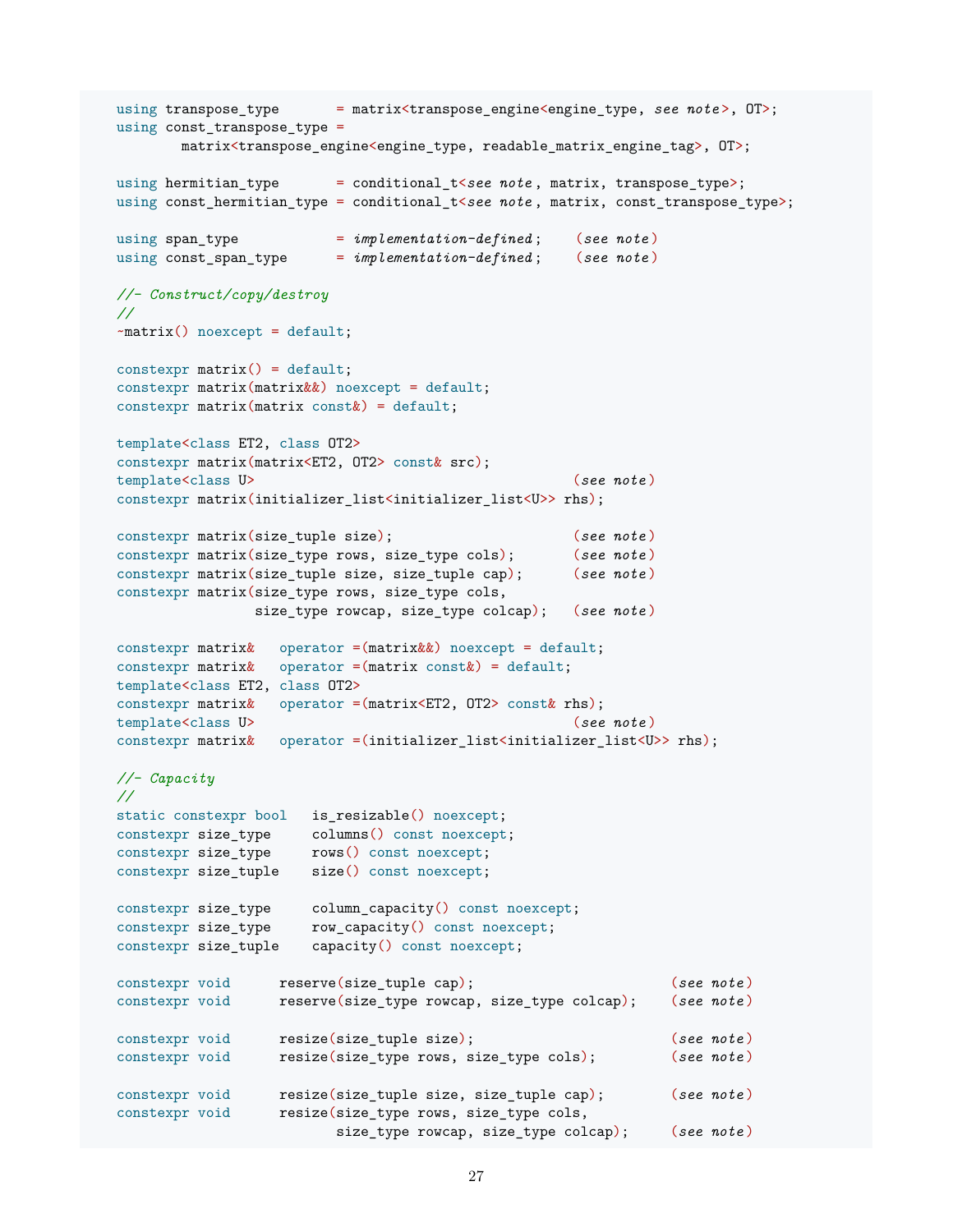```
//- Element access
//
constexpr reference operator ()(size_type i, size_type j);
constexpr const reference \qquad \qquad operator ()(size type i, size type j) const;
constexpr column_type column(size_type j) noexcept;
constexpr const_column_type column(size_type j) const noexcept;
constexpr row_type row(size_type i) noexcept;
constexpr const_row_type row(size_type i) const noexcept;
constexpr submatrix_type submatrix(size_type ri, size_type rn,
                                      size_type ci, size_type cn) noexcept;
constexpr const_submatrix_type submatrix(size_type ri, size_type rn,
                                      size_type ci, size_type cn) const noexcept;
constexpr transpose_type t() noexcept;
constexpr const_transpose_type t() const noexcept;
constexpr hermitian_type h();
constexpr const_hermitian_type h() const;
//- Data access
//
constexpr engine_type& engine() noexcept;
constexpr engine_type const& engine() const noexcept;
constexpr span_type span() noexcept; (see note )
constexpr const_span_type span() const noexcept; (see note )
//- Modifiers
//
constexpr void swap(matrix& rhs) noexcept;
constexpr void swap_columns(size_type i, size_type j) noexcept; (see note )
constexpr void swap_rows(size_type i, size_type j) noexcept; (see note )
```
For the nested type aliases column\_type and row\_type: if typename ET::engine\_category is equal to readable matrix engine tag, then the matrix engine tag type to be used as a template argument to column engine and row\_engine, respectively, is readable\_vector\_engine\_tag. Otherwise, it is writable\_vector\_engine\_tag.

For nested type aliases transpose\_type and submatrix\_type: if typename ET::engine\_category is equal to readable\_matrix\_engine\_tag, then the matrix engine tag type to be used as a template argument to transpose\_engine and submatrix\_engine, respectively, is readable\_matrix\_engine\_tag. Otherwise, it is writable\_vector\_engine\_tag.

### <span id="page-27-0"></span>**6.6 Operation traits**

};

#### <span id="page-27-1"></span>**6.6.1 matrix\_operation\_traits**

Class matrix operation traits is a traits-style template parameter to vector and matrix. Its purpose is to associate sets of element promotion traits, engine promotion traits, and arithmetic traits with a *MathObj* so that those traits may be conveyed into an arithmetic operator.

```
struct matrix_operation_traits
\mathcal{L}//- Default element promotion traits.
    //
    template<class T1>
    using element negation traits = matrix_negation_element traits<T1>;
```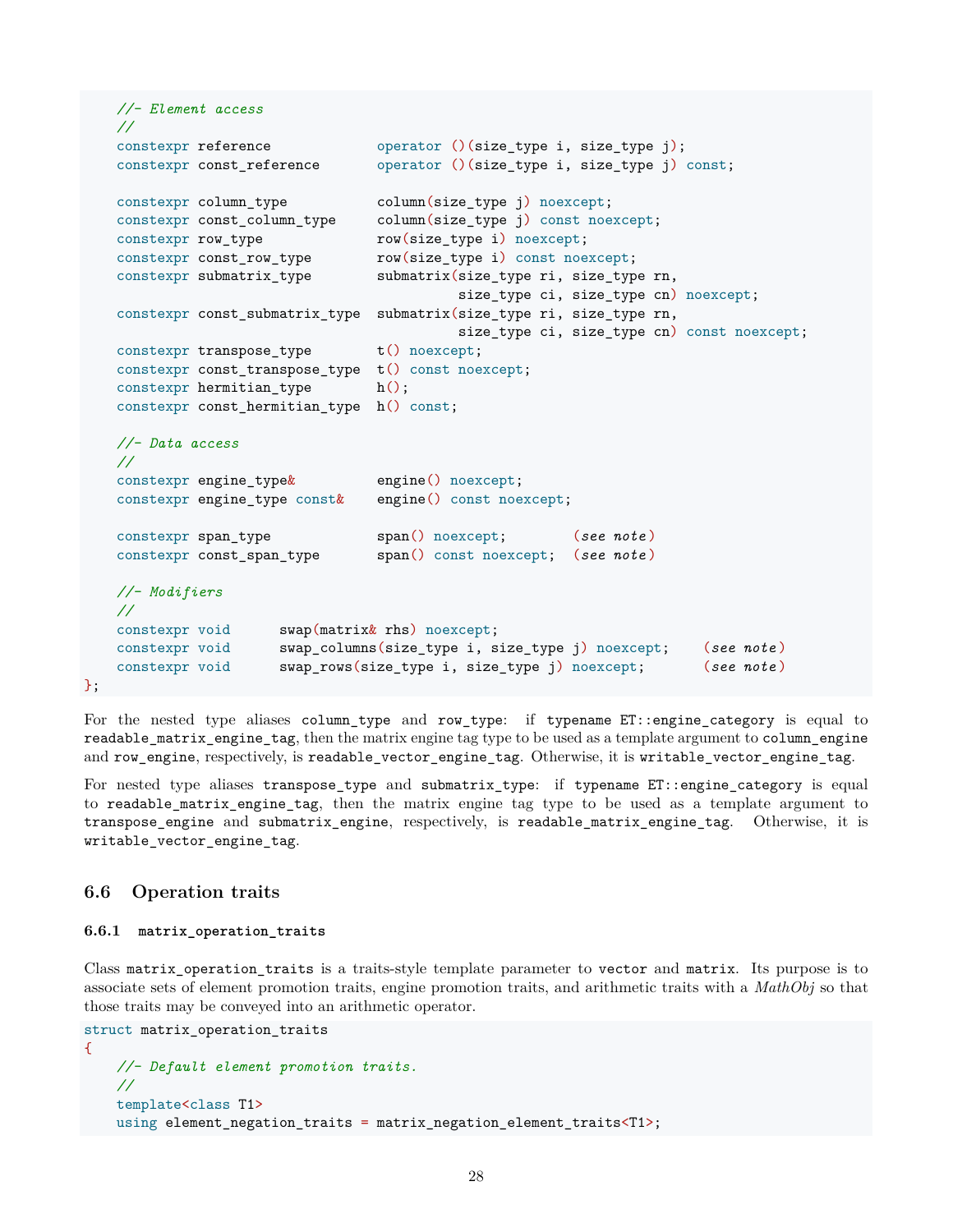```
template<class T1, class T2>
using element_addition_traits = matrix_addition_element_traits<T1, T2>;
template<class T1, class T2>
using element_subtraction_traits = matrix_subtraction_element_traits<T1, T2>;
template<class T1, class T2>
using element_multiplication_traits = matrix_multiplication_element_traits<T1, T2>;
//- Default engine promotion traits.
//
template<class OTR, class ET1>
using engine_negation_traits = matrix_negation_engine_traits<OTR, ET1>;
template<class OTR, class ET1, class ET2>
using engine_addition_traits = matrix_addition_engine_traits<OTR, ET1, ET2>;
template<class OTR, class ET1, class ET2>
using engine_subtraction_traits = matrix_subtraction_engine_traits<OTR, ET1, ET2>;
template<class OTR, class ET1, class ET2>
using engine_multiplication_traits = matrix_multiplication_engine_traits<OTR, ET1, ET2>;
//- Default arithmetic operation traits.
//
template<class OP1, class OTR>
using negation_traits = matrix_negation_traits<OP1, OTR>;
template<class OTR, class OP1, class OP2>
using addition_traits = matrix_addition_traits<OTR, OP1, OP2>;
template<class OTR, class OP1, class OP2>
using subtraction_traits = matrix_subtraction_traits<OTR, OP1, OP2>;
template<class OTR, class OP1, class OP2>
using multiplication_traits = matrix_multiplication_traits<OTR, OP1, OP2>;
```
This traits type is a customization point. Users may override the default functionality it provides by creating a custom operation traits class in their own namespace, and defining only those members necessary to implement the desired custom behavior.

#### <span id="page-28-0"></span>**6.6.2 matrix\_operation\_traits\_selector<OT1, OT2>**

};

Class template matrix\_operation\_traits\_selector<OT1, OT2> is used by the binary arithmetic operators to select the operation traits type to used in performing an arithmetic operation. The selection is based on the operation traits types of the two operands.

```
//- Primary template and expected specializations.
//
template<class T1, class T2>
struct matrix_operation_traits_selector;
template<class T1>
struct matrix_operation_traits_selector<T1, T1>
{
```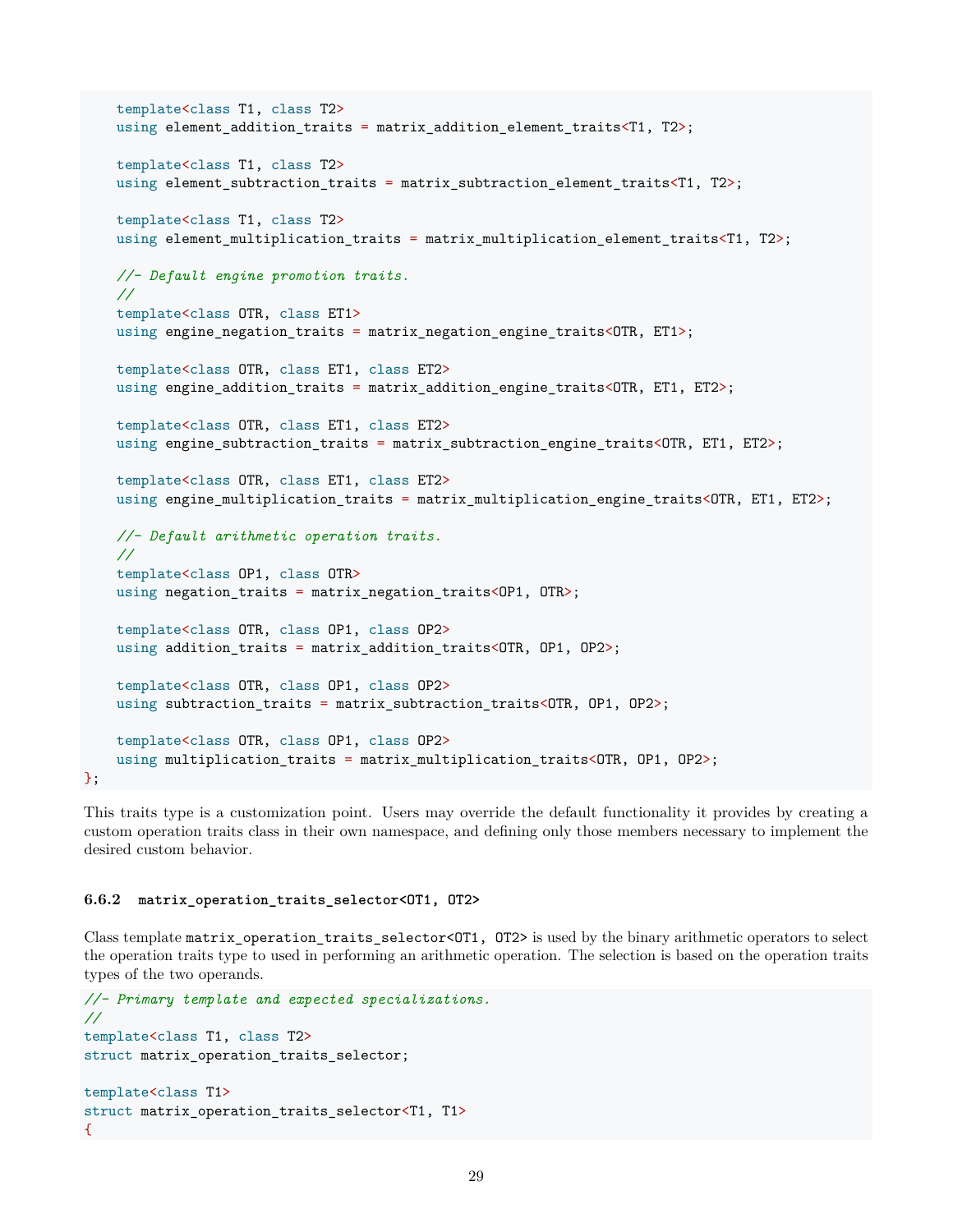```
using traits_type = T1;
};
template<class T1>
struct matrix_operation_traits_selector<T1, matrix_operation_traits>
{
    using traits_type = T1;
};
template<class T1>
struct matrix_operation_traits_selector<matrix_operation_traits, T1>
\mathcal{L}using traits_type = T1;
};
template<>
struct matrix_operation_traits_selector<matrix_operation_traits, matrix_operation_traits>
\{using traits_type = matrix_operation_traits;
};
//- Convenience alias.
//
template<class T1, class T2>
using matrix_operation_traits_selector_t =
        typename matrix_operation_traits_selector<T1, T2>::traits_type;
```
### <span id="page-29-0"></span>**6.7 Element promotion traits**

Element promotion traits are used by the library to determine the resulting element type of an arithmetical expression having one or two *MathObj* operands.

#### <span id="page-29-1"></span>**6.7.1 matrix\_negation\_element\_traits<T1>**

Class template matrix\_negation\_element\_traits<T1> implements the default traits type for determining the element type of the *MathObj* instance resulting from negating a given *MathObj* instance.

Alias template matrix\_negation\_element\_t<OT, T1, T2> is used by the library to return the nested type OT::element\_negation\_traits<T1>.

```
template<class T1>
struct matrix_negation_element_traits
{
   using element_type = decltype(-declval<T1>());
};
template<class OT, class T1>
using matrix_negation_element_t = ...; //- Implementation-defined
```
#### <span id="page-29-2"></span>**6.7.2 matrix\_addition\_element\_traits<T1, T2>**

Class template matrix\_addition\_element\_traits<T1, T2> implements the default traits type for determining the element type of a *MathObj* instance resulting from the addition of two other *MathOb* instances.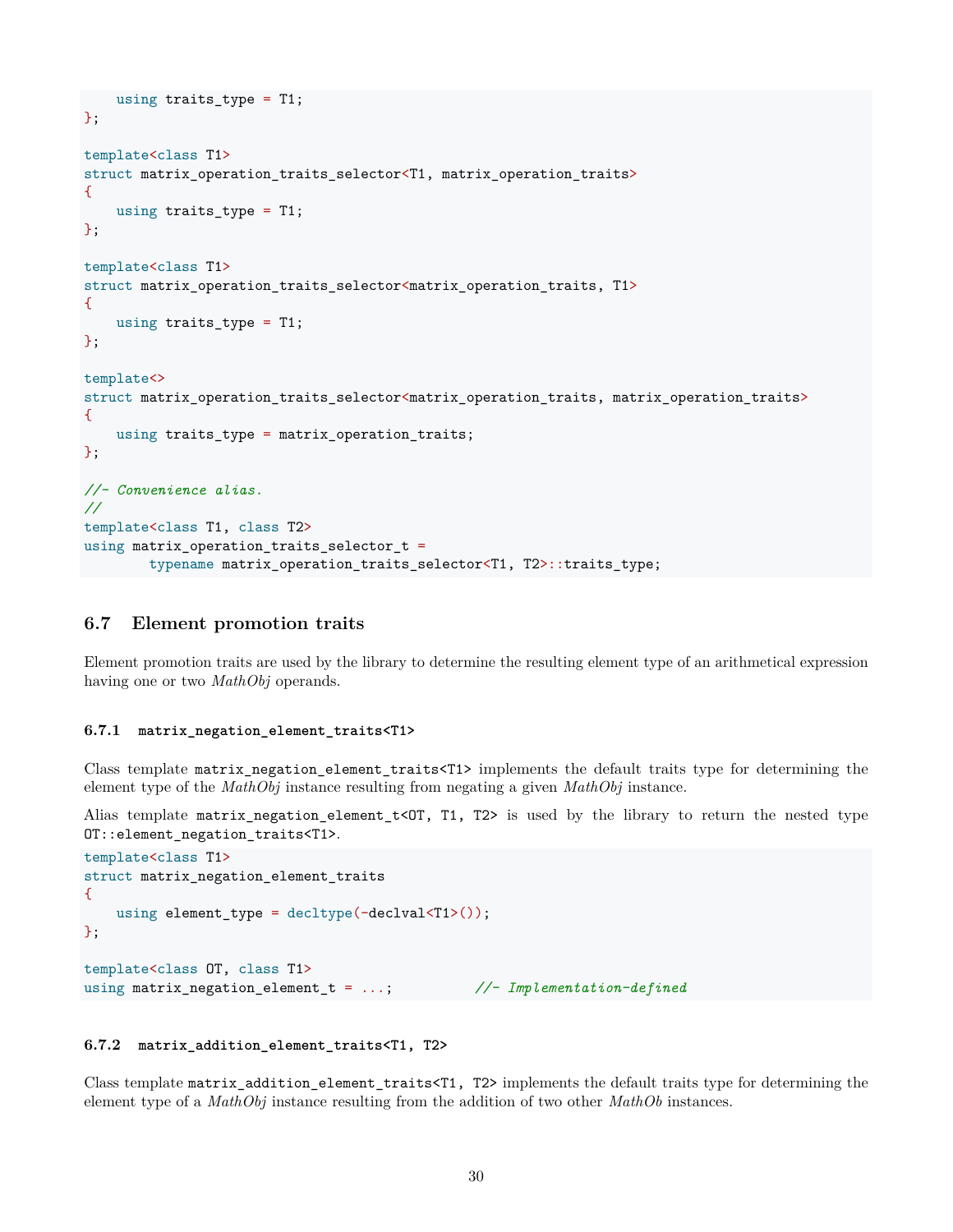Alias template matrix\_addition\_element\_t<OT, T1, T2> is used by the library to obtain the nested type OT::element\_addition\_traits<T1, T2>.

```
template<class T1, class T2>
struct matrix_addition_element_traits
\mathcal{F}using element type = decltype(declval<T1>() + declval<T2>());
};
template<class OT, class T1, class T2>
using matrix_addition_element_t = ...; //- Implementation-defined
```
#### <span id="page-30-0"></span>**6.7.3 matrix\_subtraction\_element\_traits<T1, T2>**

Class template matrix\_subtraction\_element\_traits<T1, T2> implements the default traits type for determining the element type of a *MathObj* instance resulting from the subtraction of two other *MathOb* instances.

Alias template matrix\_subtraction\_element\_t<OT, T1, T2> is used by the library to obtain the nested type OT::element\_subtraction\_traits<T1, T2>.

```
template<class T1, class T2>
struct matrix_subtraction_element_traits
{
   using element_type = decltype(declval<T1>() - declval<T2>());
};
template<class OT, class T1, class T2>
using matrix_subtraction_element_t = ...; //- Implementation-defined
```
#### <span id="page-30-1"></span>**6.7.4 matrix\_multiplication\_element\_traits<T1, T2>**

Class template matrix\_multiplication\_element\_traits<T1, T2> implements the default traits type for determining the element type of a *MathObj* instance resulting from the multiplication of two other *MathOb* instances.

Alias template matrix\_multiplication\_element\_t<OT, T1, T2> is used by the library to obtain the nested type OT::element\_multiplication\_traits<T1, T2>.

```
template<class T1, class T2>
struct matrix_multiplication_element_traits
{
   using element_type = decltype(declval<T1>() * declval<T2>());
};
template<class OT, class T1, class T2>
using matrix_multiplication_element_t = ...; //- Implementation-defined
```
### <span id="page-30-2"></span>**6.8 Engine promotion traits**

Engine promotion traits are used by the arithmetic traits to determine the resulting engine types in an arithmetical expression.

#### <span id="page-30-3"></span>**6.8.1 matrix\_negation\_engine\_traits<OT, ET1>**

Class template matrix\_negation\_engine\_traits<OT, ET1> implements a traits type that determines the resulting engine type when negating a *MathObj*.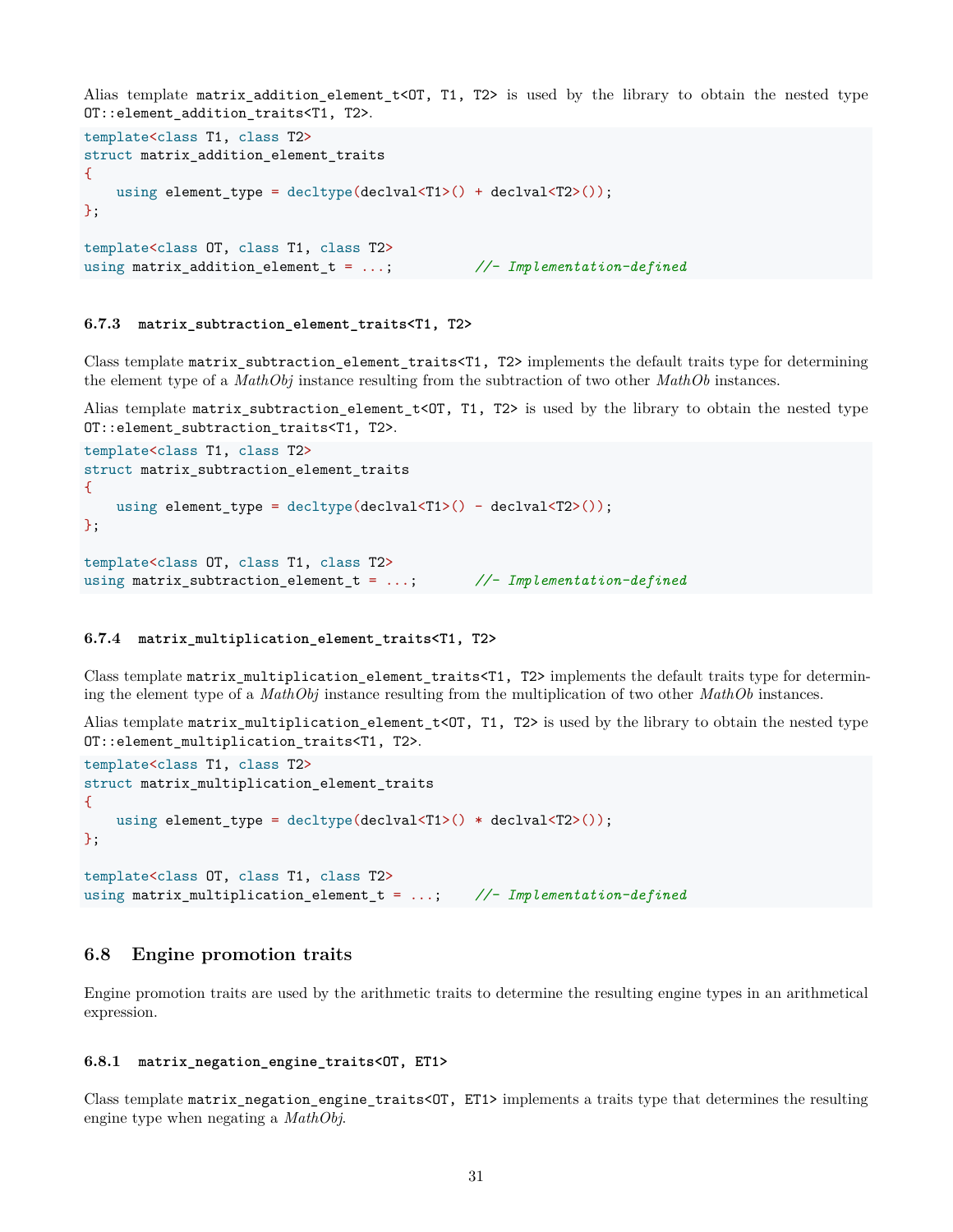Alias template matrix\_negation\_engine\_t<OT, ET1> is used by the library to obtain the nested type OT::engine\_negation\_traits<ET1>.

```
template<class OT, class ET1>
struct matrix_negation_engine_traits
\mathcal{F}using element_type = matrix_negation_element_t<OT, typename ET1::element_type>;
   using engine_type = ...; //- Implementation-defined
};
template<class OT, class ET1>
using matrix_negation_engine_t = ...; //- Implementation-defined
```
#### <span id="page-31-0"></span>**6.8.2 matrix\_addition\_engine\_traits<OT, ET1, ET2>**

Class template matrix\_addition\_engine\_traits<OT, ET1, ET2 implements a traits type that determines the resulting engine type when adding two compatible *MathObj*s.

Alias template matrix\_addition\_engine\_t<OT, ET1, ET2> is used by the library to obtain the nested type OT:: element addition traits<ET1, ET2>.

```
template<class OT, class ET1, class ET2>
struct matrix_addition_engine_traits
\mathcal{F}using element_type = matrix_addition_element_t<OT,
                                                  typename ET1::element_type,
                                                  typename ET2::element_type>;
   using engine_type = ...; //- Implementation-defined
};
template<class OT, class ET1, class ET2>
using matrix_addition_engine_t = detail::engine_add_type_t<OT, ET1, ET2>;
```
#### <span id="page-31-1"></span>**6.8.3 matrix\_subtraction\_engine\_traits<OT, ET1, ET2>**

Class template matrix\_subtraction\_engine\_traits<OT, ET1, ET2 implements a traits type that determines the resulting engine type when subtracting two compatible *MathObj*s.

Alias template matrix\_subtraction\_engine\_t<OT, ET1, ET2> is used by the library to obtain the nested type OT::element\_subtraction\_traits<ET1, ET2>.

```
template<class OT, class ET1, class ET2>
struct matrix_subtraction_engine_traits
{
   using element_type = matrix_subtraction_element_t<OT,
                                                   typename ET1::element_type,
                                                   typename ET2:: element type>;
   using engine_type = ...; //- Implementation-defined
};
template<class OT, class ET1, class ET2>
using matrix_subtraction_engine_t = ...; //- Implementation-defined
```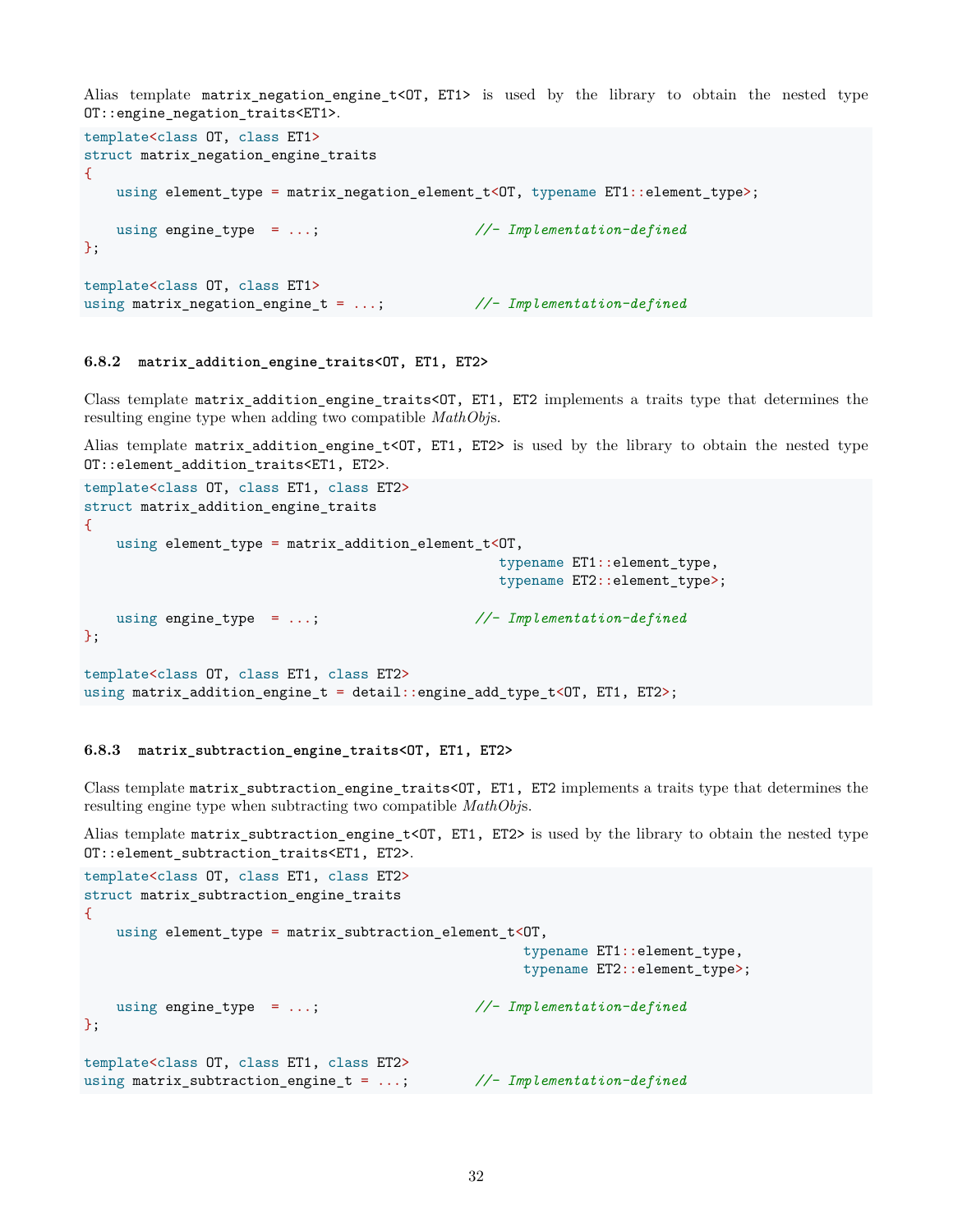<span id="page-32-0"></span>Class template matrix\_multiplication\_engine\_traits<OT, ET1, ET2 implements a traits type that determines the resulting engine type when multiplying two compatible *MathObj*s.

Alias template matrix\_multiplication\_engine\_t<OT, ET1, ET2> is used by the library to obtain the nested type OT::element\_multiplication\_traits<ET1, ET2>.

```
template<class OT, class ET1, class ET2>
struct matrix_multiplication_engine_traits
\mathcal{L}using element_type = matrix_multiplication_element_t<OT,
                                                       typename ET1::element type,
                                                       typename ET2::element_type>;
   using engine_type = ...; //- Implementation-defined.
};
template<class OT, class ET1, class ET2>
using matrix_multiplication_engine_t = ...; //- Implementation-defined
```
### <span id="page-32-1"></span>**6.9 Arithmetic traits**

This section defines a set of arithmetic traits types for negation, addition, subtraction, and multiplication. The purpose of each of these traits types is threefold:

- 1. to determine the element type of the resulting *MathObj*;
- 2. to determine the engine type of the resulting *MathObj*; and
- 3. to carry out the arithmetical operation and return its result.

The idea here is that arithmetic operators (described below) simply forward to the appropriate traits type, which does the heavy lifting.

#### <span id="page-32-2"></span>**6.9.1 matrix\_negation\_traits<OT, OP1>**

Class template matrix\_negation\_traits<OT, OP1> is an arithmetic traits type that performs the negation of a *MathObj* and returns the result in another *MathObj* having an implementation-defined engine type. There are two partial specializations to support the two overloaded negation operators described below.

Alias template matrix\_negation\_traits\_t< $OT$ , OP1> is used by the library to obtain the nested type OT::negation\_traits<OP1>.

```
template<class OT, class ET1, class OT1>
struct matrix_negation_traits<OT, vector<ET1, OT1>>
{
   using engine_type = matrix_negation_engine_t<OT, ET1>;
   using op\_traits = 0T;
   using result_type = vector<engine_type, op_traits>;
   static result_type negate(vector<ET1, OT1> const& v1);
};
template<class OT, class ET1, class OT1>
struct matrix negation traits<OT, matrix<ET1, OT1>>
\mathcal{L}using engine_type = matrix_negation_engine_t<OT, ET1>;
   using op\_traits = 0T;
```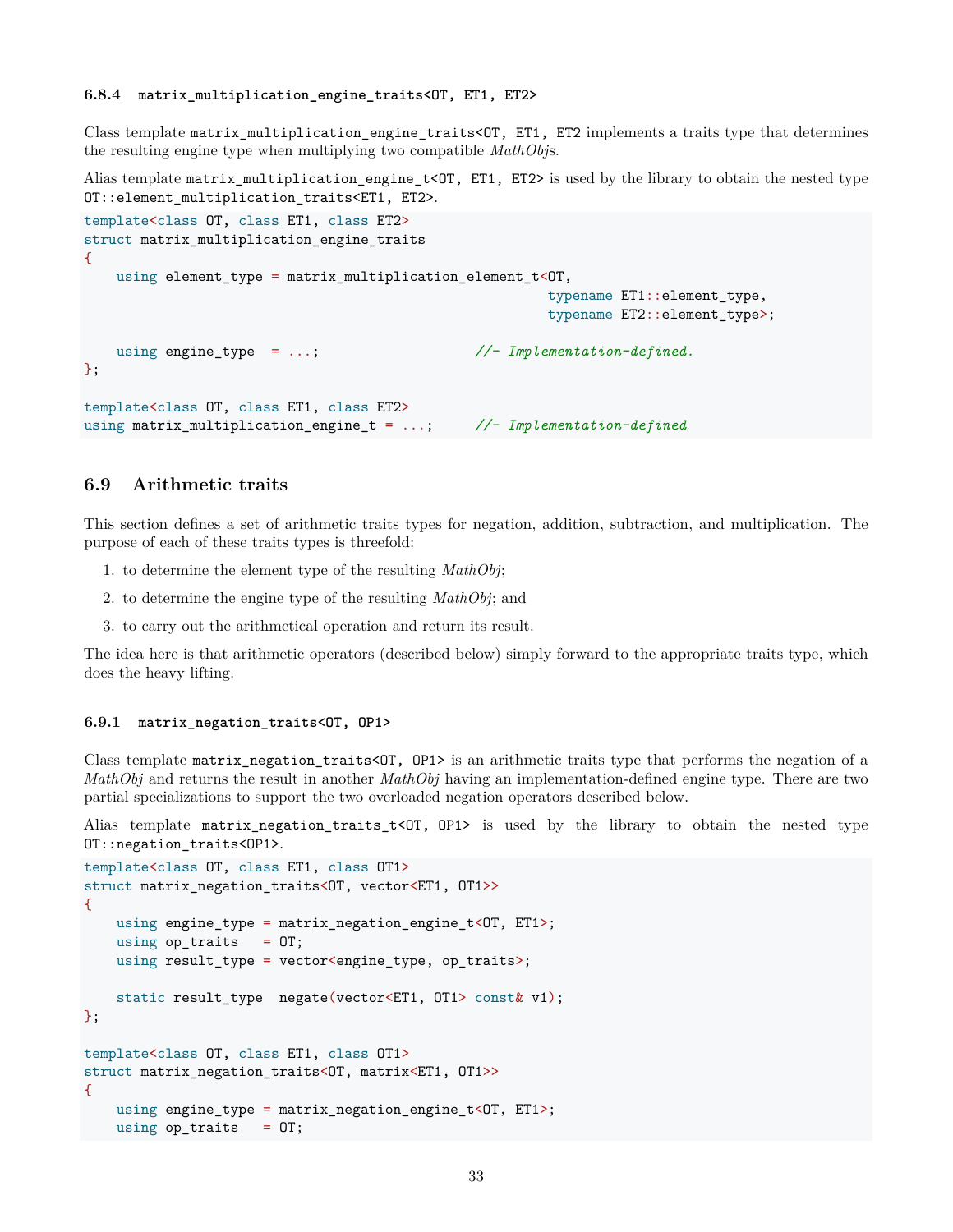```
using result_type = matrix<engine_type, op_traits>;
   static result_type negate(matrix<ET1, OT1> const& m1);
};
template<class OT, class OP1>
using matrix_negation_traits_t = ...; //- Implementation-defined
```
#### <span id="page-33-0"></span>**6.9.2 matrix\_addition\_traits<OT, OP1, OP2>**

Class template matrix\_addition\_traits<OT, OP1, OP2> is an arithmetic traits type that performs the addition of two compatible *MathObj*s and returns the result in a *MathObj* having an implementation-defined engine type. There are two partial specializations to support the two overloaded addition operators described below.

Alias template matrix\_addition\_traits\_t<OT, OP1, OP2> is used by the library to obtain the nested type OT::addition\_traits<OP1, OP2>.

```
template<class OT, class ET1, class OT1, class ET2, class OT2>
struct matrix_addition_traits<OT, vector<ET1, OT1>, vector<ET2, OT2>>
{
   using engine_type = matrix_addition_engine_t<OT, ET1, ET2>;
   using op\_traits = 0T;using result_type = vector<engine_type, op_traits>;
   static result_type add(vector<ET1, OT1> const& v1, vector<ET2, OT2> const& v2);
};
template<class OT, class ET1, class OT1, class ET2, class OT2>
struct matrix_addition_traits<OT, matrix<ET1, OT1>, matrix<ET2, OT2>>
{
   using engine_type = matrix_addition_engine_t<OT, ET1, ET2>;
   using op\_traits = 0T;using result_type = matrix<engine_type, op_traits>;
   static result type add(matrix<ET1, OT1> const& m1, matrix<ET2, OT2> const& m2);
};
template<class OT, class OP1, class OP2>
```
#### <span id="page-33-1"></span>**6.9.3 matrix\_subtraction\_traits<OT, OP1, OP2>**

Class template matrix\_subtraction\_traits<OT, OP1, OP2> is an arithmetic traits type that performs the subtraction of two compatible *MathObj*s and returns the result in a *MathObj* having an implementation-defined engine type. There are two partial specializations to support the two overloaded subtraction operators described below.

Alias template matrix\_subtraction\_traits\_t<OT, OP1, OP2> is used by the library to obtain the nested type OT::subtraction\_traits<OP1, OP2>.

```
template<class OT, class ET1, class OT1, class ET2, class OT2>
struct matrix_subtraction_traits<OT, vector<ET1, OT1>, vector<ET2, OT2>>
{
   using engine_type = matrix_subtraction_engine_t<OT, ET1, ET2>;
   using op\_traits = 0T;using result_type = vector<engine_type, op_traits>;
   static result_type subtract(vector<ET1, OT1> const& v1, vector<ET2, OT2> const& v2);
```
using matrix\_addition\_traits\_t = ...; *//- Implementation-defined*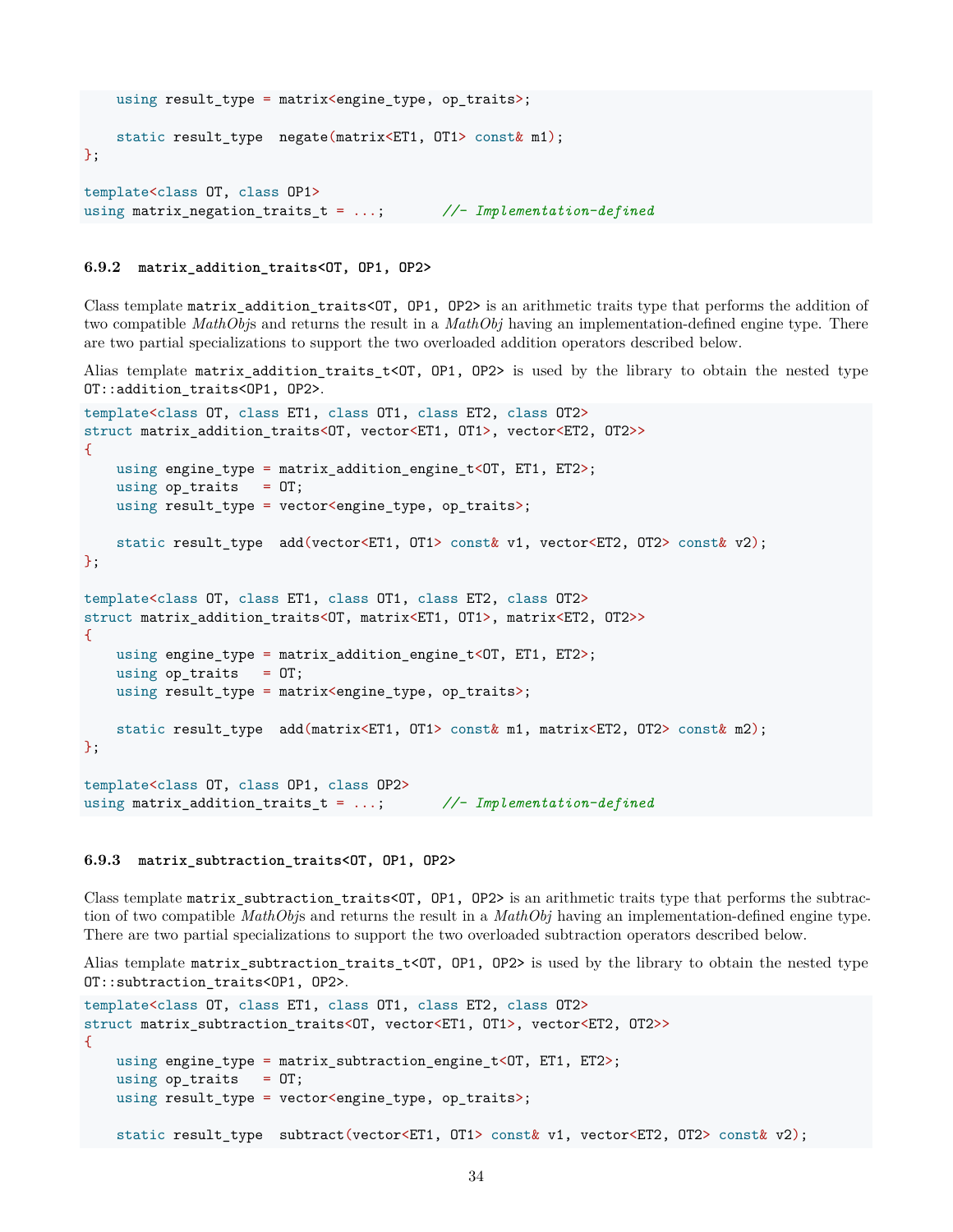```
template<class OT, class ET1, class OT1, class ET2, class OT2>
struct matrix subtraction traits<OT, matrix<ET1, OT1>, matrix<ET2, OT2>>
\mathcal{L}using engine_type = matrix_subtraction_engine_t<OT, ET1, ET2>;
   using op\_traits = 0T;using result_type = matrix<engine_type, op_traits>;
   static result_type subtract(matrix<ET1, OT1> const& m1, matrix<ET2, OT2> const& m2);
};
template<class OT, class OP1, class OP2>
using matrix_subtraction_traits_t = ...; //- Implementation-defined
```
#### <span id="page-34-0"></span>**6.9.4 matrix\_multiplication\_traits<OT, OP1, OP2>**

};

Class template matrix\_multiplication\_traits<OT, OP1, OP2> is an arithmetic traits type that performs the multiplication of two compatible *MathObj*s and returns the result in a *MathObj* having an implementation-defined engine type. There are eight partial specializations to support the eight binary multiplication operators described below.

Alias template matrix\_multiplication\_traits\_t<OT, OP1, OP2> is used by the library to obtain the nested type OT::multiplication\_traits<OP1, OP2>.

```
//- vector*scalar
//
template<class OT, class ET1, class OT1, class T2>
struct matrix_multiplication_traits<OT, vector<ET1, OT1>, T2>
{
    using scalar_type = detail::element_tag<T2>;
   using engine_type = matrix_multiplication_engine_t<OT, ET1, scalar_type>;
   using op\_traits = 0T;using result_type = vector<engine_type, op_traits>;
    static result_type multiply(vector<ET1, OT1> const& v1, T2 const& s2);
};
//- scalar*vector
//
template<class OT, class T1, class ET2, class OT2>
struct matrix_multiplication_traits<OT, T1, vector<ET2, OT2>>
\mathcal{L}using scalar_type = detail::element_tag<T1>;
    using engine_type = matrix_multiplication_engine_t<OT, scalar_type, ET2>;
    using op\_traits = 0T;using result_type = vector<engine_type, op_traits>;
    static result_type multiply(T1 const& s1, vector<ET2, OT2> const& v2);
};
//- matrix*scalar
//
template<class OT, class ET1, class OT1, class T2>
struct matrix_multiplication_traits<OT, matrix<ET1, OT1>, T2>
\mathcal{L}
```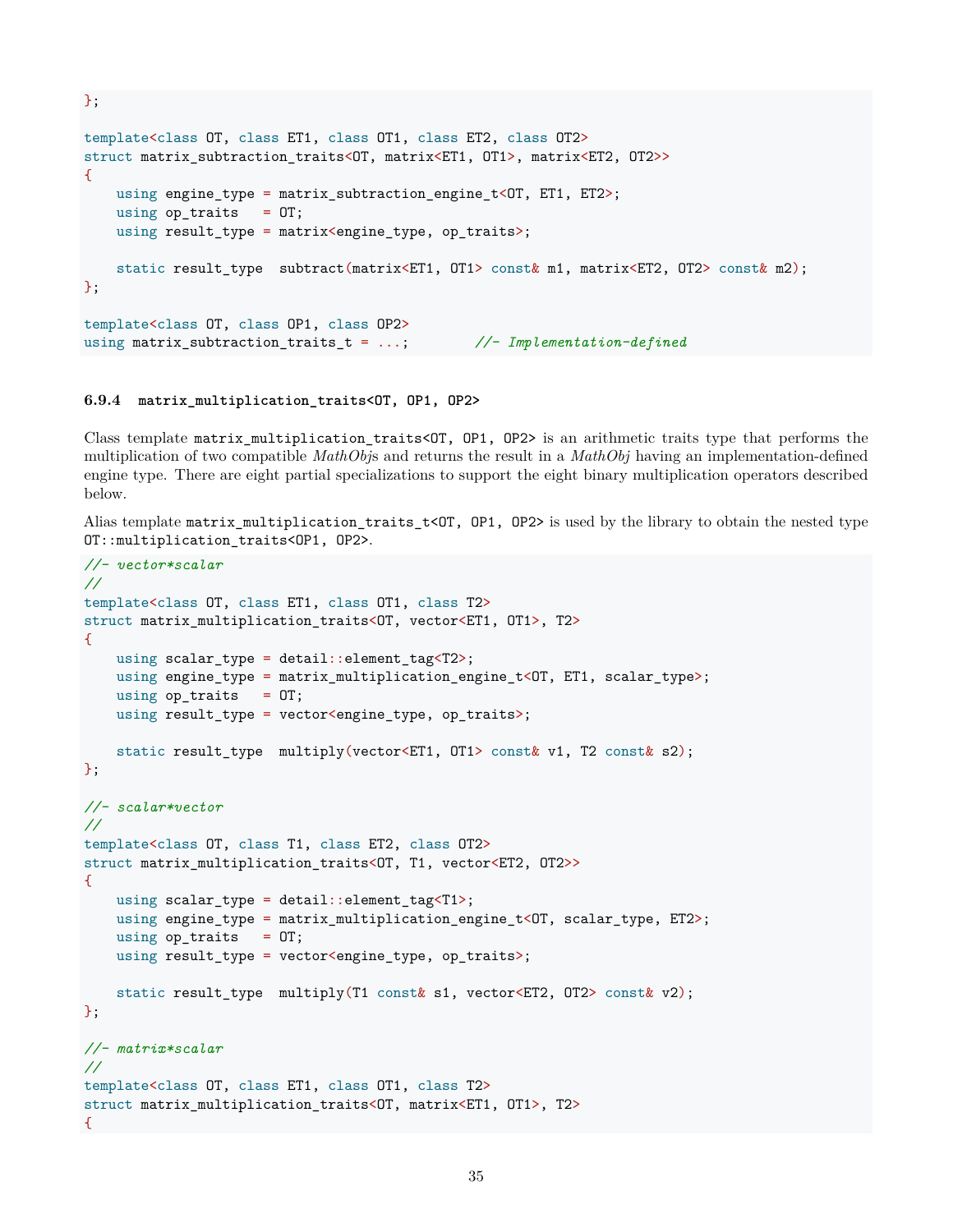```
using scalar_type = detail::element_tag<T2>;
   using engine_type = matrix_multiplication_engine_t<OT, ET1, scalar_type>;
   using op\_truits = 0T;using result_type = matrix<engine_type, op_traits>;
   static result_type multiply(matrix<ET1, OT1> const& m1, T2 const& s2);
};
//- scalar*matrix
//
template<class OT, class T1, class ET2, class OT2>
struct matrix_multiplication_traits<OT, T1, matrix<ET2, OT2>>
\mathcal{L}using scalar_type = detail::element_tag<T1>;
   using engine_type = matrix_multiplication_engine_t<OT, scalar_type, ET2>;
   using op\_traits = 0T;using result_type = matrix<engine_type, op_traits>;
   static result_type multiply(T1 const& s1, matrix<ET2, OT2> const& m2);
};
//- vector*vector
//
template<class OT, class ET1, class OT1, class ET2, class OT2>
struct matrix_multiplication_traits<OT, vector<ET1, OT1>, vector<ET2, OT2>>
{
   //- This specialization returns a scalar, and therefore does not compute an engine type.
   //
   using op\_traits = 0T;using elem_type_1 = typename vector<ET1, OT1>::element_type;
   using elem_type_2 = typename vector<ET2, OT2>::element type;
   using result_type = matrix_multiplication_element_t<op_traits, elem_type_1, elem_type_2>;
   static result_type multiply(vector<ET1, OT1> const& v1, vector<ET2, OT2> const& v2);
};
//- matrix*vector
//
template<class OT, class ET1, class OT1, class ET2, class OT2>
struct matrix multiplication traits<OT, matrix<ET1, OT1>, vector<ET2, OT2>>
{
   using engine_type = matrix_multiplication_engine_t<OT, ET1, ET2>;
   using op\_traits = 0T;using result_type = vector<engine_type, op_traits>;
   static result_type multiply(matrix<ET1, OT1> const& m1, vector<ET2, OT2> const& m2);
};
//- vector*matrix
//
template<class OT, class ET1, class OT1, class ET2, class OT2>
struct matrix multiplication traits<OT, vector<ET1, OT1>, matrix<ET2, OT2>>
{
   using engine_type = matrix_multiplication_engine_t<OT, ET1, ET2>;
   using op\_traits = 0T;using result_type = vector<engine_type, op_traits>;
```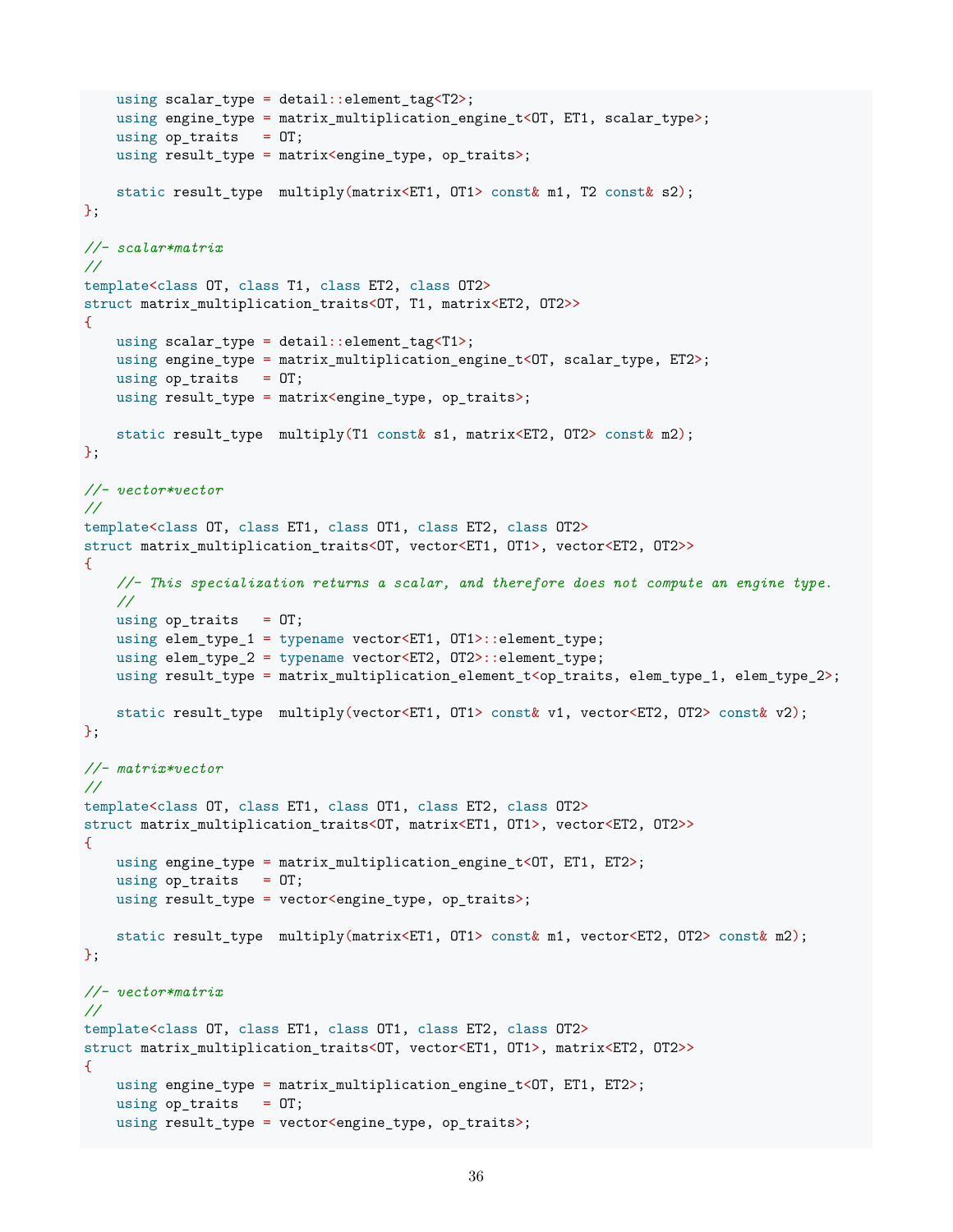```
static result_type multiply(vector<ET1, OT1> const& m1, matrix<ET2, OT2> const& m2);
};
//- matrix*matrix
//
template<class OT, class ET1, class OT1, class ET2, class OT2>
struct matrix_multiplication_traits<OT, matrix<ET1, OT1>, matrix<ET2, OT2>>
{
   using engine_type = matrix_multiplication_engine_t<OT, ET1, ET2>;
   using op\_traits = 0T;using result_type = matrix<engine_type, op_traits>;
   static result_type multiply(matrix<ET1, OT1> const& m1, matrix<ET2, OT2> const& m2);
};
template<class OT, class OP1, class OP2>
using matrix_multiplication_traits_t = ...; //- Implementation-defined
```
### <span id="page-36-0"></span>**6.10 Arithmetic operators**

The arithmetic operators provide syntax that mimics common mathematical notation, with computation executed by an arithmetic traits type specified by one of the operands' operation traits template parameters.

Readers will note that the return types of the overloaded operators described below are left unspecified. This is a deliberate choice so that implementers have the freedom to choose whatever default technique for evaluationg expressions they desire; for example, by returning temporary objects, or by using expression templates, or perhaps by some hybrid technique.

```
//- Negation
//
template<class ET1, class OT1>
inline auto
operator -(vector<ET1, OT1> const& v1)
{
   using op1_type = vector<ET1, OT1);
   using op\_traits = OT1;
   using neg traits = matrix negation traits t<op traits, op1 type>;
   return neg_traits::negate(v1);
}
template<class ET1, class OT1>
inline auto
operator -(matrix<ET1, OT1> const& m1)
{
   using op1_type = matrix<ET1, OT1>;
   using op\_traits = OT1;
   using neg\_trails = matrix\_negation\_trails\_t < op\_trails, op1_type;
   return neg_traits::negate(m1);
}
//- Addition
//
template<class ET1, class OT1, class ET2, class OT2>
inline auto
```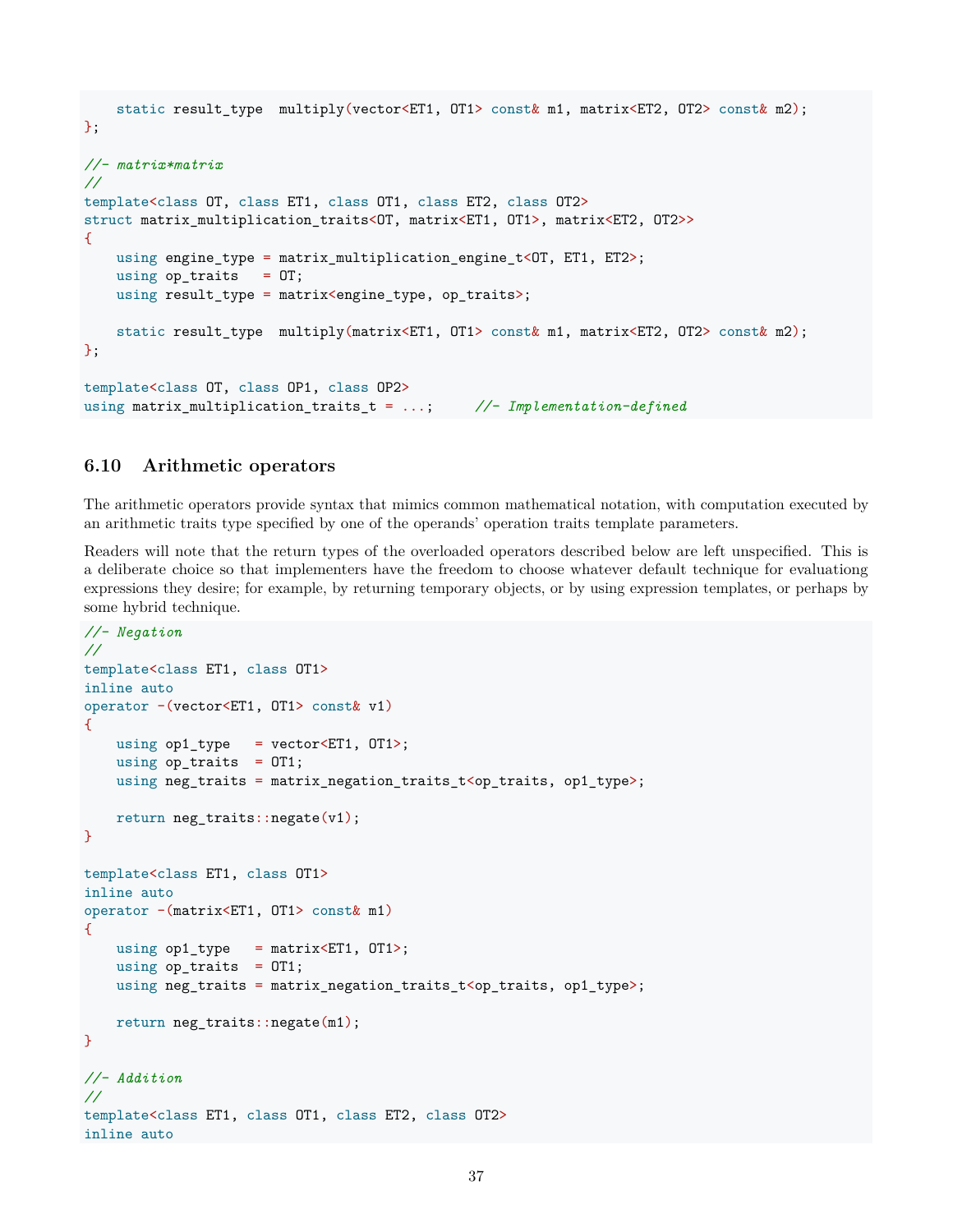```
operator +(vector<ET1, OT1> const& v1, vector<ET2, OT2> const& v2)
{
   using op_traits = matrix_operation_traits_selector_t<0T1, 0T2>;
   using op1_type = vector<ET1, 0T1;
   using op2_type = vector<ET2, OT2);
   using add_traits = matrix_addition_traits_t<op_traits, op1_type, op2_type>;
   return add_traits::add(v1, v2);
}
template<class ET1, class OT1, class ET2, class OT2>
inline auto
operator +(matrix<ET1, OT1> const& m1, matrix<ET2, OT2> const& m2)
\mathcal{L}using op_traits = matrix_operation_traits_selector_t<OT1, OT2>;
   using op1_type = matrix<ET1, OT1>;
   using op2_type = matrix<ET2, OT2;
   using add_traits = matrix_addition_traits_t<op_traits, op1_type, op2_type>;
   return add_traits::add(m1, m2);
}
//- Subtraction
//
template<class ET1, class OT1, class ET2, class OT2>
inline auto
operator -(vector<ET1, OT1> const& v1, vector<ET2, OT2> const& v2)
\mathcal{L}using op_traits = matrix_operation_traits_selector_t<OT1, OT2>;
   using op1_type = vector<ET1, OT1>;
   using op2_type = vector<ET2, OT2>;
   using sub_traits = matrix_subtraction_traits_t<op_traits, op1_type, op2_type>;
   return sub_traits::subtract(v1, v2);
}
template<class ET1, class OT1, class ET2, class OT2>
inline auto
operator -(matrix<ET1, OT1> const& m1, matrix<ET2, OT2> const& m2)
{
   using op_traits = matrix_operation_traits_selector_t<0T1, 0T2>;
   using op1_type = matrix<ET1, OT1>;
   using op2_type = matrix<ET2, OT2;
   using sub_traits = matrix_subtraction_traits_t<op_traits, op1_type, op2_type>;
   return sub_traits::subtract(m1, m2);
}
//- Multiplication
//- vector*scalar and scalar*vector
//
template<class ET1, class OT1, class S2>
inline auto
operator *(vector<ET1, OT1> const& v1, S2 const& s2)
{
   static_assert(is_matrix_element_v<S2>);
```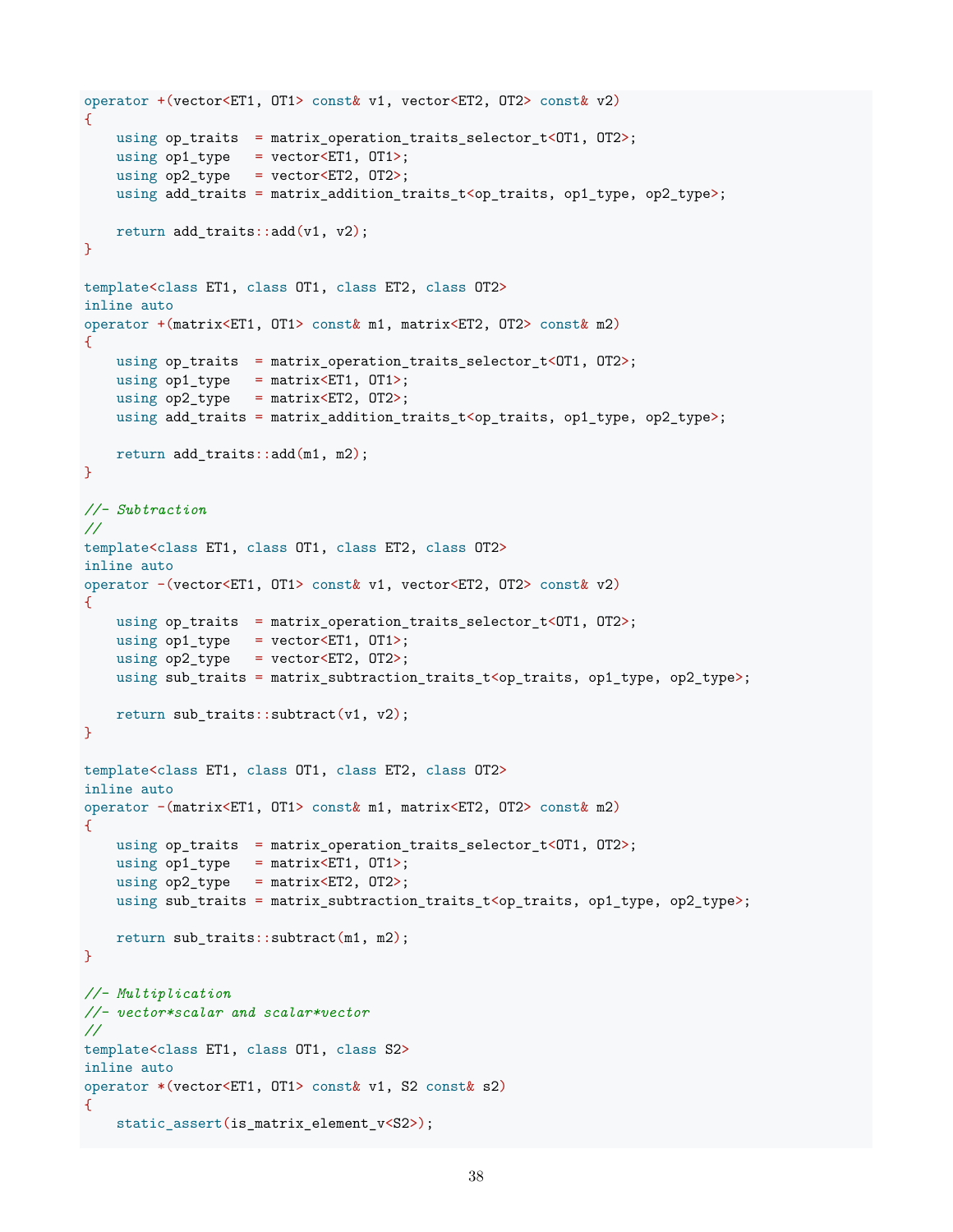```
using op\_traits = OT1;
   using op1_type = vector<ET1, OT1>;
    using op2_type = S2;using mul_traits = matrix_multiplication_traits_t<op_traits, op1_type, op2_type>;
   return mul_traits::multiply(v1, s2);
}
template<class S1, class ET2, class OT2>
inline auto
operator *(S1 const& s1, vector<ET2, OT2> const& v2)
{
    static_assert(is_matrix_element_v<S1>);
   using op\_traits = 0T2;
   using op1_type = S1;using op2_type = vector<ET2, 0T2>;
   using mul_traits = matrix_multiplication_traits_t<op_traits, op1_type, op2_type>;
   return mul_traits::multiply(s1, v2);
}
//- matrix*scalar and scalar*matrix
//
template<class ET1, class OT1, class S2>
inline auto
operator *(matrix<ET1, OT1> const& m1, S2 const& s2)
{
   static_assert(is_matrix_element_v<S2>);
   using op\_traits = OT1;
   using op1_type = matrix<ET1, OT1);
   using op2_type = S2;using mul_traits = matrix_multiplication_traits_t<op_traits, op1_type, op2_type>;
   return mul_traits::multiply(m1, s2);
}
template<class S1, class ET2, class OT2>
inline auto
operator *(S1 const& s1, matrix<ET2, OT2> const& m2)
{
    static_assert(is_matrix_element_v<S1>);
   using op\_traits = OT2;
   using op1_type = S1;using op2_type = matrix<ET2, OT2;
   using mul_traits = matrix_multiplication_traits_t<op_traits, op1_type, op2_type>;
   return mul_traits::multiply(s1, m2);
}
//- vector*vector
//
template<class ET1, class OT1, class ET2, class OT2>
inline auto
```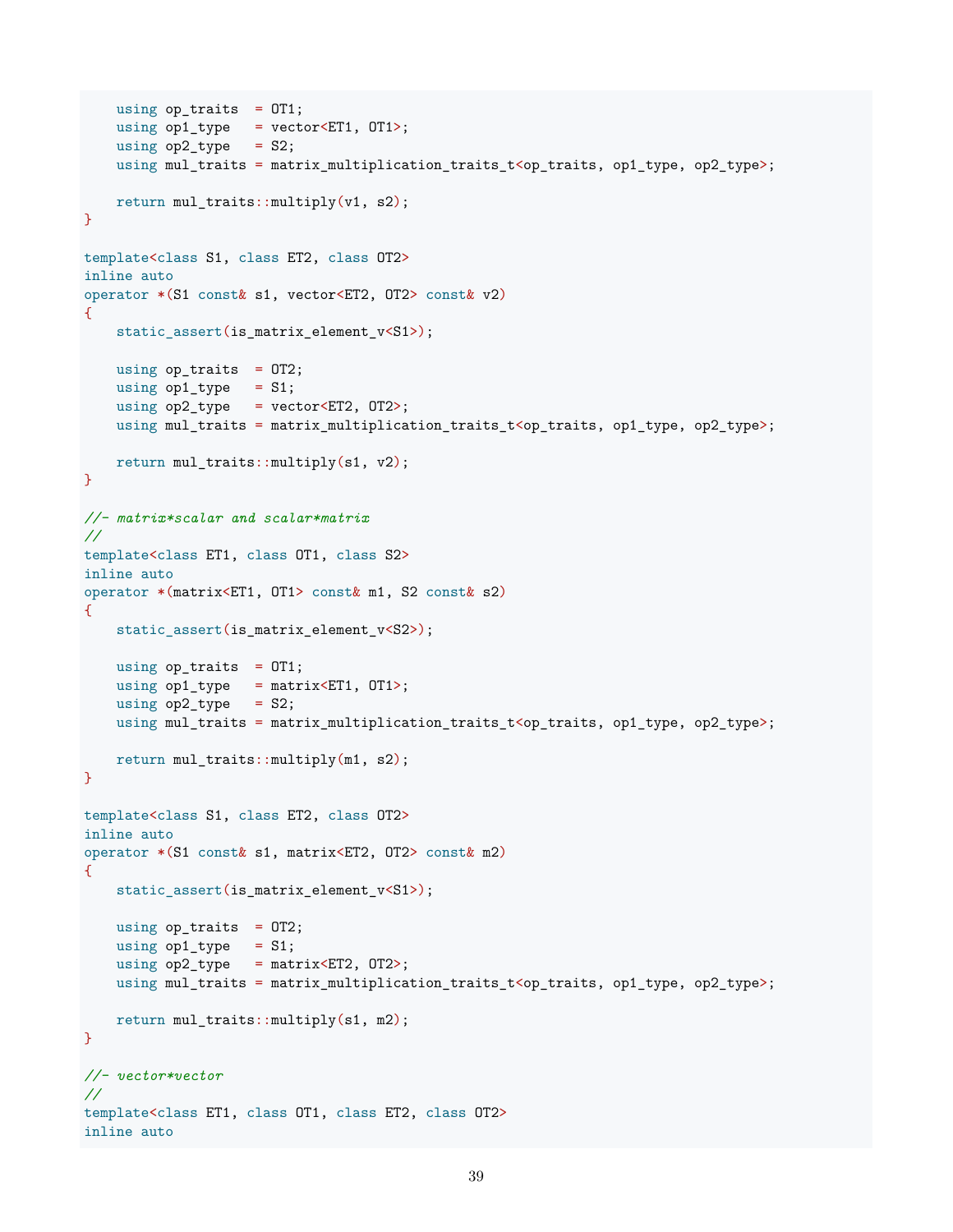```
operator *(vector<ET1, OT1> const& v1, vector<ET2, OT2> const& v2)
{
   using op_traits = matrix_operation_traits_selector_t<OT1, OT2>;
   using op1_type = vector<ET1, 0T1;
   using op2_type = vector<ET2, OT2);
   using mul_traits = matrix_multiplication_traits_t<op_traits, op1_type, op2_type>;
   return mul_traits::multiply(v1, v2);
}
//- matrix*vector
//
template<class ET1, class OT1, class ET2, class OT2>
inline auto
operator *(matrix<ET1, OT1> const& m1, vector<ET2, OT2> const& v2)
\mathcal{L}using op_traits = matrix_operation_traits_selector_t<OT1, OT2>;
   using op1_type = matrix<ET1, OT1);
   using op2_type = vector<ET2, 0T2>;
   using mul_traits = matrix_multiplication_traits_t<op_traits, op1_type, op2_type>;
   return mul_traits::multiply(m1, v2);
}
//- vector*matrix
//
template<class ET1, class OT1, class ET2, class OT2>
inline auto
operator *(vector<ET1, OT1> const& v1, matrix<ET2, OT2> const& m2)
{
   using op_traits = matrix_operation_traits_selector_t<0T1, 0T2>;
   using op1_type = vector<ET1, OT1);
   using op2_type = matrix<ET2, OT2;
   using mul_traits = matrix_multiplication_traits_t<op_traits, op1_type, op2_type>;
   return mul_traits::multiply(v1, m2);
}
//- matrix*matrix
//
template<class ET1, class OT1, class ET2, class OT2>
inline auto
operator *(matrix<ET1, OT1> const& m1, matrix<ET2, OT2> const& m2)
\mathcal{L}using op_traits = matrix_operation_traits_selector_t<OT1, OT2>;
   using op1_type = matrix<ET1, OT1);
   using op2_type = matrix<ET2, OT2;
   using mul_traits = matrix_multiplication_traits_t<op_traits, op1_type, op2_type>;
   return mul_traits::multiply(m1, m2);
}
```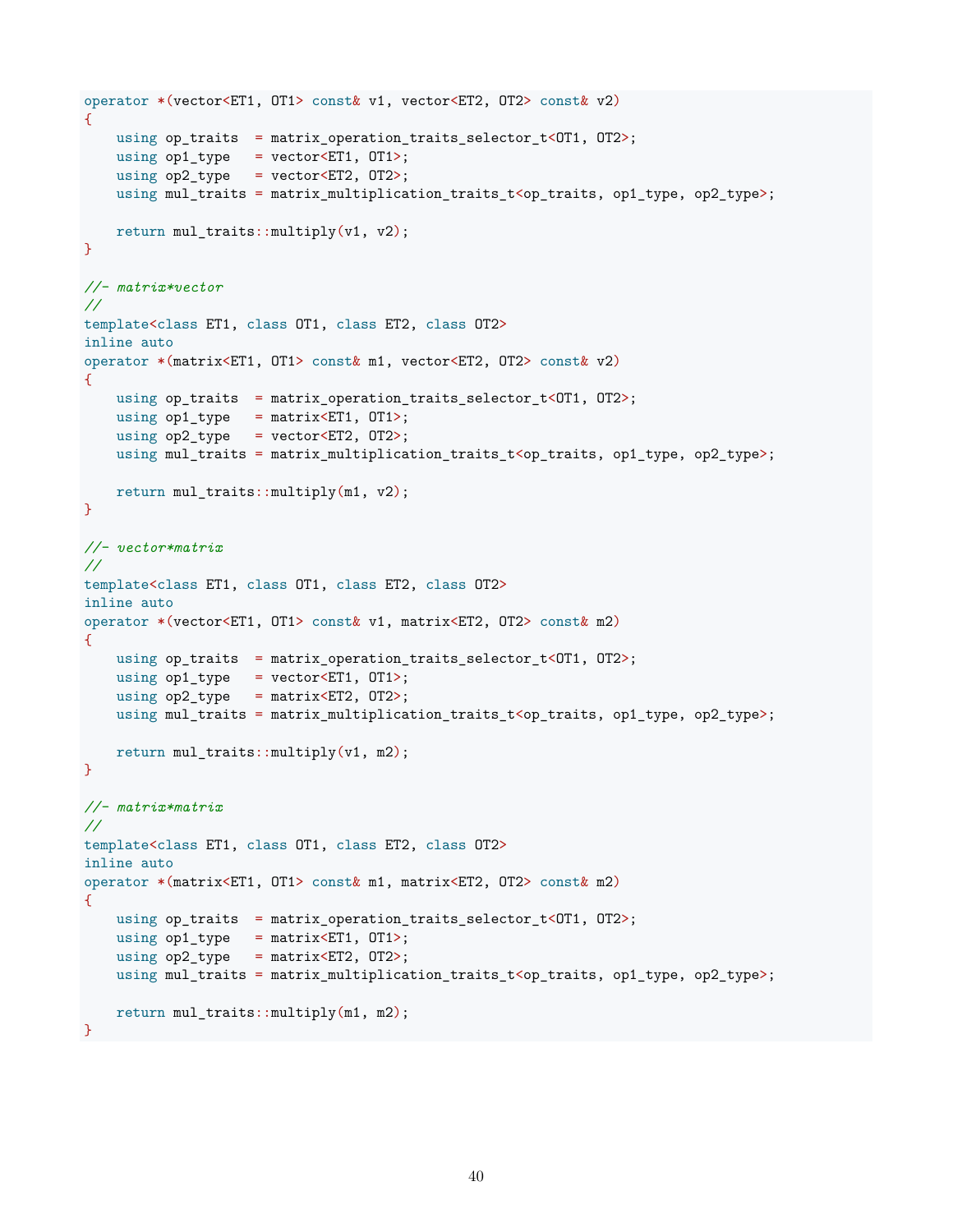# <span id="page-40-0"></span>**7 Customization**

The library provides for several forms of customization: custom element types, custom element promotion, custom engines, and custom arithmetical operations.

The following sections show examples of each.

### <span id="page-40-1"></span>**7.1 Integrating a new element type**

Suppose that you have created a new type that models a real number in some way and you wish for that type to be used as a matrix element:

```
class new_num
\mathcal{L}public:
   new_num();
   new num(new num\&&{}) = default;
   new_number(new_num const ) = default;template<class U> new_num(U other);
   new num \& operator =(new num\&) = default;
   new\_num\& operator =(new_num const ) = default;
   template<class U> new_num& operator =(U rhs);
   new_num operator -() const;
   new_num operator +() const;
   new num \& operator +=(new num rhs);
   new\_num\& operator =(new_num rhs);
   new_num& operator *=(new_num rhs);
   new_num& operator /=(new_num rhs);
   template<class U> new_num& operator +=(U rhs);
   template<class U> new_num& operator -=(U rhs);
   template<class U> new_num& operator *=(U rhs);
   template<class U> new_num& operator /=(U rhs);
    ...
};
inline bool operator ==(NewNum lhs, NewNum rhs);
template<class U> inline bool operator ==(NewNum lhs, U rhs);
template<class U> inline bool operator ==(U lhs, NewNum rhs);
...
//- other comparison operators...
...
//- other arithmetic operators...
...
                 inline new_num operator *(new_num lhs, new_num rhs);
template<class U> inline new_num operator *(new_num lhs, U rhs);
template<class U> inline new_num operator *(U lhs, new_num rhs);
```
Assuming that this type works as intended, and that all arithmetic interactions with other types are handled the set of operator overloads that you provide, the library's traits types will allow compiliation to succeed.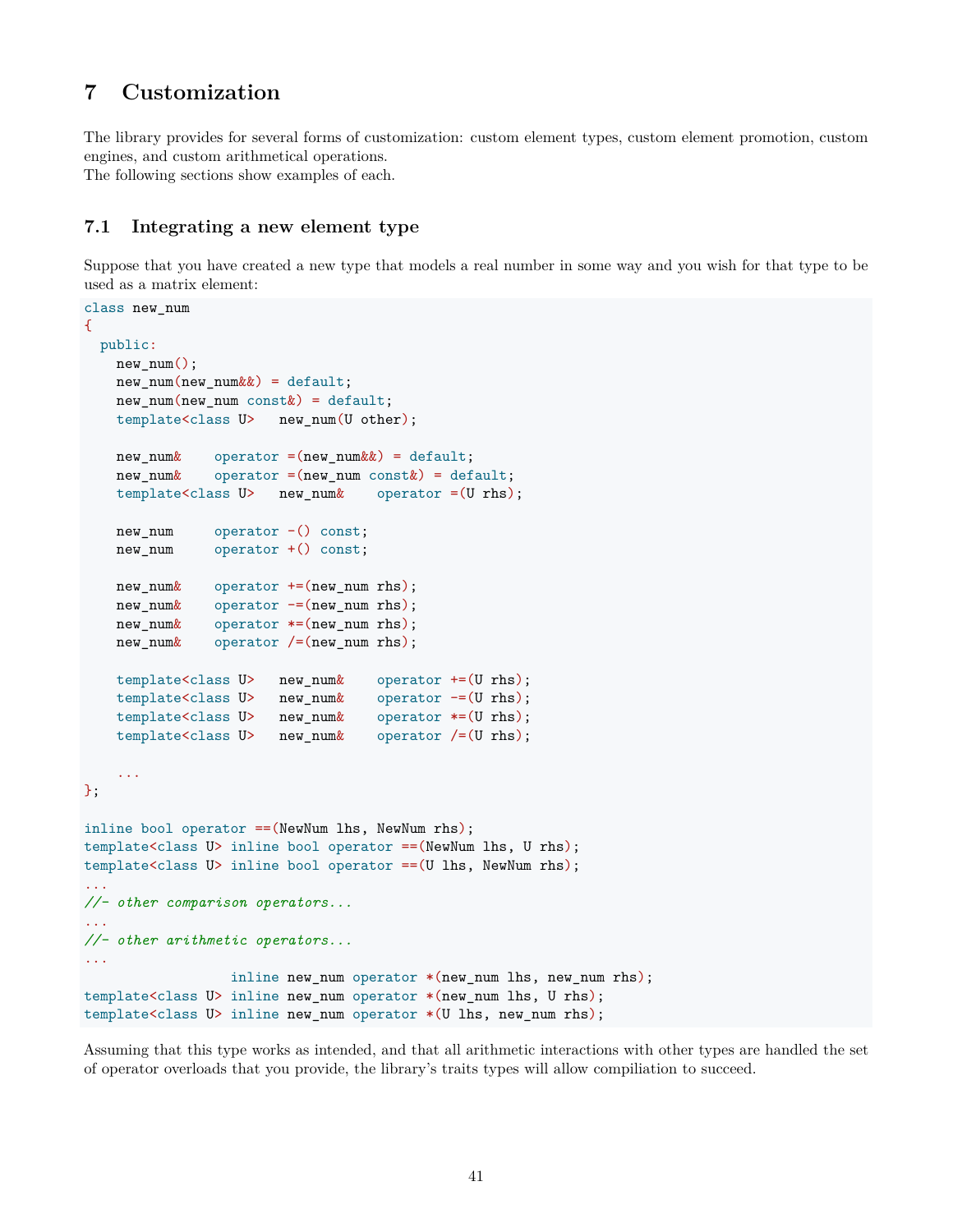### <span id="page-41-0"></span>**7.2 Custom element promotion**

Suppose that you want the result of adding two float elements to be double. Then you would create the following custom types in your namespace:

```
//- Base template for custom element promotion
//
template<class T1, class T2>
struct element_add_traits_tst;
//- Promote any float/float addition to double.
//
template<>
struct element_add_traits_tst<float, float>
{
   using element type = double;
};
//- Custom operation traits.
//
struct test_add_op_traits_tst
{
     template<class T1, class T2>
     using element_addition_traits = element_add_traits_tst<T1, T2>;
};
```
The new operation traits could be used like this:

```
matrix<fs matrix engine<float, 2, 3>, add op traits tst> m1;
matrix<dr_matrix_engine<float, allocator<float>>, add_op_traits_tst> m2(2, 3);
matrix<dr_matrix_engine<float, allocator<float>>, matrix_operation_traits> m3(2, 3);
//- mr1 --> matrix<fs_matrix_engine<double, 2, 3>, add_op_traits_tst>
//
auto mrt = m1 + m1;
//- mr2 --> matrix<dr_matrix_engine<double, allocator<double>>, add_op_traits_tst>
//
auto mr2 = m1 + m2;
//- mr3 --> matrix<dr_matrix_engine<double, allocator<double>>, add_op_traits_tst>
//
auto mr3 = m1 + m3;
```
Note that this example assumes that an addition operation involving a fixed-size matrix and a dynamically-resizable matrix, or two dynamically-resizable matrices results in a dynamically-resizable matrix.

#### <span id="page-41-1"></span>**7.3 Integrating a new engine type**

Suppose that you want to add a custom fixed-size matrix engine that is somehow different from  $fs\_matrix$ engine; perhaps it is instrumented in some way for debugging, or uses fixed-size storage that is external to the engine object. It might look like this:

```
template<class T, size_t R, size_t C>
class fs_matrix_engine_tst
{
 public:
   using engine_category = STD_LA::writable_matrix_engine_tag;
```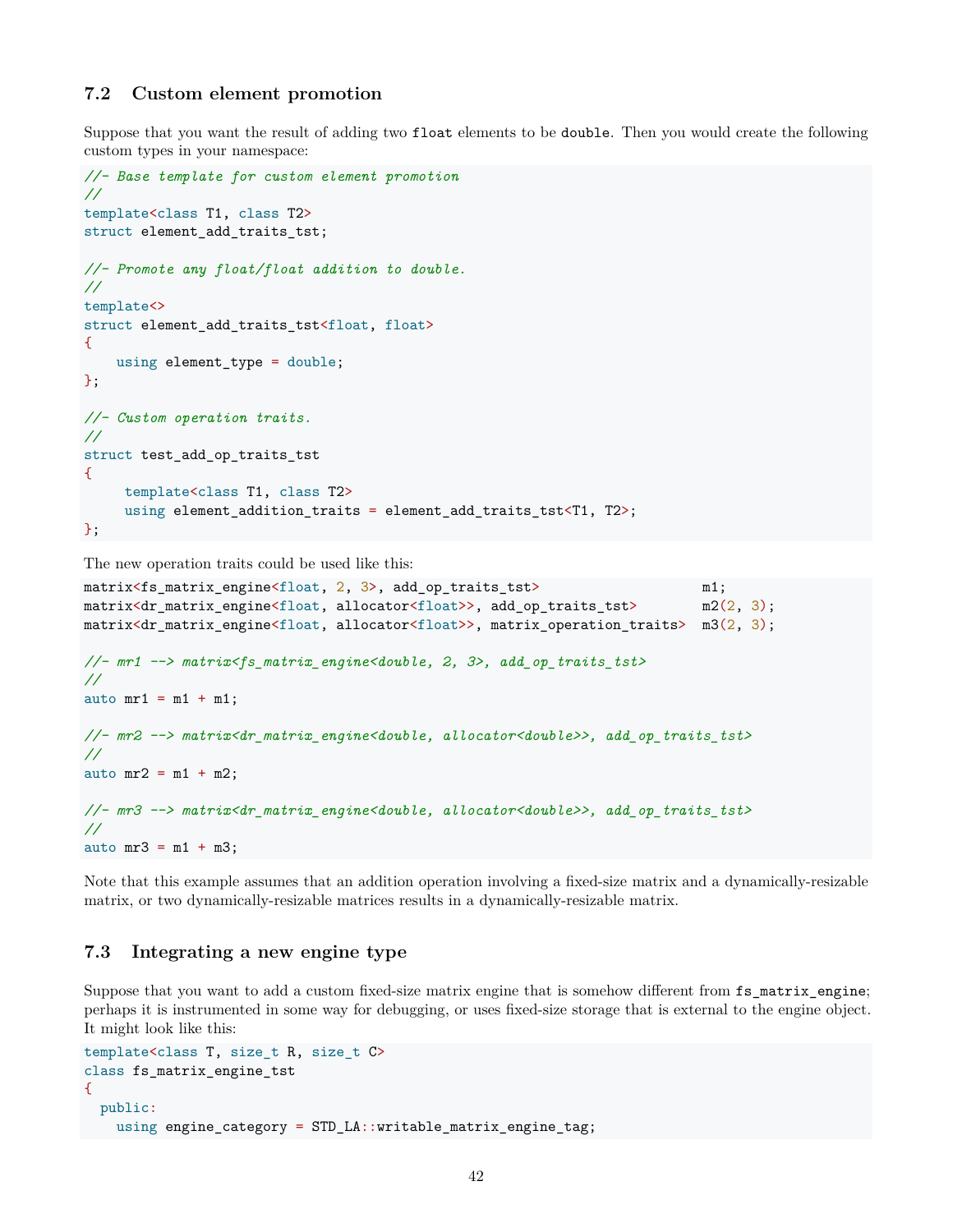```
using element type = T;
   using value_type = T;using reference = T(x;using pointer = T^*;
   using const_reference = T const&;
   using const pointer = T const*;
   using difference_type = std::int32_t;
   using size type = std::uint32 t;
   using size_tuple = std::tuple \le size_type, size_type>;
 public:
   constexpr fs_matrix_engine_tst();
   constexpr fs_matrix_engine_tst(fs_matrix_engine_tst&&) = default;
   constexpr fs_matrix_engine_tst(fs_matrix_engine_tst const&) = default;
   constexpr fs_matrix_engine_tst& operator =(fs_matrix_engine_tst&&) = default;
   constexpr fs_matrix_engine_tst& operator =(fs_matrix_engine_tst const&) = default;
   constexpr const_reference operator ()(size_type i, size_type j) const;
   constexpr size_type columns() const noexcept;
   constexpr size_type rows() const noexcept;
   constexpr size tuple size() const noexcept;
   constexpr size_type column_capacity() const noexcept;
   constexpr size_type row_capacity() const noexcept;
   constexpr size_tuple capacity() const noexcept;
   constexpr reference operator ()(size_type i, size_type j);
   constexpr void assign(fs_matrix_engine_tst const& rhs);
   template<class ET2>
   constexpr void assign(ET2 const& rhs);
   constexpr void swap(fs_matrix_engine_tst& rhs) noexcept;
   constexpr void swap_columns(size_type j1, size_type j2);
   constexpr void swap_rows(size_type i1, size_type i2);
 private:
   //- Implementation stuff
};
```
For each arithmetic operation in which you expect the new engine type to be involved, you will need to provide a specialization of the engine promotion traits for that operation. For example, let's assume that you're only interested in addition operations involving two operands having the new engine type, or where one operand has the standard fixed-size engine and the other has the new engine. Then your engine promotion traits might look like this:

```
//- Goal: Create a new fixed-size engine type and use it in arithmetic expressions.
//
template<class OT, class ET1, class ET2>
struct engine_add_traits_tst;
template<class OT, class T1, int32_t R1, int32_t C1, class T2, int32_t R2, int32_t C2>
struct engine_add_traits_tst<OT,
                             fs_matrix_engine_tst<T1, R1, C1>,
                             fs_matrix_engine_tst<T2, R2, C2>>
{
```

```
43
```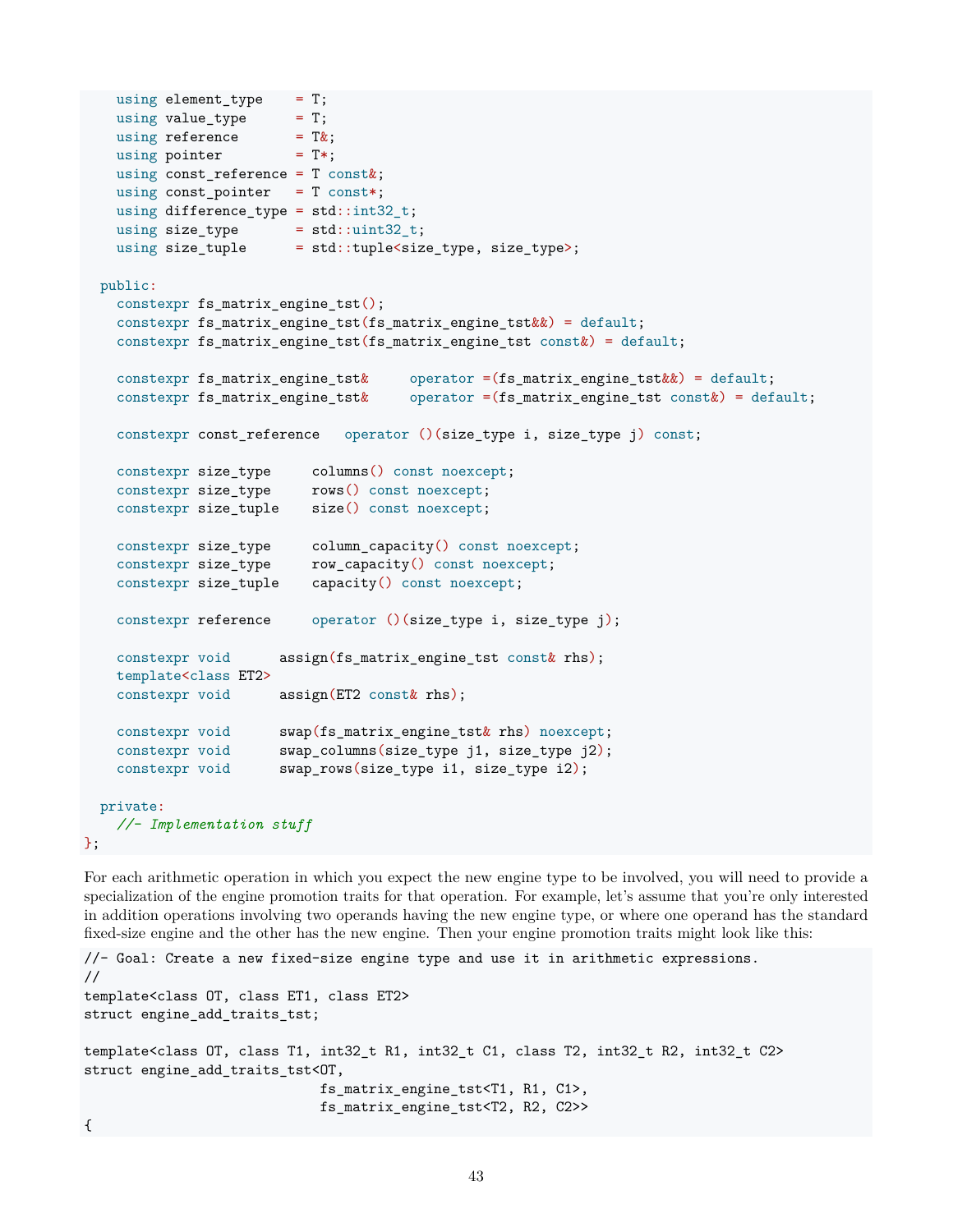```
using element_type = std::math::matrix_addition_element_t<OT, T1, T2>;
   using engine_type = fs_matrix_engine_tst<element_type, R1, C1>;
};
template<class OT, class T1, int32_t R1, int32_t C1, class T2, int32_t R2, int32_t C2>
struct engine_add_traits_tst<OT,
                             fs_matrix_engine_tst<T1, R1, C1>,
                             std::math::fs_matrix_engine<T2, R2, C2>>
{
   using element_type = std::math::matrix_addition_element_t<OT, T1, T2>;
   using engine_type = fs_matrix_engine_tst<element_type, R1, C1>;
};
template<class OT, class T1, int32_t R1, int32_t C1, class T2, int32_t R2, int32_t C2>
struct engine_add_traits_tst<OT,
                             std::math::fs_matrix_engine<T1, R1, C1>,
                             fs_matrix_engine_tst<T2, R2, C2>>
{
   using element_type = std::math::matrix_addition_element_t<OT, T1, T2>;
   using engine_type = fs_matrix_engine_tst<element_type, R1, C1>;
};
//- This is a custom operation traits type!
//
struct add_op_traits_tst
{
   template<class T1, class T2>
   using element_addition_traits = element_add_traits_tst<T1, T2>;
   template<class T1, class T2>
   using engine_addition_traits = engine_add_traits_tst<T1, T2>;
};
```
As we can see, these custom promotion traits dictate the resulting engine type for these particular cases. The resulting usage might look like this:

```
matrix<fs_matrix_engine<float, 2, 3>, matrix_operation_traits> m1;
matrix<fs_matrix_engine_tst<float, 2, 3>, add_op_traits_tst> m2;
matrix<dr_matrix_engine<float, allocator<float>>, matrix_operation_traits> m3(2, 3);
//- mr1 --> matrix<fs_matrix_engine<float, 2, 3>, matrix_operation_traits>
//
auto mr1 = m1 + m1;//- mr2 --> matrix<fs_matrix_engine_tst<double, 2, 3>, add_op_traits_tst>
//
auto mr2 = m2 + m2;
//- mr3 --> matrix<fs_matrix_engine_tst<double, 2, 3>, add_op_traits_tst>
//
auto mr3 = m1 + m2;
//- mr4 --> matrix<dr_matrix_engine<double, allocator<double>>, add_op_traits_tst>
//
auto mr4 = m1 + m3;
```
Note that this example also assumes that an addition operation involving a fixed-size matrix and a dynamically-resizable matrix, or two dynamically-resizable matrices results in a dynamically-resizable matrix.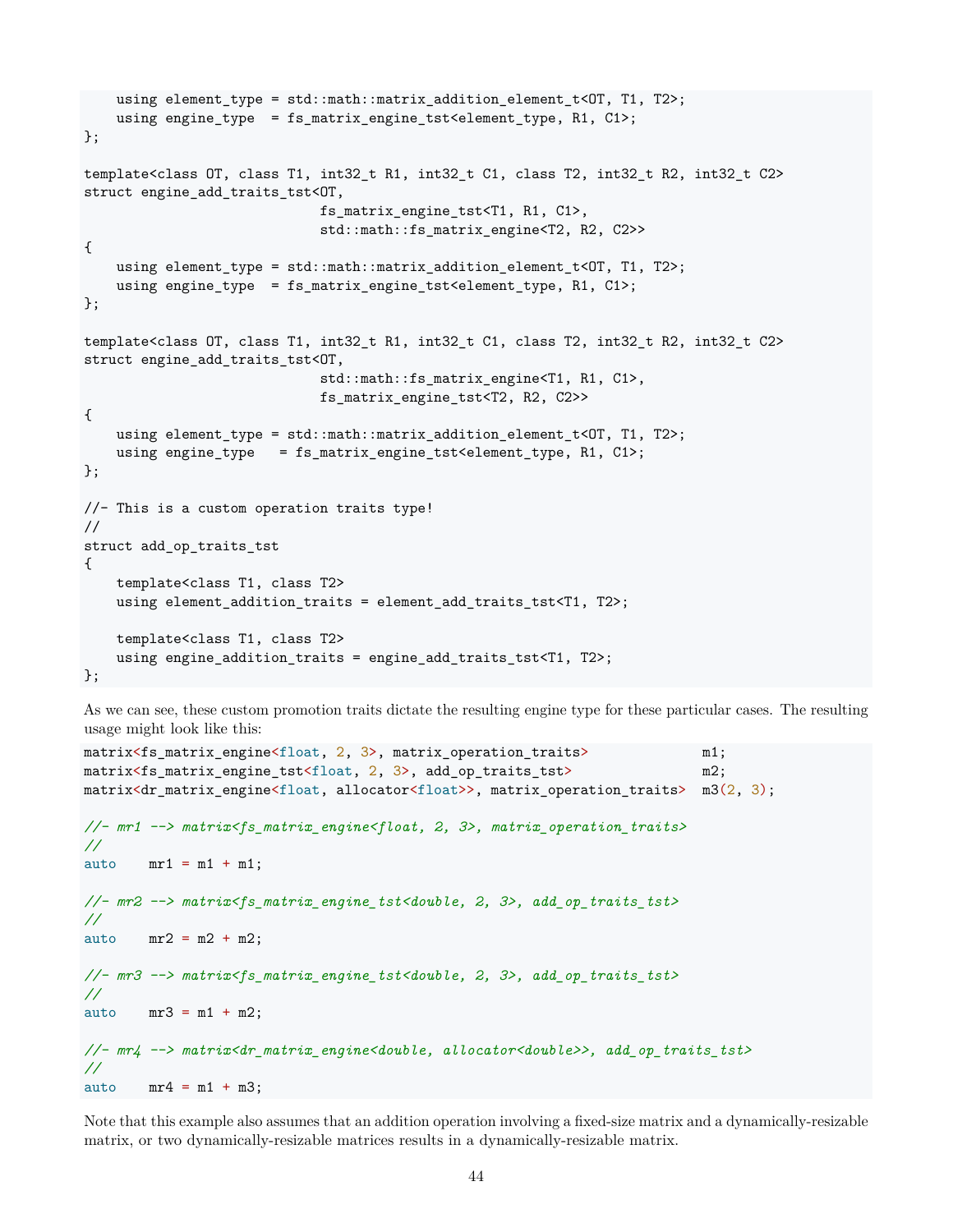### <span id="page-44-0"></span>**7.4 Customizing an arithmetic operation**

Suppose that you want to specialize the addition function for the addition of two matrices that employ the custom engine above and whose sizes happen to be 3x4.

```
//- Goal: Call a specialized addition function for addition of fixed-size matrix objects
// using the fixed-size test engine and having size 3x4.
//
template<class OT, class OP1, class OP2>
struct addition_traits_tst;
template<class OT>
struct addition_traits_tst<OT,
                           matrix<fs_matrix_engine_tst<double, 3, 4>, OT>,
                           matrix<fs_matrix_engine_tst<double, 3, 4>, OT>>
{
    using op_traits = OT;
    using engine_type = fs_matrix_engine_tst<double, 3, 4>;
    using result_type = matrix<engine_type, op_traits>;
    static result_type add(matrix<fs_matrix_engine_tst<double, 3, 4>, OT> const& m1,
                            matrix<fs_matrix_engine_tst<double, 3, 4>, OT> const& m2);
};
//- This is a custom operation traits type!
//
struct test_add_op_traits_tst
\mathcal{L}template<class T1, class T2>
    using element_addition_traits = element_add_traits_tst<T1, T2>;
    template<class OT, class ET1, class ET2>
    using engine_addition_traits = engine_add_traits_tst<OT, ET1, ET2>;
   template<class OT, class OP1, class OP2>
   using addition_traits = addition_traits_tst<OT, OP1, OP2>;
};
Actual usage might look like this:
matrix<fs_matrix_engine_tst<float, 3, 4>, add_op_traits_tst> m1;
matrix<fs_matrix_engine_tst<double, 3, 4>, add_op_traits_tst> m2;
//- mr1 --> matrix<fs_matrix_engine_tst<double, 3, 4>, add_op_traits_tst>
//
auto mr1 = m1 + m1; //- Calls matrix_addition_traits::add()
//- mr2 --> matrix<fs_matrix_engine_tst<double, 3, 4>, add_op_traits_tst>
//
auto mr2 = m1 + m2; //- Calls matrix_addition_traits::add()
//- mr3 --> matrix<fs_matrix_engine_tst<double, 3, 4>, add_op_traits_tst>
```

```
auto mr3 = m2 + m2; //- Calls matrix_addition_traits_tst::add()
```
*//*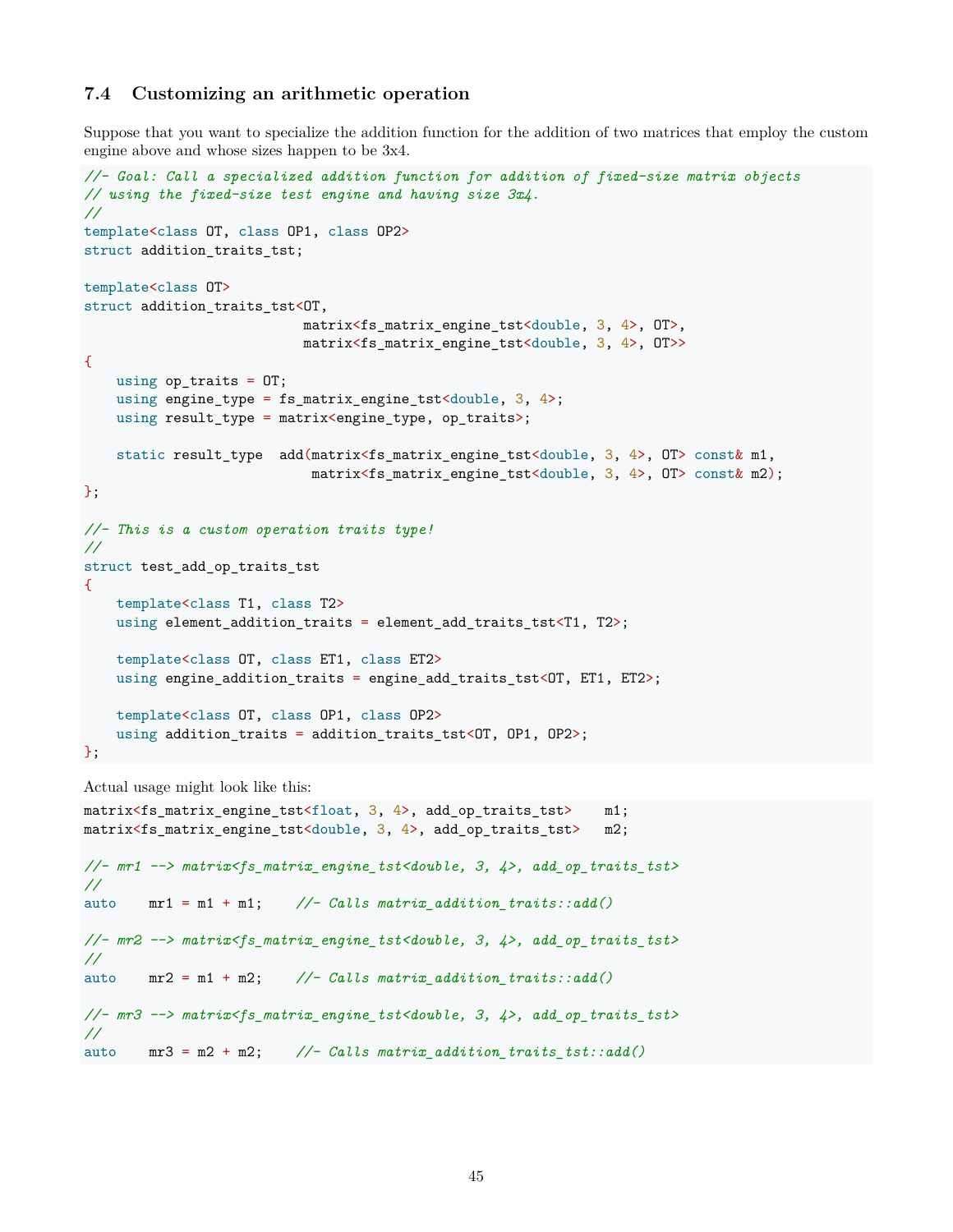# <span id="page-45-0"></span>**8 Meeting feedback**

## <span id="page-45-1"></span>**8.1 Cologne 2019**

At the Cologne 2019 meeting, a joint session of SG14, SG19, and SG6 was held on Friday 20-Jul-2019 and version R2 of this paper was presented. A vote was held in the afternoon, and the room reached consensus to forward P1385 to LEWG subject to reconciling implementation with P1673.

In the intervening months, the authors of P1673 have put together an initial implementation of the interface described therein, and provided it to the authors of this proposal. We are currently endeavoring to implement P1385 in terms of the interface expressed by P1673.

## <span id="page-45-2"></span>**8.2 Kona 2019**

At the Kona 2019 meeting, draft version D1 of this paper was reviewed by LEWG(I) and a joint session of SG14 and SG19. Both reviews were generally positive, several good suggestions were made, and some polls regarding future directions were taken.

### <span id="page-45-3"></span>**8.2.1 LEWG(I) Polls and Feedback (Wednesday 2019-02-20)**

There were a few polls taken in this session:

- 1. We want 0-based indexing as opposed to 1-based indexing. (unanimous: 20)
- 2. We like having separate row\_vector and column\_vector types in addition to matrix. SF F N A SA (21 present) 3 0 5 4 4
- 3. We want explicitly named operations (e.g., dot and outer) in addition to operators. SF F N A SA (21 present) 8 5 2 1 0
- 4. Define engine/matrix classes in terms of mdspan + storage and mdspan concepts (e.g., extents), and expose an mdspan-esque interface. This implies that fs\_ and dyn\_ are combined into one template parametrized on extents (which are either static or dynamic). SF F N A SA (22 present) 6 2 7 0 0

There were some additional requests:

- Provide some implementation and usage experience.
- Provide a comparison with prior art.
- Explore the re-usability of mdspan and common\_type.
- Be careful of allowing specializations of traits types that are part of namespace std; be consistent with other traits.

### <span id="page-45-4"></span>**8.2.2 Feedback From Joint SG14/SG19 Session (Friday 2019-02-22)**

- Stick to 0-based indexing, for compatibility with current practice, and also for performance reasons.
- Provide a fixed-size engine whose memory is dynamically allocated.
- In this session, there was very broad agreement that the one-vector approach advocated by LEWG(I) was the way to proceed.
- Outer product computation is rare in practice, so, the vector-vector multiplication operator should return the inner product, and the outer product should be a named function.